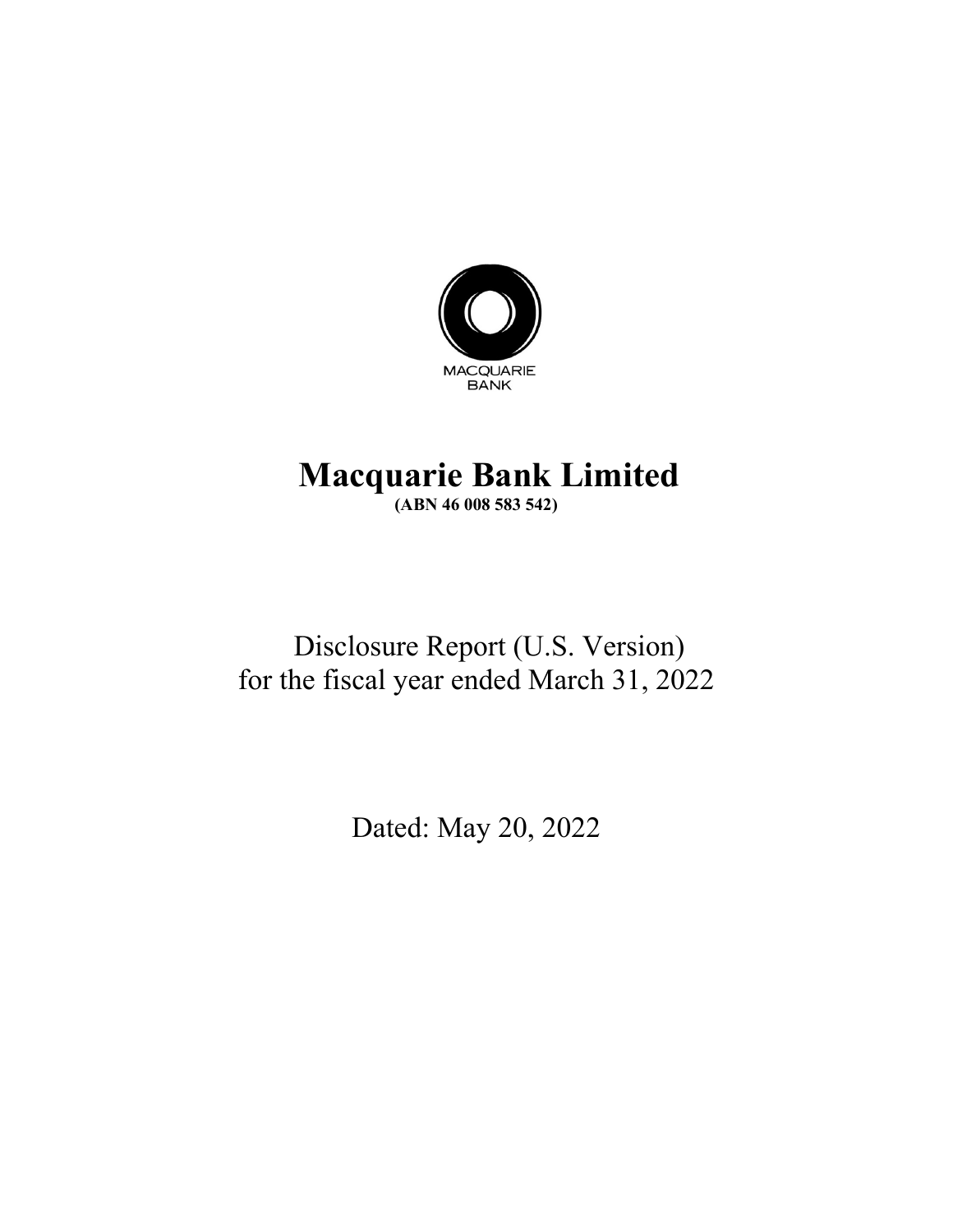# **TABLE OF CONTENTS**

| MANAGEMENT'S DISCUSSION AND ANALYSIS OF RESULTS OF OPERATIONS AND FINANCIAL |  |
|-----------------------------------------------------------------------------|--|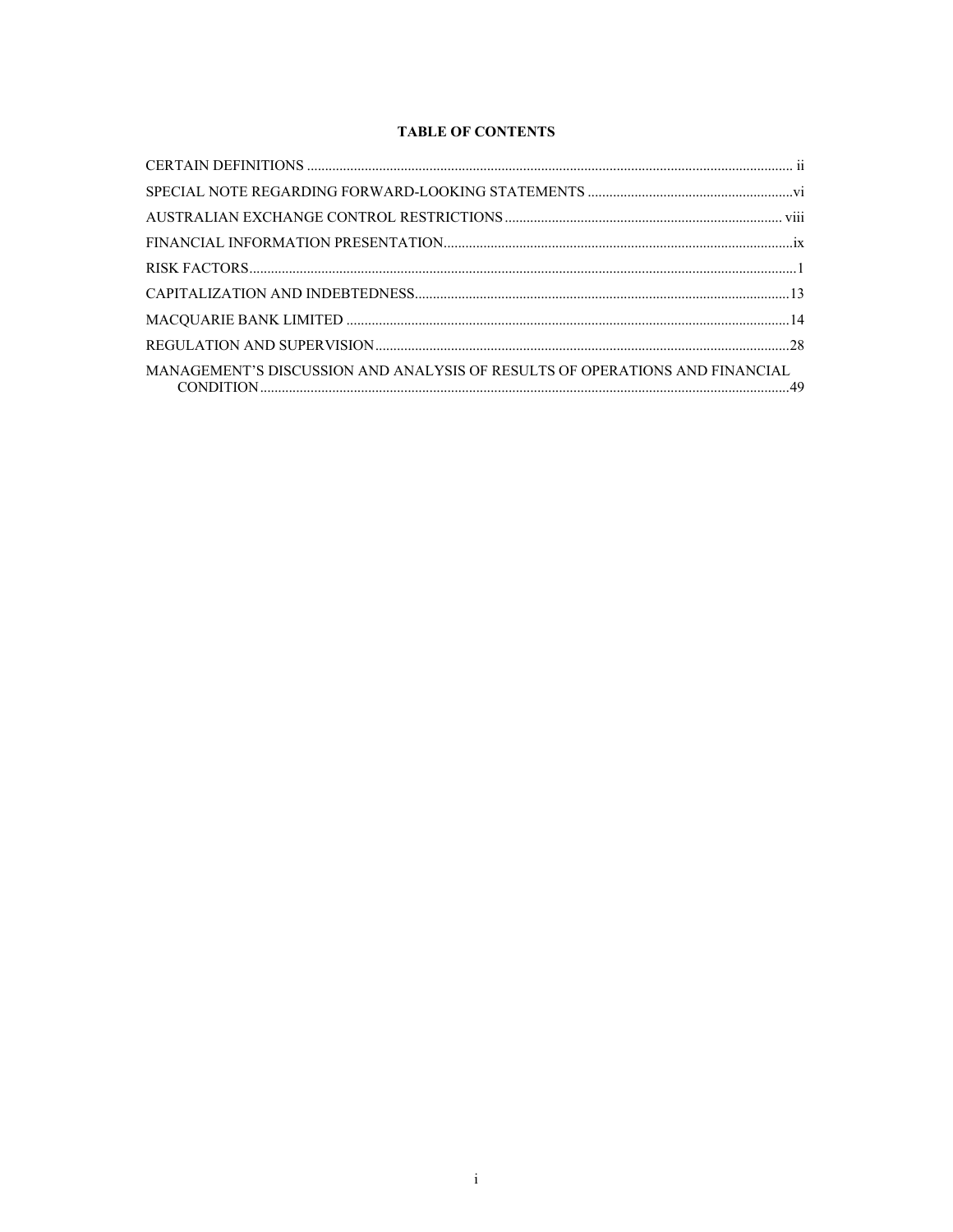# **CERTAIN DEFINITIONS**

In this Disclosure Report (U.S. Version) for the fiscal year ended March 31, 2022 (this "*Report*"), unless otherwise specified or the context otherwise requires:

- "*AASB*" means the Australian Accounting Standards Board;
- "*ABN*" means Australian Business Number;
- "*ACCC*" means the Australian Competition and Consumer Commission and its successors;
- "*ADI*" means an institution that is an authorised deposit-taking institution under the Australian Banking Act and regulated as such by APRA;
- "*AML-CTF Act*" means the Anti-Money Laundering and Counter-Terrorism Financing Act 2006 of Australia;
- "*APRA*" means the Australian Prudential Regulation Authority and its successors;
- "*ASIC*" means the Australian Securities and Investments Commission and its successors;
- "*Asset and Liability Committee*" means the committee established by the Executive Committee with responsibility for oversight of asset and liability management, liquidity policy compliance, liquidity scenario analysis and contingency planning;
- "*ASX*" means the Australian Securities Exchange operated by ASX Limited and its successors;
- "*Australian Accounting Standards*" means Australian Accounting Standards that also ensures compliance with International Financial Reporting Standards as issued by the International Accounting Standards Board;
- "*Australian Banking Act*" means the Banking Act 1959 of Australia;
- "*Australian Corporations Act*" means the Corporations Act 2001 of Australia;
- "*A\$*" or "*\$*" means the Australian dollar and "*US\$*" means the U.S. dollar;
- "*Bank*" and "*MBL*" each means Macquarie Bank Limited (ABN 46 008 583 542) (an ADI) and includes its predecessors and successors, and "*we*", "*our*", "*us*" and "*MBL Group*" each means MBL and its controlled entities;
- "*Banking Group*" or "*Bank Group*" means Banking Holdco and the group of existing and future subsidiaries of that intermediate subsidiary, including the Bank, that constitutes the Banking Group as described herein;
- "*Banking Holdco*" means Macquarie B.H. Pty Ltd (ABN 86 124 071 432), the intermediate holding company established as a subsidiary of MGL and as the immediate parent of MBL as part of the Restructure;
- "*Commonwealth*" and "*Australia*" each means the Commonwealth of Australia;
- "*controlled entities*" means those entities (including special purpose entities) over which another party has the power to govern, directly or indirectly, decision making in relation to financial and operating policies, so as to require that entity to conform with such controlling party's objectives;
- "*Exchange Act*" means the U.S. Securities Exchange Act of 1934, as amended;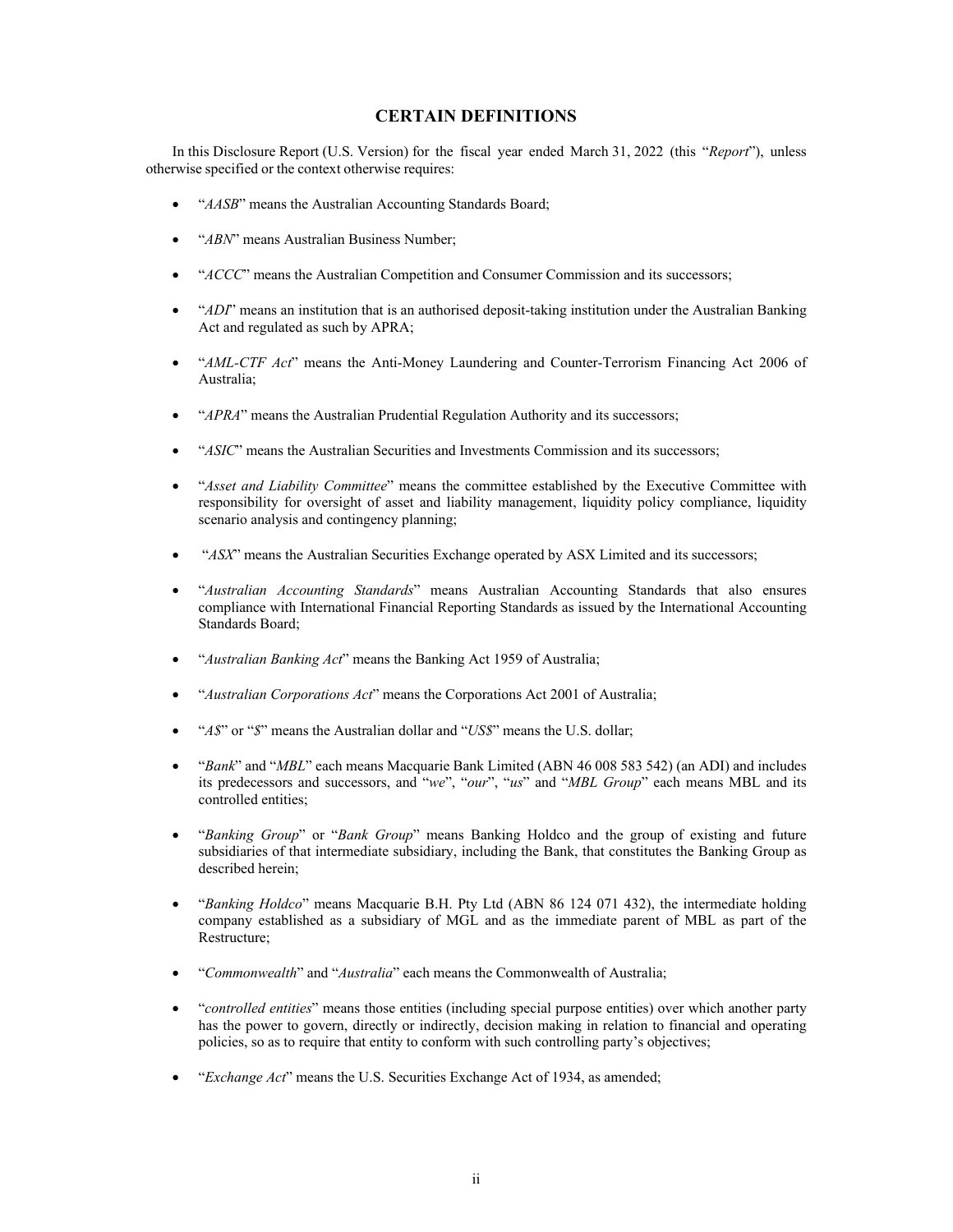- "*Executive Committee*" means the committee established and chaired by the managing director of MGL focusing on a variety of business issues, including key risks faced across the organization;
- "*FCA*" means the United Kingdom Financial Conduct Authority;
- "*financial statements*" means our historical financial statements;
- "*GAAP*" means generally accepted accounting principles;
- "*historical financial statements*" means our 2022 annual financial statements, our 2021 annual financial statements and our 2020 annual financial statements;
- "*IASB*" means the International Accounting Standards Board;
- "*IFRS*" means International Financial Reporting Standards;
- "*Macquarie Capital*" means the Macquarie Capital Advisers division and certain activities of Commodities and Global Markets that form part of the Non-Banking Group;
- "*MBIL*" means Macquarie Bank International Limited;
- "*MBL LB*" means the London branch of MBL;
- "*MBL's U.S. Investors' Website*" means MBL's U.S. investors' website at http://www.macquarie.com/au/en/disclosures/us-investors/macquarie-bank-limited.html;
- "*MCEL*" means Macquarie Capital (Europe) Limited;
- "*MCN*" means the Macquarie Group Capital Notes 3, the Macquarie Group Capital Notes 4 and the Macquarie Group Capital Notes 5;
- "*MGL*" means Macquarie Group Limited (ABN 94 122 169 279), the authorized NOHC for the Banking Group and the Non-Banking Group, and includes its predecessors and its successors, as more fully described herein;
- "*MGL Group*" means MGL and its controlled entities, including MBL Group;
- "*MIS*" means Macquarie Income Securities;
- "*net operating income*", an Australian Accounting Standards financial measure, includes net interest income (interest income less interest expense), trading income, fee and commission income, share of net profits of associates and joint ventures, net gains and losses from the sale of investments or the deconsolidation of controlled entities, dividends and distributions received/receivable, and other sundry income items, and is net of impairment charges and is reported in the income statement in our financial statements;
- "*NOHC*" means an authorized non-operating holding company of an ADI;
- "*NOHC Authority*" means the authority to be a non-operating holding company of an ADI granted to MGL by APRA on September 5, 2007 (as amended);
- "*Non-Banking Group*" or "*Non-Bank Group*" means Non-Banking Holdco and the group of existing and future subsidiaries of that intermediate subsidiary that constitute the Non-Banking Group as described herein;
- "*Non-Banking Holdco*" means Macquarie Financial Holdings Pty Limited (ABN 63 124 071 398), the intermediate holding company established as a subsidiary of MGL and the parent of the Non-Banking Group as part of the Restructure;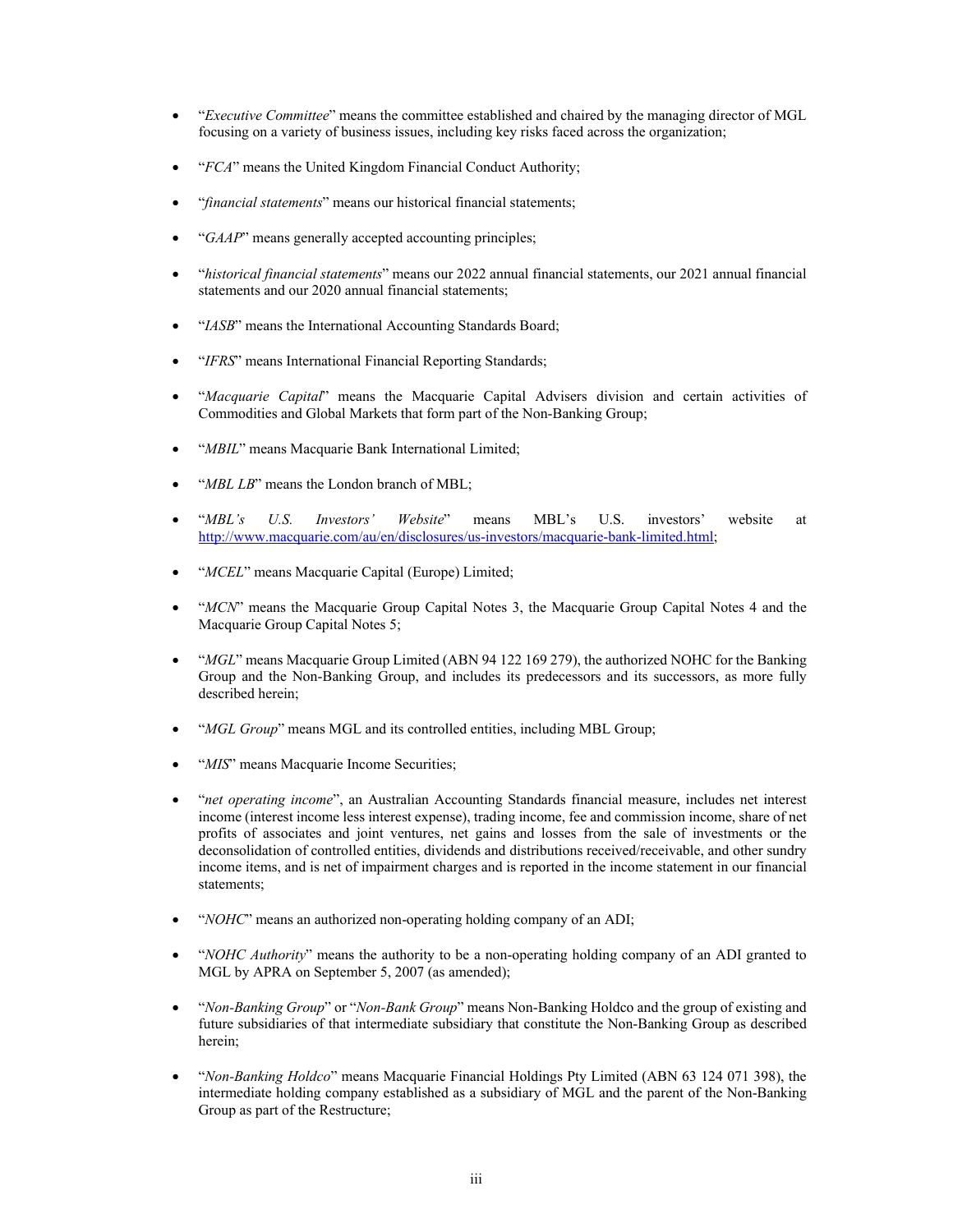- "*OFAC*" means the United States Office of Foreign Assets Control;
- "*operating expenses*", an Australian Accounting Standards financial measure, include employment expenses (including staff profit sharing expense), brokerage and commission expense, occupancy expenses (including premises rental expense), non-salary technology expenses, professional fees, travel and communication expense, and other sundry expenses and are reported in the income statement in our financial statements;
- "*PRA*" means the United Kingdom Prudential Regulation Authority;
- "*RBA*" means the Reserve Bank of Australia;
- "*Restructure*" means the reorganization of the MBL Group that was completed on November 19, 2007 that resulted in the establishment of MGL as the ultimate holding company of MBL and the transfer by the MBL Group of certain businesses, subsidiaries and assets, primarily the Macquarie Capital operating group, to the Non-Banking Group;
- "*shared services*" means the services to be performed by MBL or its subsidiaries for the Banking and Non-Banking Groups described under "Macquarie Bank Limited — Organizational structure";
- "*2020 annual financial statements*" means our audited consolidated financial statements contained in our 2020 Annual Report;
- "*2020 Annual Report*" means our 2020 annual report, extracts of which are incorporated by reference herein and which have been posted on MBL's U.S. Investors' Website;
- "*2021 annual financial statements*" means our audited consolidated financial statements contained in our 2021 Annual Report;
- "*2021 Annual Report*" means our 2021 annual report, extracts of which are incorporated by reference herein and which have been posted on MBL's U.S. Investors' Website;
- "*2021 Fiscal Year Management Discussion and Analysis Report*" means our Management Discussion and Analysis Report dated May 7, 2021, which includes a comparative discussion and analysis of our results of operations and financial condition for the fiscal year ended March 31, 2021 compared to the fiscal year ended March 31, 2020, along with other balance sheet, capital and liquidity disclosures as at or for the fiscal year ended March 31, 2021, and which is incorporated by reference herein and has been posted on MBL's U.S. Investors' Website.
- "*2022 annual financial statements*" means our audited consolidated financial statements contained in our 2022 Annual Report;
- "*2022 Annual Report*" means our 2022 annual report, extracts of which are incorporated by reference herein and which have been posted on MBL's U.S. Investors' Website; and
- "*2022 Fiscal Year Management Discussion and Analysis Report*" means our Management Discussion and Analysis Report dated May 6, 2022, which includes a comparative discussion and analysis of our results of operations and financial condition for the fiscal year ended March 31, 2022 compared to the fiscal year ended March 31, 2021, along with other balance sheet, capital and liquidity disclosures as at or for the fiscal year ended March 31, 2022, and which is incorporated by reference herein and has been posted on MBL's U.S. Investors' Website.

Our fiscal year ends on March 31, so references to years such as "*2022*" or "*fiscal year*" and like references in the discussion of our financial statements, results of operations and financial condition are to the 12 months ending on March 31 of the applicable year.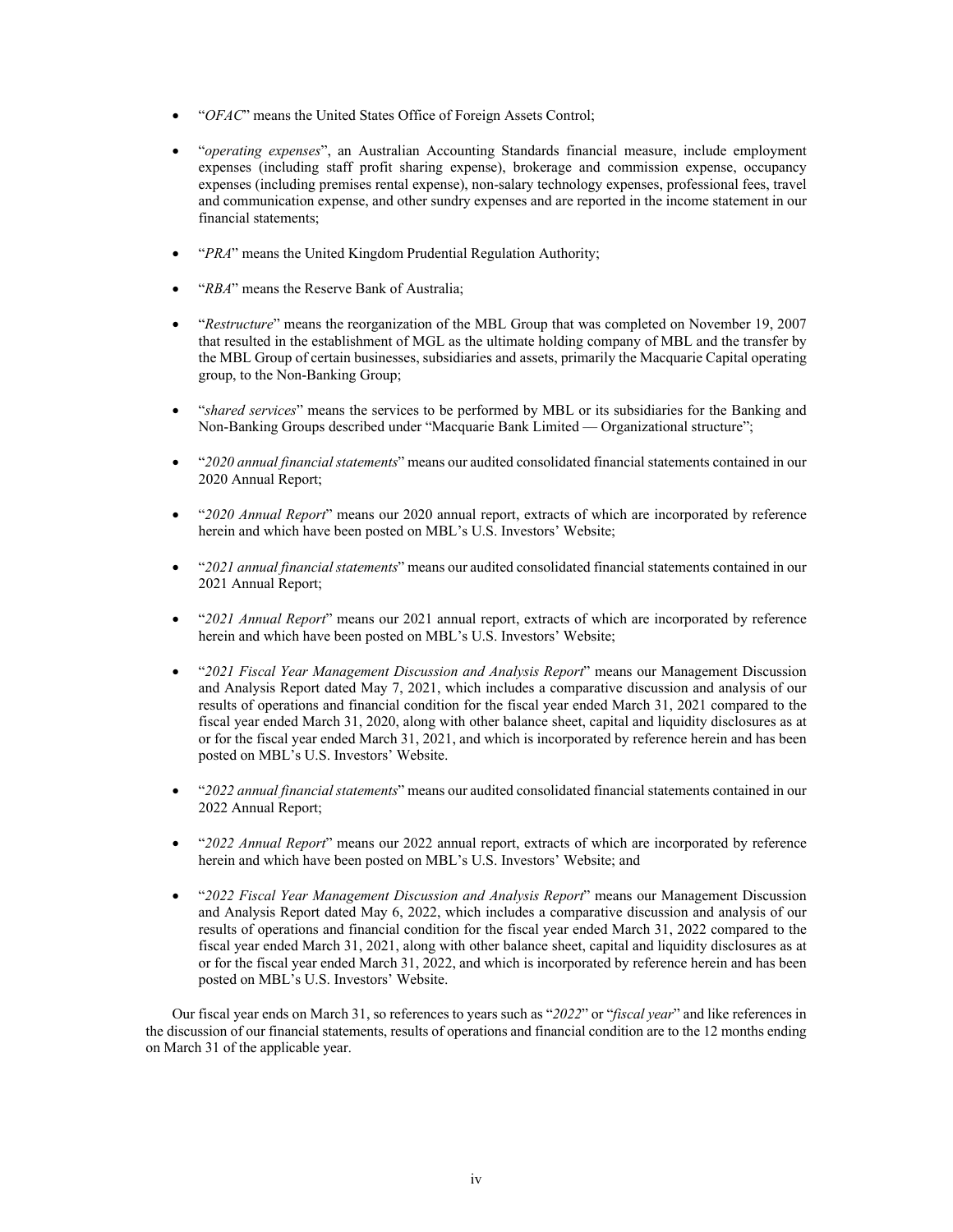In this Report, prior financial period amounts that have been reported in financial statements for or contained in the discussion of a subsequent financial period may differ from the amounts reported in the financial statements for or contained in the discussion of the financial statements for that prior financial period as the prior financial period amounts may have been adjusted to conform with changes in presentation in the subsequent financial period.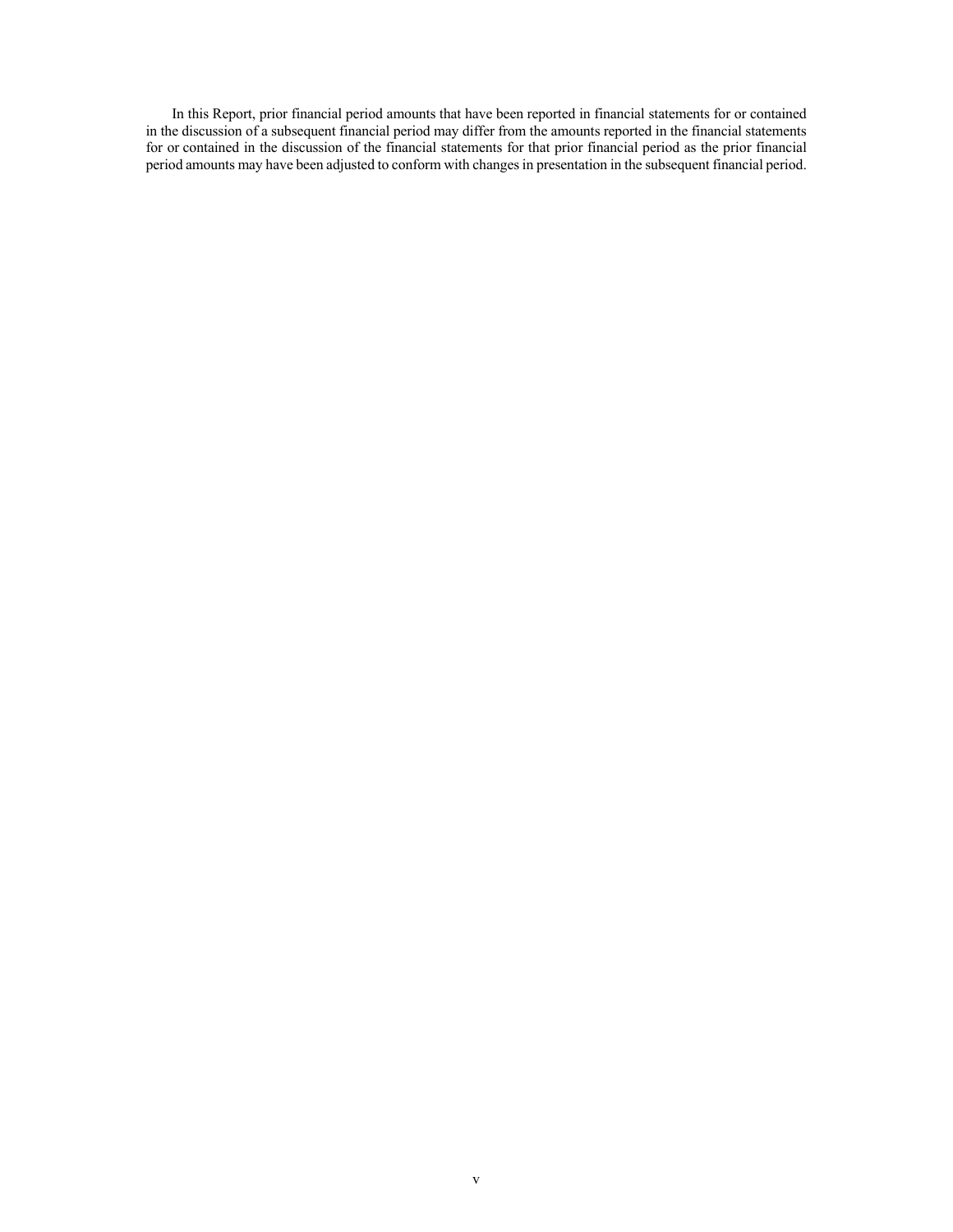## **SPECIAL NOTE REGARDING FORWARD-LOOKING STATEMENTS**

This Report contains statements that constitute "*forward-looking statements*" within the meaning of Section 21E of the Exchange Act. Examples of these forward-looking statements include, but are not limited to: (i) statements regarding our future results of operations and financial condition; (ii) statements of plans, objectives or goals, including those related to our products or services; and (iii) statements of assumptions underlying those statements. Words such as "*may*", "*will*", "*expect*", "*intend*", "*plan*", "*estimate*", "*anticipate*", "*believe*", "*continue*", "*probability*", "*risk*", and other similar words are intended to identify forward-looking statements but are not the exclusive means of identifying those statements.

By their very nature, forward-looking statements involve inherent risks and uncertainties, both general and specific, and risks exist that the predictions, forecasts, projections and other forward-looking statements will not be achieved. We caution readers that a number of important factors could cause actual results to differ materially from the plans, objectives, expectations, estimates and intentions expressed in such forward-looking statements. These factors include:

- conditions in financial markets, global credit and other economic conditions generally;
- market uncertainty, volatility and investor confidence;
- our ability to deal effectively with an economic slowdown or other economic or market difficulties or disruptions;
- defaults by other large financial institutions or counterparties;
- changes in and increased volatility in currency exchange rates;
- losses due to price volatility in equity or other markets;
- funding constraints of potential purchasers of our assets or on our clients;
- changes to the credit ratings assigned to each of MBL and Macquarie Group Limited ("*MGL*"), our indirect parent company;
- our ability to effectively manage our capital and liquidity and to adequately fund the operations of the MBL Group;
- the impact of the ongoing severe acute respiratory syndrome coronavirus 2 ("*COVID-19*") pandemic on the global economy, the markets in which we operate and our businesses;
- the effect of, and changes in, laws, regulations, taxation or accounting standards or practices, or government policy, including as a result of regulatory proposals for reform of the banking and funds management industries in Australia and the other countries in which we conduct our operations or which we may enter in the future;
- our failure to comply with laws governing financial crime, including sanctions;
- increased governmental and regulatory scrutiny and negative publicity;
- losses due to climate change;
- litigation and regulatory actions against us;
- risks associated with the replacement of benchmark indices;
- changes in the credit quality of MBL's counterparties;
- $\bullet$  our ability to attract and retain employees;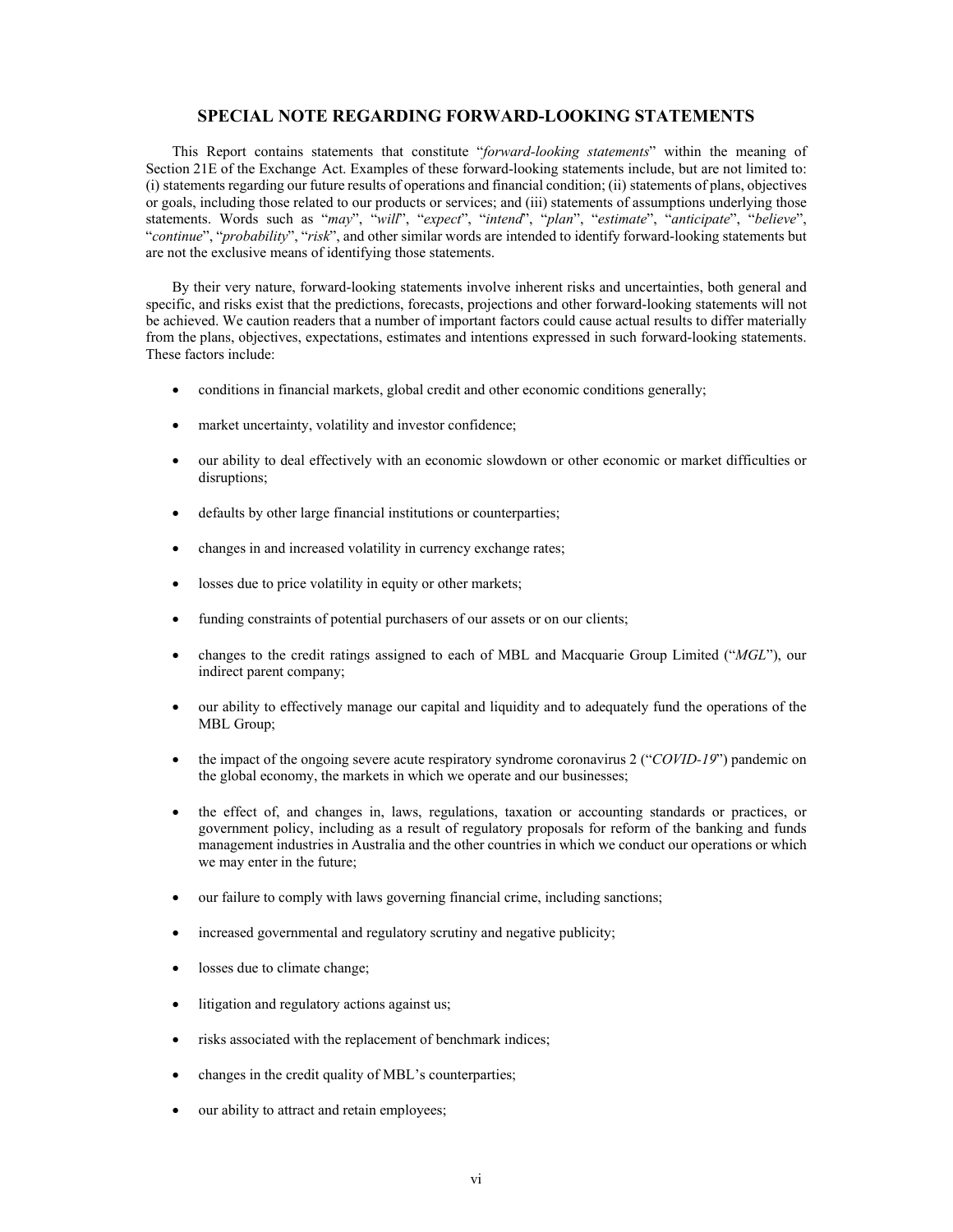- inadequate or failed internal or external operational systems and risk management processes;
- the effectiveness of our risk management processes and strategies;
- increased demands on our managerial, legal, accounting, IT, risk management, operational and financial resources;
- the performance and financial condition of MGL;
- our ability to maintain appropriately staffed workforces and a healthy and safe work environment;
- the impact of cyber-attacks, technology failures and other information or security breaches;
- environmental and social factors;
- the impact of catastrophic events on MBL and its operations;
- failure of our insurance carriers or our failure to maintain adequate insurance cover;
- risks in using custodians;
- lack of control over entities in the MGL Group that are not part of the MBL Group;
- our ability to complete, integrate or process acquisitions, disposals, mergers and other significant corporate transactions;
- our ability to effectively manage our growth;
- adverse impact on our brand and reputation;
- the effects of competition in the geographic and business areas in which we conduct our operations or which we may enter in the future;
- conflicts of interest;
- the impact of potential tax liabilities;
- changes in accounting standards, policies, interpretations, estimates, assumptions and judgments; and
- various other factors beyond our control.

The foregoing list of important factors is not exhaustive. Statements that include forward-looking statements reflect our current views with respect to future events and are subject to certain risks, uncertainties and assumptions. Should one or more of the risks or uncertainties materialize, or should underlying assumptions prove incorrect, actual results may vary materially from those described in this Report as anticipated, believed, estimated, expected or intended.

When relying on forward-looking statements to make decisions with respect to the MBL Group, investors and others should carefully consider the foregoing factors and other uncertainties and events and are cautioned not to place undue reliance on forward-looking statements.

We are under no obligation, and disclaim any obligation, to update or alter our forward-looking statements, whether as a result of new information, future events or otherwise, after the date of this Report.

Significant risk factors applicable to the MBL Group are described under "Risk Factors" and elsewhere in this Report. Other factors are discussed in our 2022 Fiscal Year Management Discussion and Analysis Report, which is incorporated by reference herein.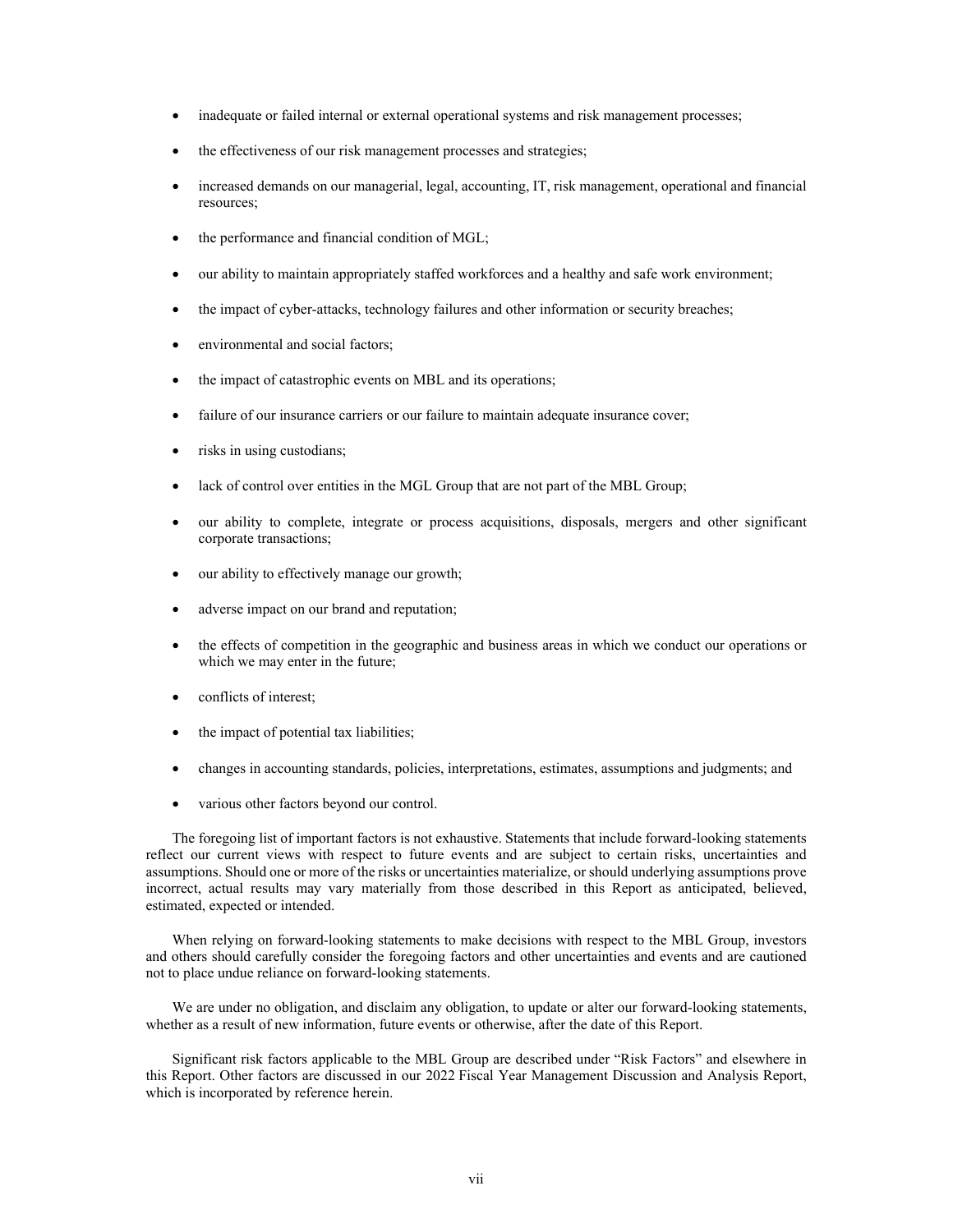# **AUSTRALIAN EXCHANGE CONTROL RESTRICTIONS**

The Australian dollar is convertible into U.S. dollars at freely floating rates, subject to the sanctions described below. The Autonomous Sanctions Regulations 2011 promulgated under the Autonomous Sanctions Act 2011 of Australia, the Charter of the United Nations Act 1945 of Australia, and other laws and regulations in Australia restrict or prohibit payments, transactions and dealings with assets having a prescribed connection with certain countries or named individuals or entities subject to international sanctions or associated with terrorism or money laundering.

The Australian Department of Foreign Affairs and Trade ("*DFAT*") maintains a list of all persons and entities having a prescribed connection with terrorism and a list of all persons and entities that are subject to autonomous sanctions (which include economic sanctions) which are available to the public at the Department's website at http://www.dfat.gov.au/international-relations/security/sanctions/Pages/consolidated-list.

In addition and as of January 2020, DFAT has established the Australian Sanctions Office (the "*ASO*"), which is the Australian government's sanctions regulator. The ASO sits within DFAT's Legal Division in the International Security, Humanitarian and Consular Group. As the sanctions regulator, the ASO:

- provides guidance to regulated entities, including government agencies, individuals, business and other organizations on Australian sanctions law;
- processes applications for, and issues, sanctions permits;
- works with individuals, business and other organizations to promote compliance and help prevent breaches of the law;
- works in partnership with other government agencies to monitor compliance with sanctions legislation; and
- supports corrective and enforcement action by law enforcement agencies in cases of suspected non-compliance.

Further information is available at http://www.dfat.gov.au/international-relations/security/sanctions/.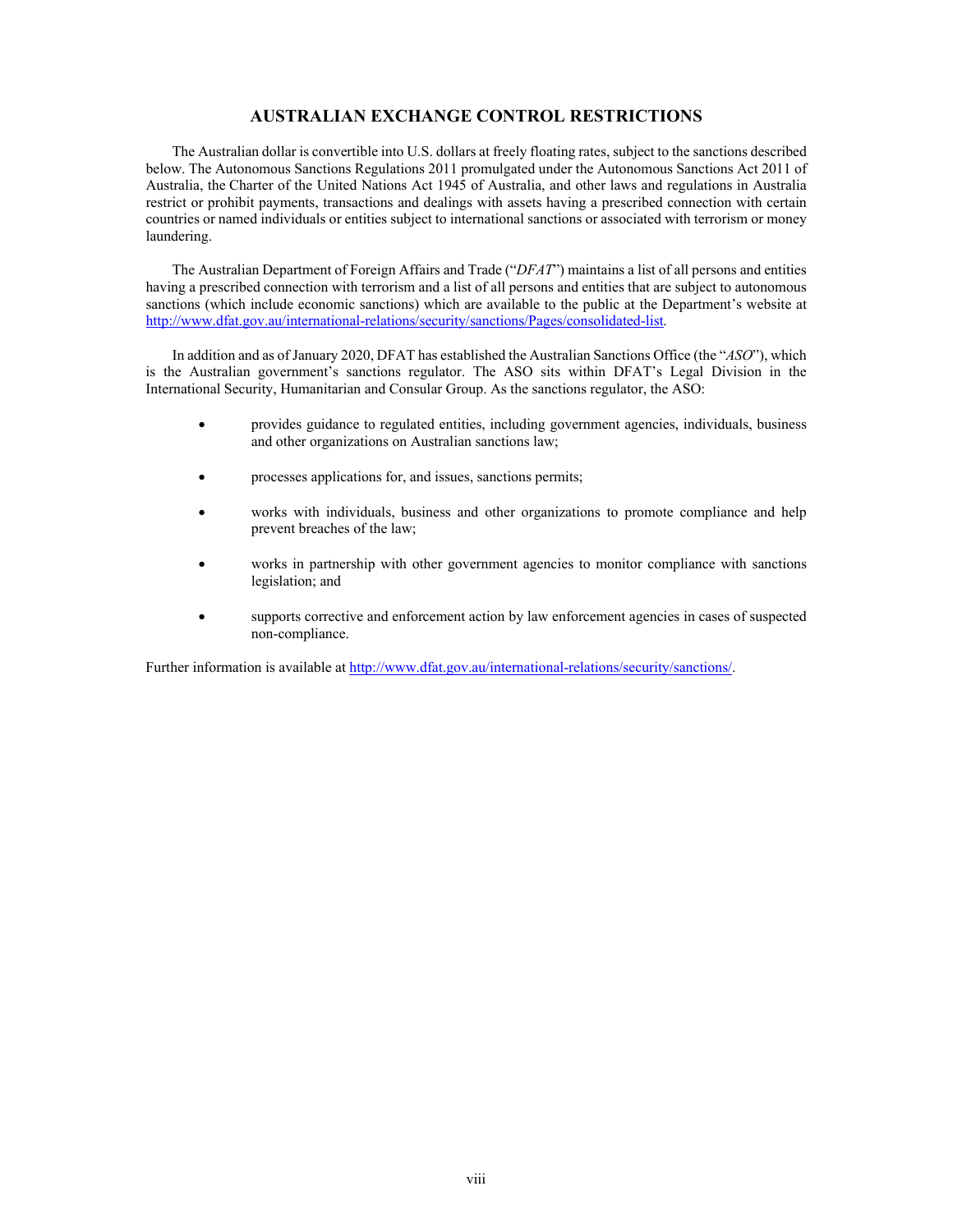## **FINANCIAL INFORMATION PRESENTATION**

*Investors should read the following discussion regarding the presentation of our financial information together with the financial information presented elsewhere in this Report, our 2022 Fiscal Year Management Discussion and Analysis Report, our 2021 Fiscal Year Management Discussion and Analysis Report and our historical financial statements.* 

#### **Our financial information**

In addition to this section, investors should refer to the discussion of our historical financial information included elsewhere in this Report and in the additional information posted on MBL's U.S. Investors' Website, including:

- the section of this Report under the heading "Management's Discussion and Analysis of Results of Operations and Financial Condition", which incorporates by reference:
	- our 2022 Fiscal Year Management Discussion and Analysis Report, which includes a comparative discussion and analysis of our results of operations and financial condition for the fiscal year ended March 31, 2022 compared to the fiscal year ended March 31, 2021, along with other balance sheet, capital and liquidity disclosures as at or for the fiscal year ended March 31, 2022 and which has been posted on MBL's U.S. Investors' Website; and
	- our 2021 Fiscal Year Management Discussion and Analysis Report, which includes a comparative discussion and analysis of our results of operations and financial condition for the fiscal year ended March 31, 2021 compared to the fiscal year ended March 31, 2020, along with other balance sheet, capital and liquidity disclosures as at or for the fiscal year ended March 31, 2021 and which has been posted on MBL's U.S. Investors' Website;
- our Pillar 3 Restatement for the period from March 2018 to June 2021, the Pillar 3 Disclosure Document dated December 2021, the Pillar 3 Disclosure Document dated September 2021, the Pillar 3 Disclosure Document dated June 2021 and the Pillar 3 Disclosure Document dated March 2021, which describe the Bank's capital position, risk management policies and risk management framework and the measures adopted to monitor and report within this framework and which is posted on MBL's U.S. Investors' Website; and
- our historical financial statements, which are included in the extracts from our 2022 and 2021 Annual Reports posted on MBL's U.S. Investors' Website.

Unless otherwise indicated, conversions of Australian dollars to U.S. dollars in this Report have been made at the exchange rate of US\$0.7499 per A\$1.00, which was the noon buying rate in New York City for cable transfers of Australian dollars as certified for customs purposes for the Federal Reserve Bank of New York on March 31, 2022. The noon buying rate on May 13, 2022 was US\$0.6918 per A\$1.00.

#### **Application of new accounting standards**

Please refer to Note 1 of the 2022 annual financial statements for a description of new Australian accounting standards and amendments to accounting standards that are effective in the 2022 fiscal year.

## **Our historical financial statements**

Our 2022 annual financial statements include our audited financial statements as at, and for the fiscal years ended, March 31, 2022 and 2021. Our operating segments, as reported in accordance with Australian Accounting Standards, reflect our current operating groups and divisions. See our 2022 Fiscal Year Management Discussion and Analysis Report for further information.

MBL Group is divided into the following operating groups for internal reporting and risk management purposes: Banking and Financial Services and Commodities and Global Markets (excluding certain assets of the Credit Markets business; certain activities of the Commodity Markets and Finance business; and some other less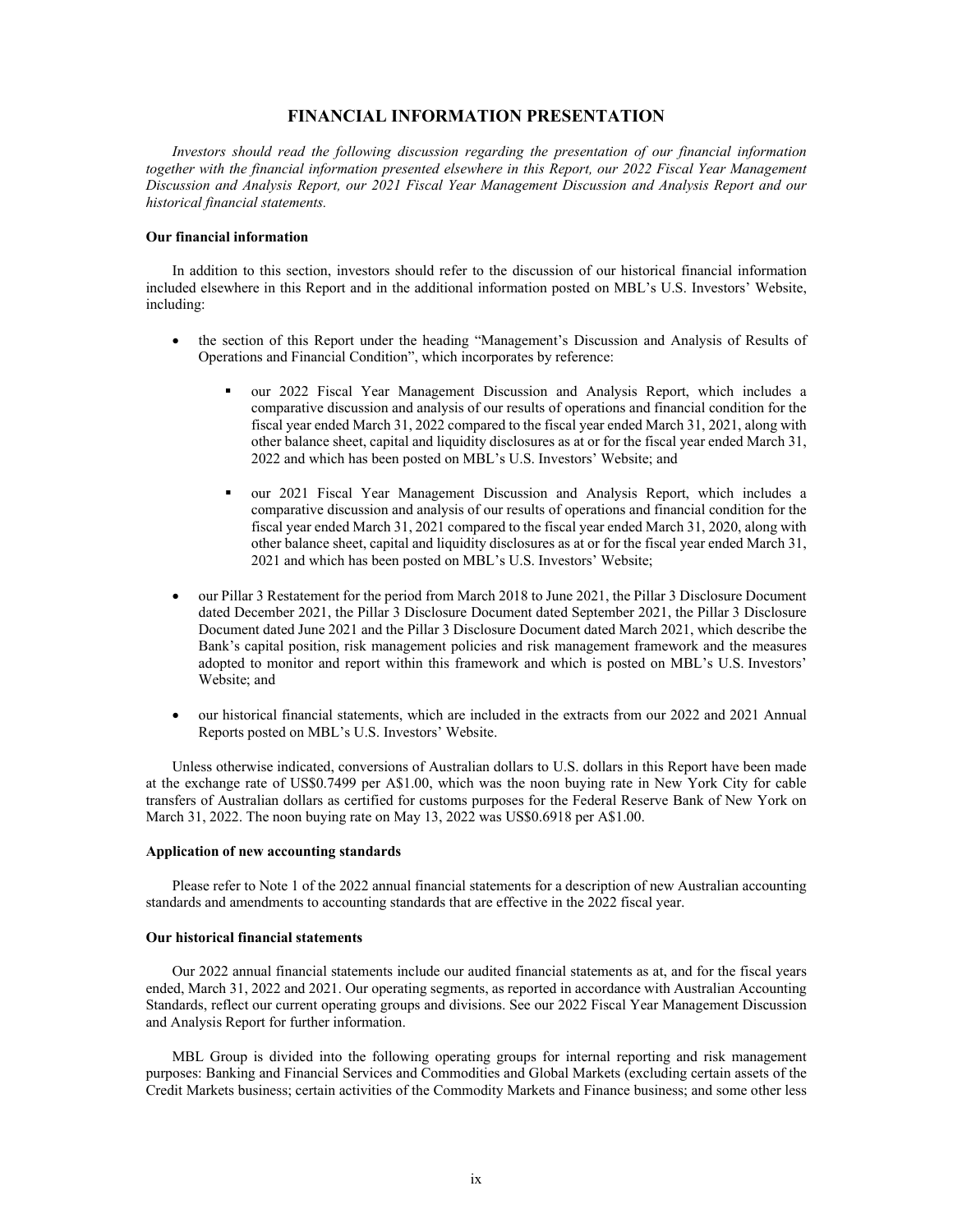financially significant activities). Transfers between segments, and to and from segments in the Non-Banking Group, are determined on an arm's-length basis and are eliminated on consolidation.

Investors should take note that effective June 1, 2020, certain activities of Commodities and Global Markets' Cash Equities business, which operated within the Bank Group, were transferred to Macquarie Capital in the Non-Bank Group. The results for the 2021 fiscal year are reported to reflect this reorganization with reclassified results for prior periods.

For further information on our historical financial information for the 2021 fiscal year and prior periods, refer to the discussion under the heading "Financial Information Presentation – Our financial information" included in our 2021 Annual U.S. Disclosure Report.

We report certain items in the Corporate segment, which includes the Head Office and central service groups costs. Items of income and expense within the Corporate segment include the net result of managing Macquarie Bank's liquidity and funding requirements, earnings on capital and the residual accounting volatility relating to economically hedged positions where hedge accounting is applied as well as accounting volatility for other economically hedged positions where hedge accounting is not applicable. Other items of income and expenses include earnings from investments, central credit and asset related impairments, unallocated head office costs and costs of central service groups, performance-related profit share and share-based payments expense and income tax expense. The items reported in the Corporate segment do not form part of the total profit contribution provided by our operating groups. The total contribution to profit by operating groups plus the contribution to profit included in the Corporate segment equate to our total profit attributable to the ordinary equity holder.

#### **Impact of acquisitions and disposals on the 2022, 2021 and 2020 fiscal years**

We did not make any significant acquisitions or disposals during the 2022 fiscal year.

During the 2021 fiscal year, certain activities of Commodities and Global Markets' Cash Equities business, which operated within the Bank Group, were transferred to Macquarie Capital in the Non-Bank Group; and certain services entities were transferred from the Non-Bank Group to the Bank Group.

During the 2020 fiscal year, certain fiduciary businesses of the MGL Group, such as the infrastructure debt business, moved from Corporate and Asset Finance – Asset Finance in the Banking Group to Macquarie Asset Management in the Non-Banking Group, and each of Corporate and Asset Finance's divisions were aligned to other businesses, where they have the greatest opportunities in terms of shared clients and complementary offerings.

In accordance with AASB 3 "Business Combinations", provisional amounts for the initial accounting of acquisitions made during each fiscal year were reported in MBL Group's 2022, 2021 and 2020 annual financial statements, respectively.

For further information on how these businesses have been integrated into the MBL Group, see "Macquarie Bank Limited — Operating groups" below, and for information on their impact on our results of operations and financial condition for the 2022 and 2021 fiscal years, see our segment analysis in section 3 of our 2022 Fiscal Year Management Discussion and Analysis Report and in section 3 of our 2021 Fiscal Year Management Discussion and Analysis Report.

For further information on acquisitions and disposals of subsidiaries and businesses during the 2022, 2021 and 2020 fiscal years, see Note 39 "Acquisitions and disposals of subsidiaries and businesses" to MBL Group's 2022 annual financial statements and Note 42 "Acquisitions and disposals of subsidiaries and businesses" to MBL Group's 2021 annual financial statements, respectively.

#### **Certain differences between Australian Accounting Standards and U.S. GAAP**

Investors should be aware that the financial information contained or incorporated by reference in this Report and in the additional information posted on MBL's U.S. Investors' Website have been prepared and presented in accordance with Australian Accounting Standards and the recognition and measurement principles prescribed in the current interpretations of the International Financial Reporting Standards, or Australian Accounting Standards. There are differences between Australian Accounting Standards and U.S. GAAP that may be material to the financial information contained or incorporated by reference in this Report and in the additional information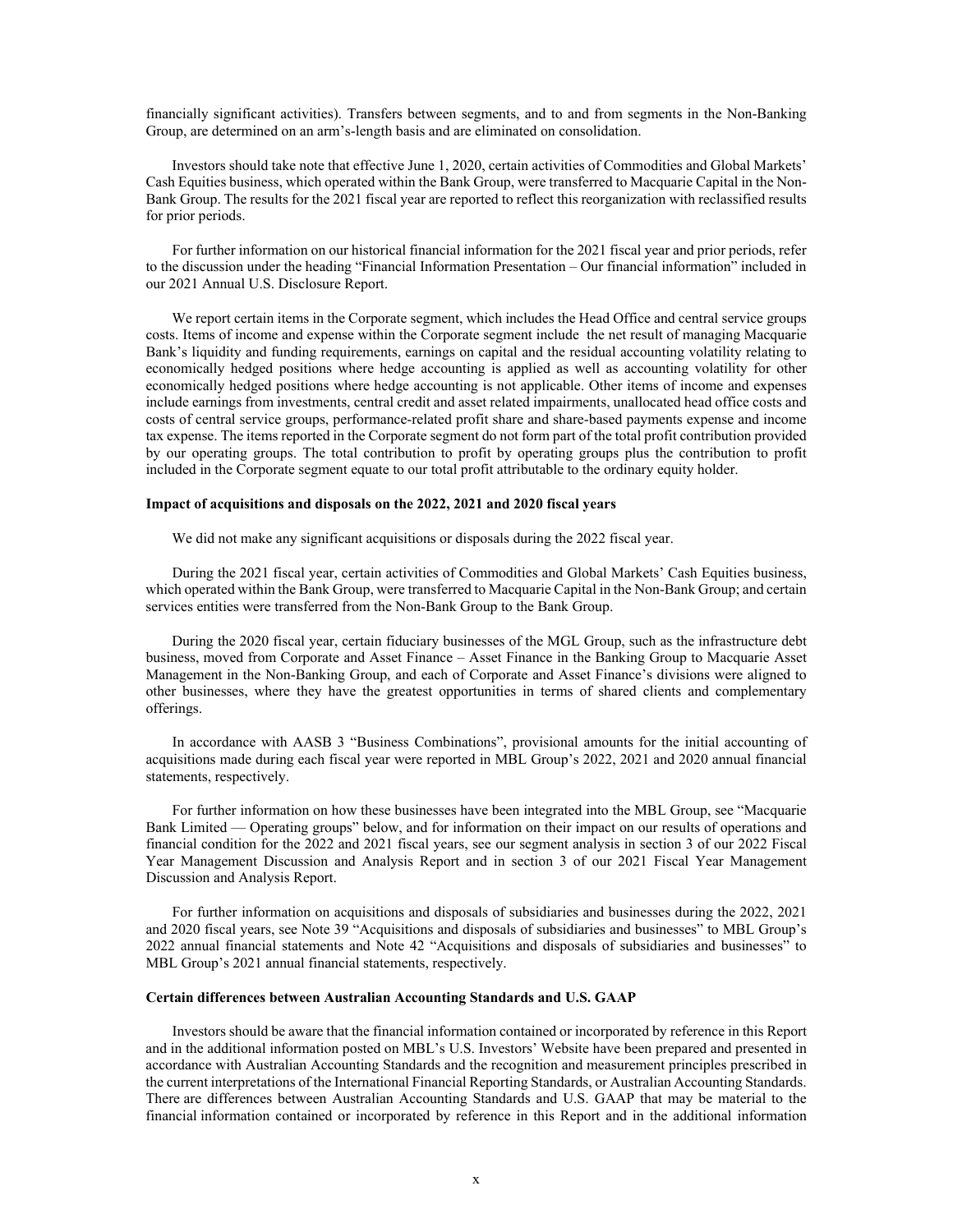posted on MBL's U.S. Investors' Website. MBL Group has not provided a quantitative reconciliation or narrative discussion of these differences in this Report. Investors should therefore consult their own professional advisors for an understanding of the differences between Australian Accounting Standards and U.S. GAAP and how those differences might affect the financial information included in this Report and, more generally, the financial results of the MBL Group going forward.

#### **Critical accounting policies and significant judgments**

Note 1 to our 2022 annual financial statements provides a list of the critical accounting policies and significant judgments.

Other than as provided in Note 1 to our 2022 annual financial statements, critical accounting policies and significant judgments for the 2022 fiscal year have remained consistent with those in the prior fiscal year.

### **Pending accounting standards changes**

For a description of standards, interpretations and amendments to Australian Accounting Standards that are not yet effective but could have a significant impact on our accounting policies, see Note 1 to our 2022 annual financial statements.

## **Non-GAAP financial measures**

We report our financial results in accordance with Australian Accounting Standards. However, we include certain financial measures and ratios that are not prepared in accordance with Australian Accounting Standards that we believe provide useful information to investors in measuring the financial performance and condition of our business for the reasons set out below. In addition, some of these non-GAAP financial measures are used by the MBL Group in respect of our financial results. These non-GAAP financial measures do not have a standardized meaning prescribed by Australian Accounting Standards and, therefore, may not be comparable to similarly titled measures presented by other entities, nor should they be construed as an alternative to other financial measures determined in accordance with Australian Accounting Standards. You are cautioned, therefore, not to place undue reliance on any non-GAAP financial measures and ratios included or incorporated by reference into this Report and in the additional information posted on MBL's U.S. Investors' Website. These measures include:

#### **Funded loan assets and funded statutory statement of financial position**

Funded loan assets is a non-GAAP financial measure. Funded loan assets is determined based on the funded statements of financial position of the MBL Group and not the statutory statement of financial position classification. MBL Group's statutory statement of financial position is prepared based on Australian Accounting Standards and includes certain accounting gross-ups and non-recourse self-funded assets that do not represent a funding requirement of the MBL Group. A reconciliation between the reported loan assets and the net funded loan assets as at March 31, 2022 is presented in section 5.3 of our 2022 Fiscal Year Management Discussion and Analysis Report.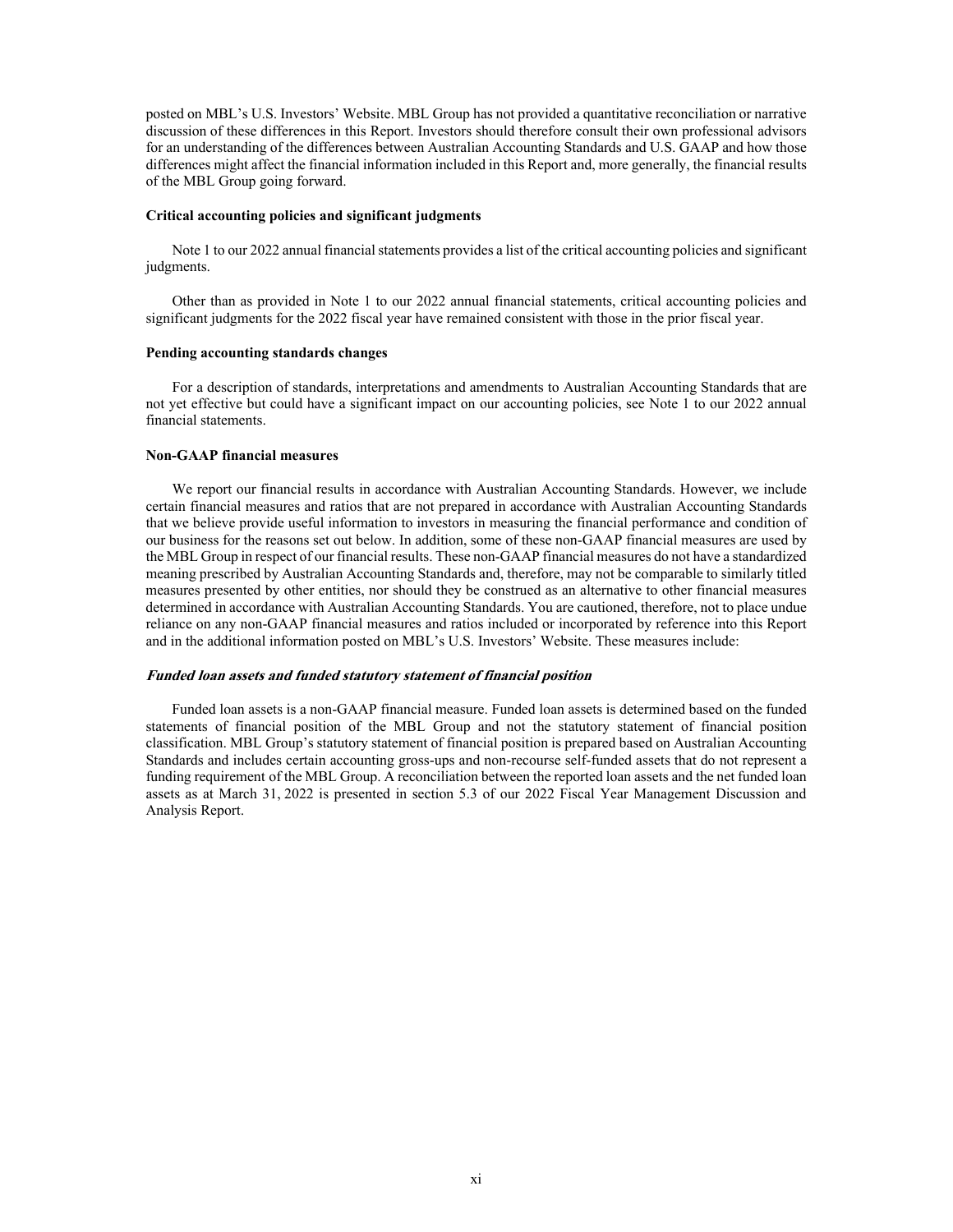## **RISK FACTORS**

*We are subject to a variety of risks that arise out of our financial services and other businesses, many of which are not within our control. We manage our ongoing business risks in accordance with our risk management policies and*  procedures, some of which are described in "Risk Management" in section 2 of the 2022 Annual Report of MGL and in *Note 33 to our 2022 annual financial statements. The following are some of the more significant risk factors that could affect our businesses, prospects, results of operations or financial condition*.

#### **Macro-economic risks**

## *Our business and results of operation have been and may, in the future, be adversely affected by financial markets, global credit and other economic conditions generally.*

The MBL Group's businesses operate in or depend on the operation of global markets, including through exposures in securities, loans, derivatives and other activities. In particular, uncertainty and volatility in global credit markets, liquidity constraints, increased funding costs, the level and volatility of interest rates, constrained access to funding, fluctuations or other significant changes in both equity and capital market activity, supply chain disruptions and labor shortages have adversely affected and may again affect transaction flow in a range of industry sectors.

Additionally, global markets may be adversely affected by the current or anticipated impact of climate change, extreme weather events or natural disasters, the emergence or continuation of widespread health emergencies or pandemics, cyberattacks or campaigns, military conduct, including escalating military tension between Russian and Ukraine, terrorism or other geopolitical events. The dynamic and rapidly evolving sanctions environment, including the volume and nature of sanctions during the Russia-Ukraine conflict, Western sanction programs against China and Chinese reaction and sanctions in relation to human rights issues, continues to drive heightened sanctions compliance risk and complexity in applying control frameworks across the market. Moreover, actions by Russia, and any further measures taken by the U.S. or its allies, could have negative impacts on regional and financial markets and economic conditions. The actions of market participants in response to the Russia-Ukraine conflict have also resulted in substantial volatility in the global commodity markets. Growing concerns about energy availability have pushed prices higher across a range of commodities. Given that global energy security poses a threat to financial stability, a disorderly transition from Russian oil and gas supplies may magnify risks to the financial system.

 Actions taken by central banks, including changes to official interest rate targets, balance sheet management and government-sponsored lending facilities are beyond the MBL Group's control and difficult to predict. Sudden changes in monetary policy, for example in response to high inflation, could lead to financial market volatility and are likely to affect market interest rates and the value of financial instruments and other assets and liabilities, and can impact our customers.

Our trading income may be adversely affected during times of subdued market conditions and client activity, and increased market risk can lead to trading losses or cause us to reduce the size of our trading businesses in order to limit our risk exposure. Market conditions, as well as declines in asset values, may cause our clients to transfer their assets out of our funds or other products or their brokerage accounts and result in reduced net revenues.

Our returns from asset sales may also decrease if economic conditions deteriorate. In addition, if financial markets decline, revenues from our products are likely to decrease. In addition, increases in volatility increase the level of our risk weighted assets and increase our capital requirements. Increased capital requirements may require us to raise additional capital at a time, and on terms, which may be less favorable than we would otherwise achieve during stable market conditions.

Sudden declines and significant volatility in the prices of assets may substantially curtail or eliminate the trading markets for certain assets, which may make it very difficult to sell, hedge or value such assets. The inability to sell or effectively hedge assets reduces our ability to limit losses in such positions; and difficulty in valuing assets may negatively affect our capital, liquidity or leverage ratios, increase funding costs and generally require us to maintain additional capital.

The commercial soundness of many financial institutions may be closely interrelated as a result of credit, trading, clearing or other relationships among financial institutions. Concerns about, or a default by, one or more institutions or by a sovereign could lead to market-wide liquidity problems, losses or defaults by other institutions, financial instruments losing their value and liquidity, and interruptions to capital markets that may further affect us.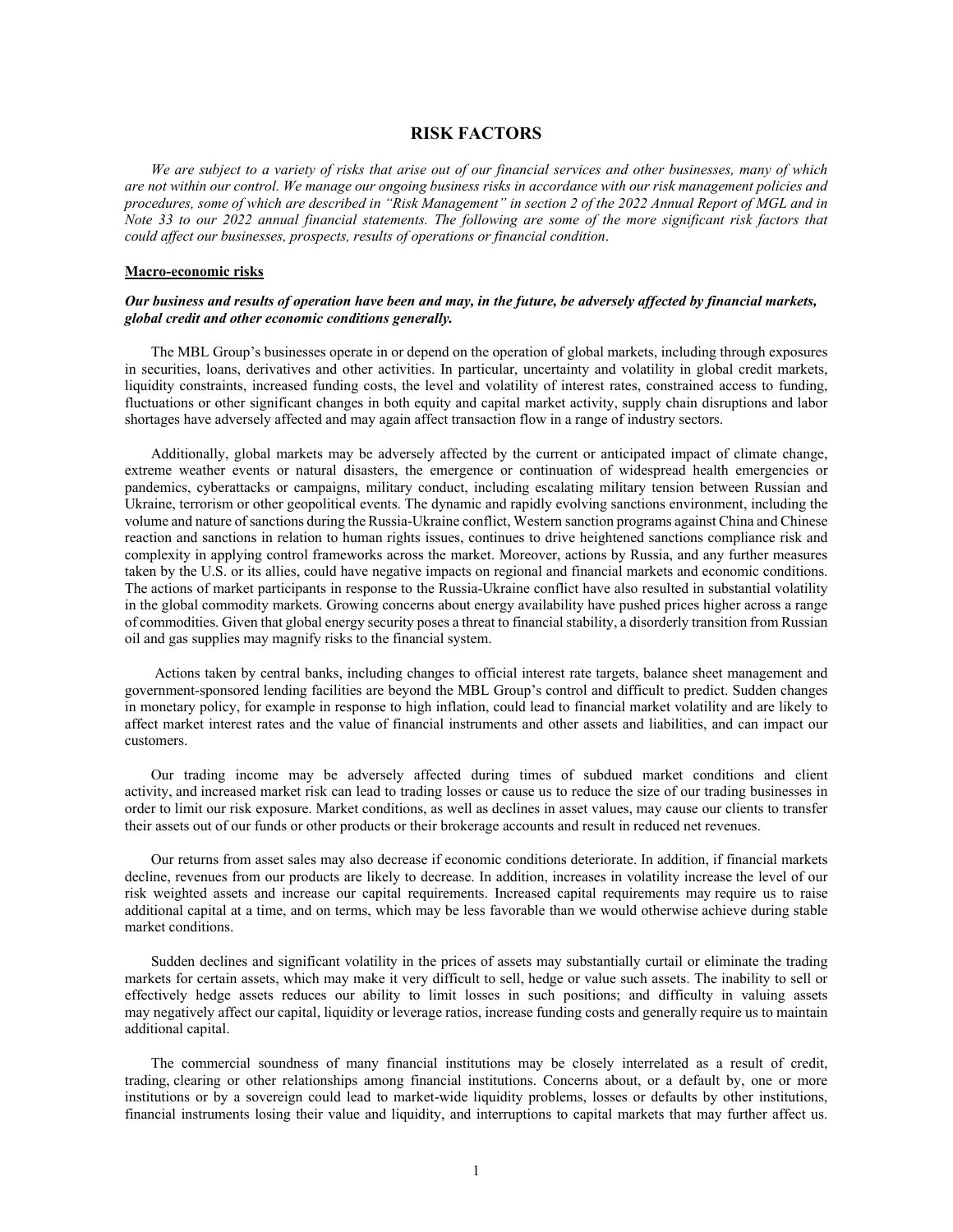This is sometimes referred to as "systemic risk" and may adversely affect financial intermediaries, such as clearing agencies, clearing houses, banks, securities firms, hedge funds and exchanges that we interact with on a daily basis. If any of our counterpart financial institutions fail, our financial exposures to that institution may lose some or all of their value. Any of these events would have a serious adverse effect on our liquidity, profitability and value.

## *Changes and increased volatility in currency exchange rates may adversely impact our financial results and our financial and regulatory capital positions.*

While our consolidated financial statements are presented in Australian dollars, a significant portion of our operating income is derived, and operating expenses are incurred, from our offshore business activities, which are conducted in a broad range of currencies. Changes in the rate at which the Australian dollar is translated from other currencies can impact our financial statements and the economics of our business.

Although we seek to carefully manage our exposure to foreign currencies, in part through matching of assets and liabilities in local currencies and through the use of foreign exchange forward contracts to hedge our exposure, we are still exposed to exchange risk. Insofar as we are unable to hedge or have not completely hedged our exposure to currencies other than the Australian dollar, our reported profit and foreign currency translation reserve would be affected.

In addition, because MBL Group's regulatory capital position is assessed in Australian dollars, our capital ratios may be adversely impacted by a depreciating Australian dollar, which increases the capital requirement for assets denominated in currencies other than Australian dollars.

## *Our business is subject to the risk of loss associated with price volatility in the equity and other markets in which we operate.*

We are exposed to changes in the value of financial instruments and other financial assets that are carried at fair market value, as well as changes to the level of our advisory and other fees, due to changes in interest rates, exchange rates, equity and commodity prices and credit spreads and other market risks. These changes may result from changes in economic conditions, monetary and fiscal policies, market liquidity, availability and cost of capital, international and regional political events, acts of war or terrorism, corporate, political or other scandals that reduce investor confidence in capital markets, natural disasters or pandemics or a combination of these or other factors.

We trade in foreign exchange, interest rate, commodity, bullion, energy, securities and other markets and are an active price maker in the derivatives market. Certain financial instruments that we hold and contracts to which we are a party are complex and these complex structured products often do not have readily available markets to access in times of liquidity stress. Additionally, a number of these markets, and in particular the energy markets, have experienced increased levels of volatility as a result of uncertainty related to ongoing recent developments, including the COVID-19 pandemic and the Russia-Ukraine conflict. We may incur losses as a result of volatility in market prices for products we trade, which decreases the valuation of our trading and investment positions, including our interest rate and credit products, currency, commodity and equity positions. In addition, reductions in equity market prices or increases in interest rates may reduce the value of our clients' portfolios, which in turn may reduce the fees we earn for managing assets in certain parts of our business. Increases in interest rates or attractive prices for other investments could cause our clients to transfer their assets out of our funds or other products.

Interest rate benchmarks around the world (for example, the London Interbank Offered Rate or "LIBOR") have been subject to regulatory scrutiny and are subject to change. See also "Risk Factors — We may not manage risks associated with the replacement of benchmark indices effectively".

Interest rate risk arises from a variety of sources, including mismatches between the repricing periods of assets and liabilities. As a result of these mismatches, movements in interest rates can affect earnings or the value of the MBL Group.

## *Funding constraints of investors may adversely impact our income.*

We generate a portion of our income from the sale of assets to third parties, including our funds. If buyers are unable to obtain financing to purchase assets that we currently hold or purchase with the intention to sell in the future, we may be required to hold investment assets for longer than we intend or sell these assets at lower prices than we historically would have expected to achieve, which may lower our rate of return on these investments and require funding for periods longer than we have anticipated.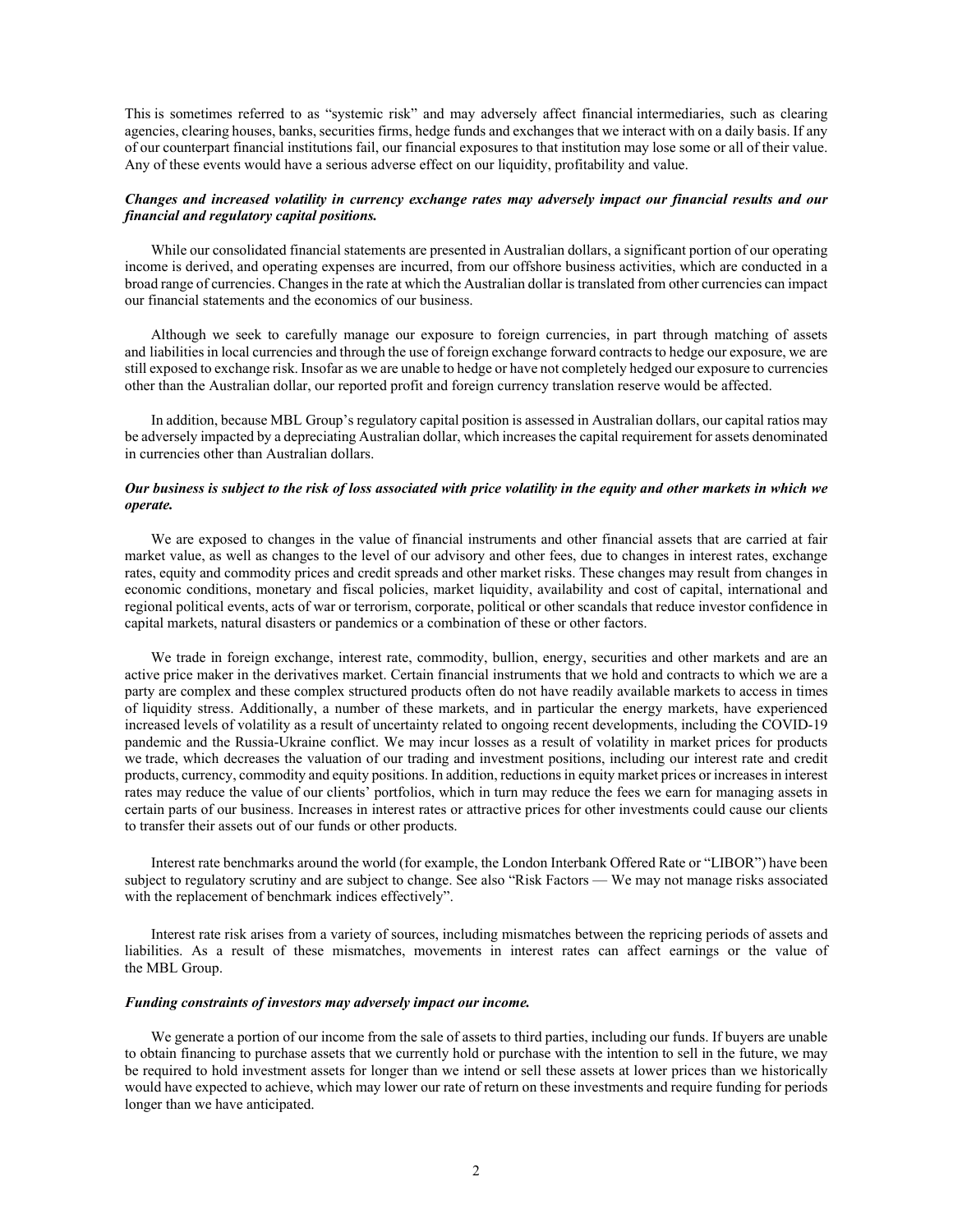#### *Failure to maintain our credit ratings and those of our subsidiaries could adversely affect our cost of funds, liquidity, competitive position and access to capital markets.*

The credit ratings assigned to us and certain of our subsidiaries by rating agencies are based on an evaluation of a number of factors, including our ability to maintain a stable and diverse earnings stream, strong capital ratios, strong credit quality and risk management controls, funding stability and security, disciplined liquidity management and our key operating environments, including the availability of systemic support in Australia. In addition, a credit rating downgrade could be driven by the occurrence of one or more of the other risks identified in this section or by other events that are not related to the MBL Group.

If we fail to maintain our current credit ratings, this could (i) adversely affect our cost of funds and related margins, liquidity, competitive position, the willingness of counterparties to transact with us and our ability to access capital markets; or (ii) trigger our obligations under certain bilateral provisions in some of our trading and collateralized financing contracts. Under these provisions, counterparties could be permitted to terminate contracts with us or require us to post additional collateral. Termination of our trading and collateralized financing contracts could cause us to sustain losses and impair our liquidity by requiring us to find other sources of financing or to make significant cash payments or securities movements.

## *We are subject to global economic, market and business risks with respect to the COVID-19 pandemic.*

The COVID-19 pandemic caused, and will likely continue to cause, severe impacts on global, regional and national economies and disruption to international trade and business activity. Governments worldwide, including in Australia, enacted emergency measures to combat the spread of the virus, including wide ranging restrictions on, suspensions of, or advice against, regional and international travel, gatherings of groups of people, as well as prolonged closures of workplaces and many other normal activities, all of which have had, and may continue to have, a substantial negative impact on economic and business activity due to a range of factors. While financial markets have rebounded from the significant declines that occurred early in the pandemic, certain circumstances that arose or became more pronounced after the onset of the COVID-19 pandemic have persisted, including (i) relatively weak consumer confidence; (ii) elevated levels of market volatility; (iii) yields on government bonds which, at times, were near zero; (iv) ongoing heightened credit risk with regard to industries that have been most severely impacted by the pandemic; (v) higher cyber security, information security and operational risks as a result of hybrid work arrangements; and (vi) interruptions in the supply chain that have adversely affected many businesses and have contributed to higher rates of inflation. This may in turn reduce the level of activity in sectors in which certain of our businesses operate and thus have a negative impact on such businesses' ability to generate revenues or profits.

Governments and central banks around the world have taken increased measures to stabilize the financial markets and support economic growth. If the COVID-19 pandemic is prolonged and/or actions of governments and central banks are unsuccessful in mitigating the economic disruption, the negative impact on global growth and global financial markets could be amplified, and may lead to recessions in national, regional or global economies.

We continue to closely monitor the pandemic and related risks as they evolve globally and domestically. The impact of COVID-19 on the economy and our personnel and operations is highly uncertain and cannot be predicted and will depend on the magnitude and duration of the pandemic, the emergence and spread of variants of COVID-19, the prevalence of escalating rates of infection in various jurisdictions, the availability, adoption and efficacy of treatments and vaccines, future actions taken by government authorities, central banks and other third parties in response to the pandemic. All these factors may lead to further reduced client activity and demand for our products and services, higher credit and valuation losses in our loan and investment portfolios, impairments of financial assets, trading losses and other negative impacts on our financial position, including possible constraints on capital and liquidity, as well as higher costs of capital, and possible changes or downgrades to our credit ratings. If conditions deteriorate or remain uncertain for a prolonged period, our funding costs may increase and our ability to replace maturing liabilities may be limited, which could adversely affect our ability to fund and grow our business. This may adversely impact our results of operations and financial condition. Please refer to our 2022 annual financial statements for further information on the financial statement impact of COVID-19.

## *We could suffer losses due to climate change.*

Our businesses could also suffer losses due to climate change. Climate change is systemic in nature and is a significant long-term driver of both financial and non-financial risks. Climate change related impacts include physical risks from changing climatic conditions which could result from increased frequency and/or severity of adverse weather events. Such disasters could disrupt our operations or the operations of customers or third parties on which we rely.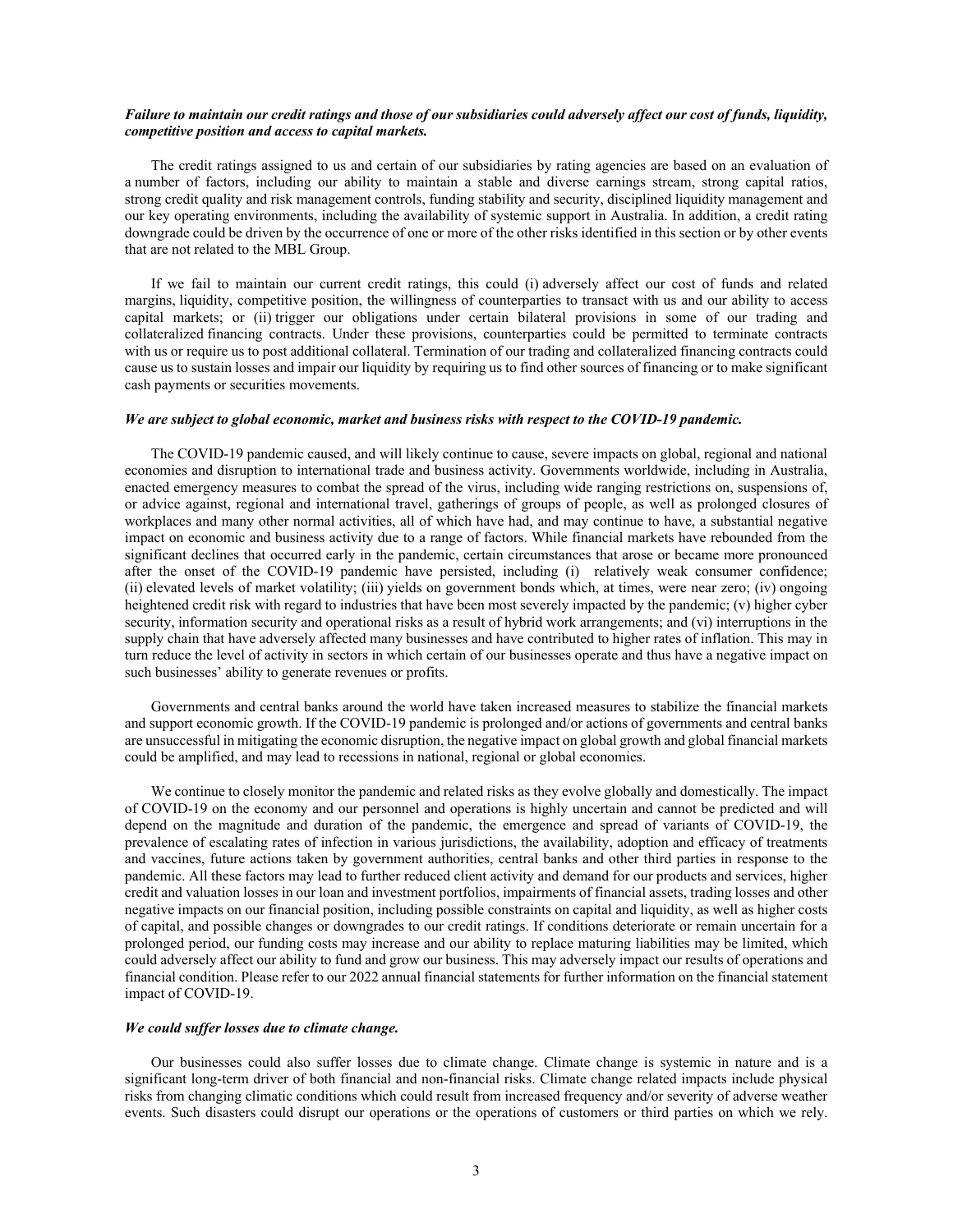Additionally, climate change could result in transition risks such as changes to laws and regulations, technology development and disruptions and changes in consumer and market preferences towards low carbon goods and services. These factors could restrict the scope of our existing businesses, limit our ability to pursue certain business activities and offer certain products and services, amplify credit and market risks, negatively impact asset values and/or otherwise adversely impact us, our business or our customers.

As part of our commodities business, we purchase and sell certain physical commodities, arrange for their storage and transport, and engage in market making of commodities. These activities subject us and/or the entities in which we invest to extensive and evolving federal, state and local energy, environmental, and other governmental laws and regulations worldwide. Additionally, rising climate change concerns have led to additional regulation that could increase the operating costs and adversely affect the profitability of certain of our investments. Commodities involved in our intermediation activities and investments may also be subject to the risk of unforeseen or catastrophic events, which are likely to be outside of our control. The occurrence of any of such events may prevent us from performing under our agreements with clients, may impair our operations or financial results and may result in litigation, regulatory scrutiny and/or action, negative publicity or other reputational harm.

Our response to climate change, our climate strategies, policies and disclosure, and/or our ability to achieve our climate-related goals and commitments (which are subject to risks and uncertainties, many of which are outside of our control) may affect MBL Group's performance and could have wide-ranging impacts for the MBL Group. These include, but are not limited to, impacts on the probability of default and losses arising from defaults, asset valuations and collateral, may result in litigation, regulatory scrutiny and/or action, negative publicity or other reputational harm, reduced investor and stakeholder confidence or could prompt us to exit certain businesses altogether. Failure to effectively manage these risks could adversely affect our business, prospects, reputation, financial performance or financial condition.

#### **Legal and regulatory risks**

## *Many of our businesses are highly regulated and we could be adversely affected by temporary and permanent changes in law, regulations and regulatory policy.*

We operate various kinds of businesses across multiple jurisdictions or sectors, which are regulated by more than one regulator. Additionally, some members of the MGL Group own or manage assets and businesses that are regulated. Our businesses include an "authorised deposit-taking institution" ("*ADI*") in Australia (regulated by APRA), a credit institution in Ireland, bank branches in the United Kingdom, the Dubai International Finance Centre and Singapore, and representative offices in the United States, New Zealand, South Africa, Brazil and Switzerland. The regulations vary from country to country but generally are designed to protect depositors and the banking system as a whole, not holders of MBL's securities or creditors. In addition, as a diversified financial institution, many of our businesses are subject to financial services regulation other than prudential banking regulation, as well as laws, regulations and oversight specific to the industries applicable to our businesses and assets.

Regulatory agencies and governments frequently review and revise banking and financial services laws, security and competition laws, fiscal laws and other laws, regulations and policies, including fiscal policies. Changes to laws, regulations or policies, including changes in interpretation or implementation of laws, regulations or policies, could substantially affect us or our businesses, the products and services we offer or the value of our assets, or have unintended consequences or impacts across our business. These may include changing required levels of liquidity and capital adequacy, increasing tax burdens generally or on financial institutions or transactions, limiting the types of financial services and products that can be offered and/or increasing the ability of other providers to offer competing financial services and products, as well as changes to prudential regulatory requirements. Global economic conditions and increased scrutiny of the culture in the banking sector have led to increased supervision and regulation, as well as changes in regulation in the markets in which we operate and may lead to further significant changes of this kind. Health, safety and environmental laws and regulations can also change rapidly and significantly. The occurrence of any adverse health, safety or environmental event, or any changes, additions to, or more rigorous enforcement of, health, safety and environmental standards could have a significant impact on operations and/or result in material expenditures.

In some countries in which we do business or may in the future do business, in particular in emerging markets, the laws and regulations applicable to the financial services industry are uncertain and evolving, and it may be difficult for us to determine the requirements of local laws in every market. Our inability to remain in compliance with local laws in a particular market could have a significant and negative effect not only on our businesses in that market but also on our reputation generally.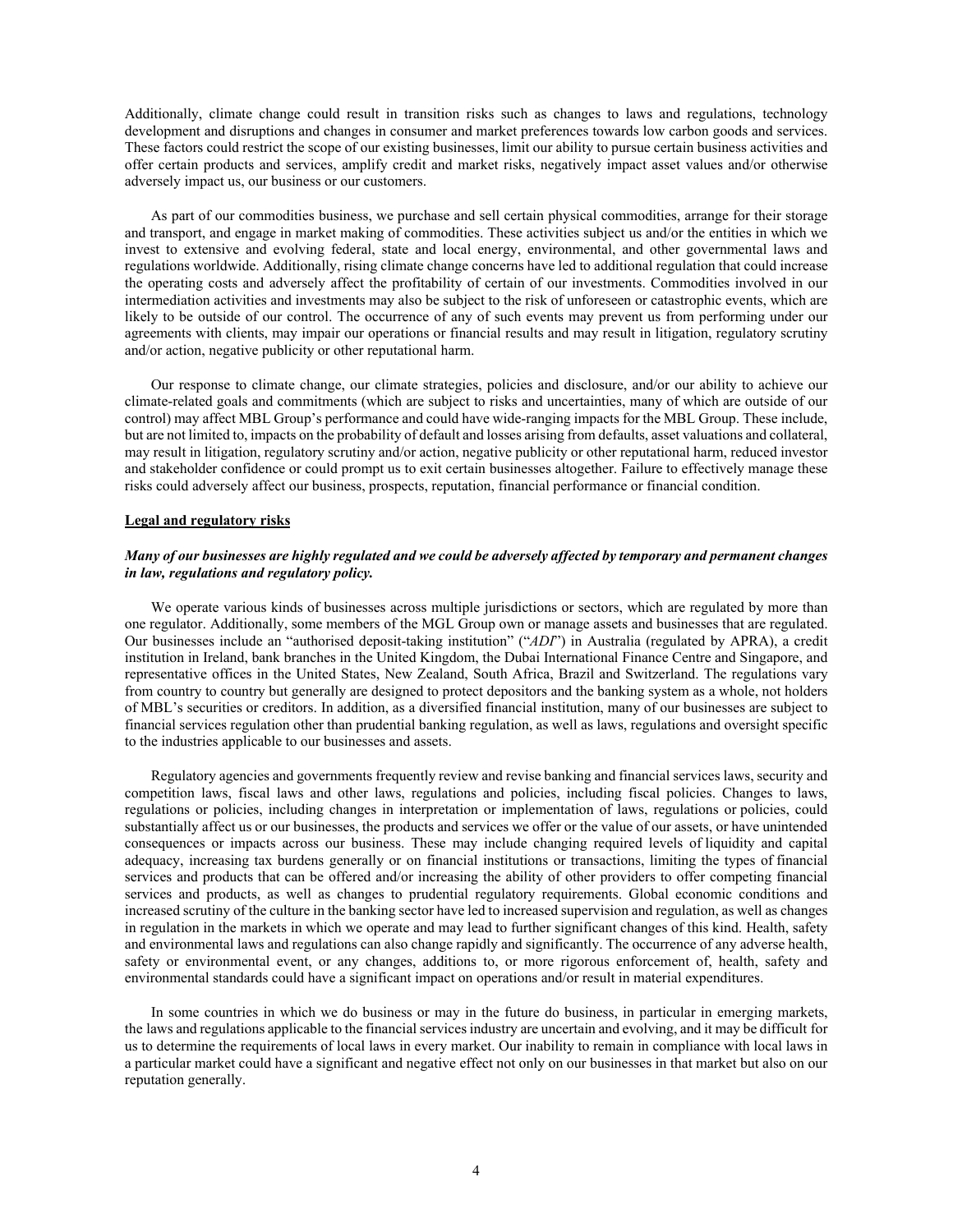In addition, regulation is becoming increasingly extensive and complex and some areas of regulatory change involve multiple jurisdictions seeking to adopt a coordinated approach or certain jurisdictions seeking to expand the territorial reach of their regulation. The nature and impact of future changes are unpredictable, beyond our control and may result in potentially conflicting requirements, resulting in additional legal and compliance expenses and changes to our business practices that adversely affect our profitability.

APRA may introduce new prudential regulations or modify existing regulations, including those that apply to MBL as an ADI. Any such event could result in changes to the organizational structure of the Banking Group and/or the MGL Group and adversely affect the MBL Group. See "Regulation and Supervision" below for more information on the regulatory developments affecting the MGL Group, including MBL.

## *We are subject to the risk of loss as a result of not complying with laws governing financial crime, including sanctions.*

We are subject in our operations worldwide to laws and regulations relating to corrupt and illegal payments, counterterrorism financing, anti-bribery and corruption and adherence to anti-money laundering obligations, as well as laws, sanctions and economic trade restrictions relating to doing business with certain individuals, groups and countries ("*AML/CTF laws*"). The geographical diversity of our operations, employees, clients and customers, as well as the vendors and other third parties that we deal with, increases the risk that we may be found in violation of AML/CTF laws. Emerging financial crime risk typologies could also limit our ability to track the movement of funds thereby heightening the risk of our breaching AML/CTF laws. Additionally, as a result of the ongoing Russia-Ukraine conflict, the current sanctions environment remains dynamic and rapidly evolving. Sanctions and export controls could adversely affect our business activities and investments in sanctioned jurisdictions, as well as expose us to compliance risk and reputational harm. Our ability to comply with AML/CTF laws is dependent on our detection and reporting capabilities, control processes and oversight accountability.

Any violation of AML/CTF laws could subject us to significant penalties, revocation, suspension, restriction or variation of conditions of operating licenses, adverse reputational consequences, litigation by third parties (including potentially class actions) or limitations on our ability to do business.

## *We may be adversely affected by increased governmental and regulatory scrutiny or negative publicity.*

Governmental scrutiny from regulators, legislative bodies and law enforcement agencies with respect to matters relating to the financial services sector generally, and our business operations, capital, liquidity, financial and nonfinancial risk management and other matters, has increased dramatically in recent years. The political and public sentiment regarding financial institutions has resulted in a significant amount of adverse press coverage, as well as adverse statements or charges by regulators or other government officials, and in some cases, to increased regulatory scrutiny, enforcement actions and litigation. Responding to and addressing such matters, regardless of the ultimate outcome, is time-consuming, expensive, can adversely affect investor confidence and can divert the time and effort of our staff (including senior management) from our business.

 Investigations, inquiries, penalties and fines sought by regulatory authorities have increased substantially over the last several years, with regulators exercising their enhanced enforcement powers in commencing enforcement actions or with advancing or supporting legislation targeted at the financial services industry. If we are subject to adverse regulatory findings, the financial penalties could have a material adverse effect on our results of operations. Adverse publicity, governmental scrutiny and legal and enforcement proceedings can also have a negative impact on our reputation with clients and on the morale and performance of our employees.

#### *Litigation and regulatory actions may adversely impact our results of operations.*

We may, from time to time, be subject to material litigation and regulatory actions, for example, as a result of inappropriate documentation of contractual relationships, class actions or regulatory breaches, which, if they crystallize, may adversely impact upon our results of operations and financial condition in future periods or our reputation. We regularly obtain legal advice and make provisions, as deemed necessary. There is a risk that any losses may be larger than anticipated or provided for or that additional litigation, regulatory actions or other contingent liabilities may arise. Furthermore, even where monetary damages may be relatively small, an adverse finding in a regulatory or litigation matter could harm our reputation or brand, thereby adversely affecting our business.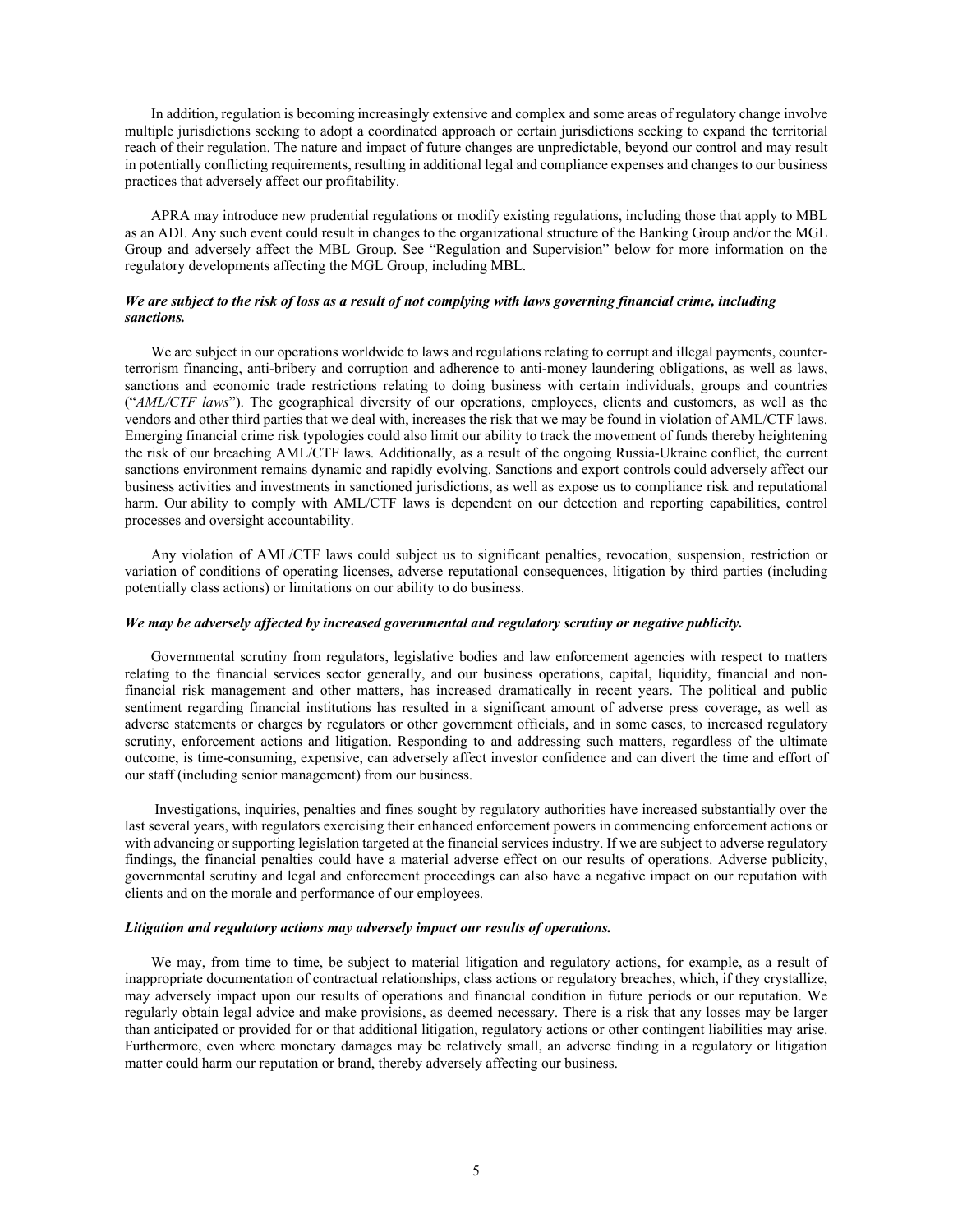#### *We may not manage risks associated with the replacement of benchmark indices effectively.*

LIBOR and other interest rate benchmarks (collectively, the "*IBORs*") have been the subject of ongoing national and international regulatory scrutiny and reform. The LIBOR administrator ceased publication of non-USD LIBOR and oneweek and two-months USD LIBOR on a representative basis on December 31, 2021 with plans to cease publication of all other USD LIBOR tenors on June 30, 2023. The transition away from and discontinuance of LIBOR or any other benchmark rate and the adoption of alternative reference rates ("*ARR*") by the market introduce a number of risks for us, our clients, and the financial services industry more widely. These include, but are not limited to:

- *Conduct risks* where, by undertaking actions to transition away from using the IBORs, we face conduct risks which may lead to client complaints, regulatory sanctions or reputational impact if the MBL Group is (i) considered to be undertaking market activities that are manipulative or create a false or misleading impression; (ii) misusing sensitive information or not identifying or appropriately managing or mitigating conflicts of interest; (iii) not taking an appropriate or consistent response to remediation activity or customer complaints; or (iv) providing regulators with inaccurate regulatory reporting.
- *Legal and execution risks* relating to documentation changes required for new ARR products and for the transition of legacy contracts to ARRs, which transition will, in turn, depend, to a certain extent, on the availability of ARR products and on the participation of customers and third-party market participants in the transition process; legal proceedings or other actions regarding the interpretation and enforceability of provisions in IBOR-based contracts; and regulatory investigations or reviews in respect of our preparation and readiness for the replacement of IBOR with alternative reference rates.
- *Financial risks and pricing risks* arising from:
	- o any changes in the pricing mechanisms of financial instruments linked to IBOR or ARRs which could impact the valuations of these instruments; and
	- o the implementation of the International Swaps and Derivatives Association's protocol for the transition of derivatives contracts, and similar guidance for cash products which could cause earnings volatility depending on the nature of contract modifications and changes in hedge accounting.
- *Operational risks* due to the potential need for us, our clients and the market to adapt information technology systems, operational processes and controls to accommodate one or more ARRs for a large volume of trades.

Any of these factors may have a material adverse effect on MBL Group's business, results of operations, financial condition and prospects.

## **Counterparty credit risk**

## *Failure of third parties to honor their commitments in connection with our trading, lending and other activities, including funds that we manage, may adversely impact our business.*

We are exposed to the potential for credit-related losses as a result of an individual, counterparty or issuer being unable or unwilling to honor its contractual obligations. We are also exposed to potential concentration risk arising from large individual exposures or groups of exposures. Like any financial services organization, we assume counterparty risk in connection with our lending, trading, derivatives and other businesses where we rely on the ability of third parties to satisfy their financial obligations to us on a timely basis. Our recovery of the value of the resulting credit exposure may be adversely affected by a number of factors, including declines in the financial condition of the counterparty, the value of property we may hold as collateral and the market value of the counterparty instruments and obligations we hold. See Note 33 to our 2022 annual financial statements for details on the concentration of credit risk by significant geographical locations and counterparty types. Credit losses can and have resulted in financial services organizations realizing significant losses and in some cases failing altogether. We are also subject to the risk that our rights against third parties may not be enforceable in all circumstances. Our inability to enforce our rights may result in losses.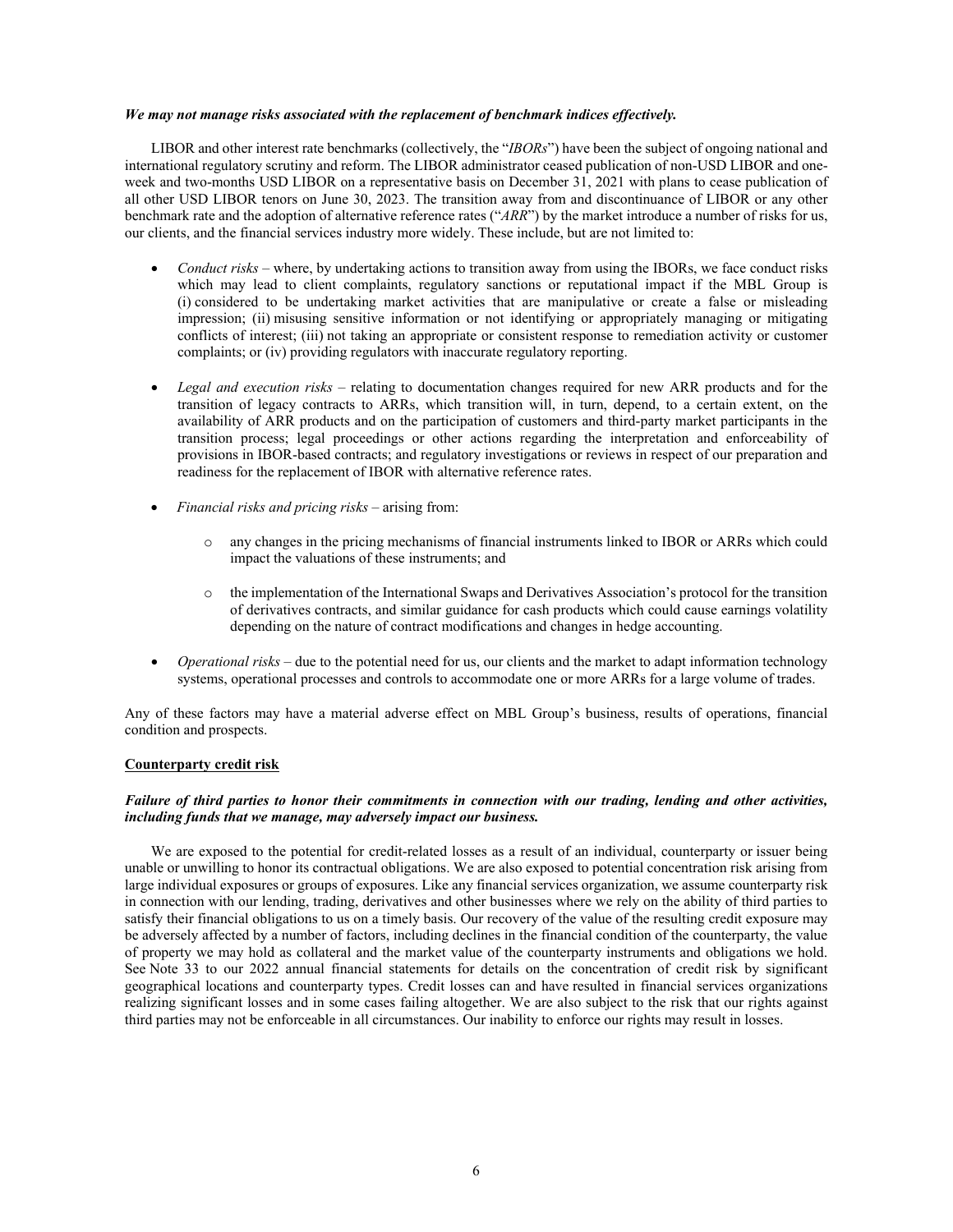#### *We may experience impairments in our loans, investments and other assets.*

MBL Group recorded A\$27 million of credit and other impairment charges for the 2022 fiscal year, including A\$16 million for net credit impairment charges, and A\$11 million for net other impairment charges on interests in associates and joint ventures, intangible assets and other non-financial assets. Further credit and other impairments may be required in future periods if the market value of assets similar to those held were to decline. Credit and other impairment charges may also vary following a change to the inputs or forward looking information used in the determination of expected credit losses. Please refer to Note 12 of our 2022 annual financial statements for further information on the determination of expected credit losses.

Sudden declines and significant volatility in the prices of assets may substantially curtail or eliminate the trading markets for certain assets, which may make it very difficult to sell, hedge or value such assets. The inability to sell or effectively hedge assets reduces our ability to limit losses in such positions and the difficulty in valuing assets may negatively affect our capital, liquidity or leverage ratios, increase our funding costs and generally require us to maintain additional capital.

## **Operational risks**

## *Our ability to retain and attract qualified employees is critical to the success of our business and the failure to do so may materially adversely affect our performance.*

Our employees are our most important resource, and our performance largely depends on the talents and efforts of highly skilled individuals. Our continued ability to compete effectively in our businesses and to expand into new business areas and geographic regions depends on our ability to retain and motivate our existing employees and attract new employees. Competition from within the financial services industry and from businesses outside the financial services industry, such as professional service firms, hedge funds, private equity funds and venture capital funds, for qualified employees has historically been intense. Recent employment conditions associated with the pandemic have made the competition to hire and retain qualified employees significantly more challenging.

In order to attract and retain qualified employees, we must compensate such employees at or above market levels. Typically, those levels have caused employee remuneration to be our greatest expense as our performance-based remuneration has historically been cash and equity based and highly variable. Recent market events have resulted in increased regulatory and public scrutiny of corporate remuneration policies and the establishment of criteria against which industry remuneration policies may be assessed. As a regulated entity, we may be subject to limitations on remuneration practices (which may or may not affect our competitors). These limitations may require us to further alter our remuneration practices in ways that could adversely affect our ability to attract and retain qualified and talented employees.

Current and future laws (including laws relating to immigration and outsourcing) may restrict our ability to move responsibilities or personnel from one jurisdiction to another. This may impact our ability to take advantage of business and growth opportunities or potential efficiencies.

## *We may incur financial loss, adverse regulatory consequences or reputational damage due to inadequate or failure in internal or external operational systems and infrastructures, people and processes.*

Our businesses depend on our ability to process and monitor, on a daily basis, a very large number of transactions, many of which are highly complex, across numerous and diverse markets in many currencies. While we employ a range of risk monitoring and risk mitigation techniques, those techniques and the judgments that accompany their application cannot anticipate every economic and financial outcome or the specifics and timing of such outcomes. As such, we may, in the course of our activities, incur losses. There can be no assurance that the risk management processes and strategies that we have developed will adequately anticipate or be effective in addressing market stress or unforeseen circumstances. For a further discussion of our risk management policies and procedures, see Note 33 to our 2022 annual financial statements and "Risk Management" in section 2 of the 2022 Annual Report of MGL incorporated by reference herein.

We also face the risk of operational failure, termination or capacity constraints of any of the counterparties, clearing agents, exchanges, clearing houses or other financial intermediaries we use to facilitate our securities or derivatives transactions, and as our interconnectivity with our clients and counterparties grows, the risk to us of failures in our clients' and counterparties' systems also grows. Any such failure, termination or constraint could adversely affect our ability to effect or settle transactions, service our clients, manage our exposure to risk, meet our obligations to counterparties or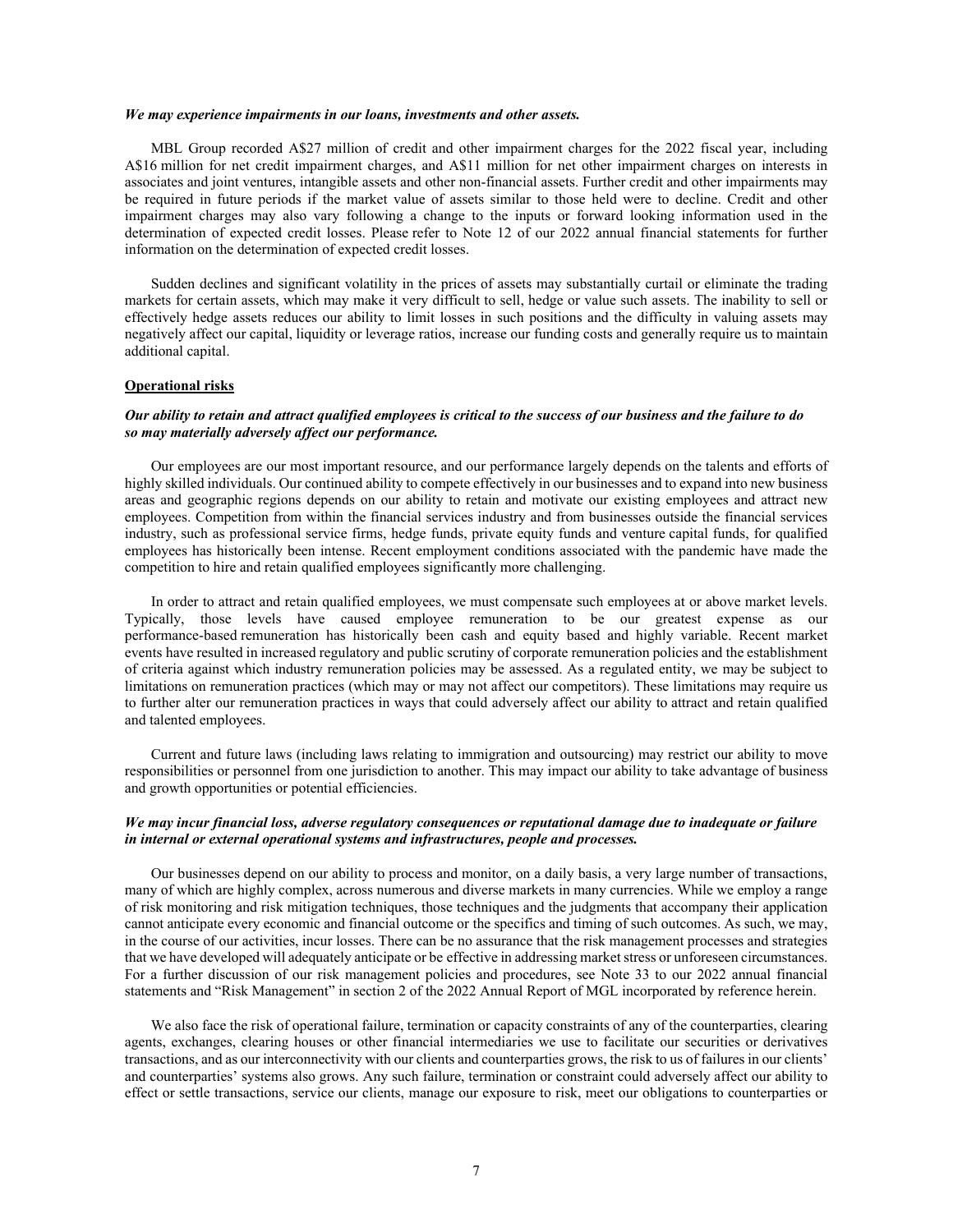expand our businesses or result in financial loss or liability to our clients and counterparties, impairment of our liquidity, disruption of our businesses, regulatory intervention or reputational damage.

As our client base, business activities and geographical reach expands, developing and maintaining our operational systems and infrastructure becomes increasingly challenging. We must continuously update these systems to support our operations and growth, which may entail significant costs and risks of successful integration. Our financial, accounting, data processing or other operating systems and facilities may fail to operate properly or become disabled as a result of events that are wholly or partially beyond our control, such as a spike in transaction volume or disruption in internet services provided by third parties.

Our businesses manage a large volume of sensitive data and rely on the secure processing, transmission, storage and retrieval of confidential, proprietary and other information in our data management systems and technology, and in those managed, processed and stored by third parties on behalf of us. Inadequate data management and data quality, which include the capture, processing, distribution, retention and disposal of data, could lead to poor decision making in the provision of credit as well as affecting our data management regulatory obligations, all of which may cause us to incur losses or lead to regulatory actions. We are subject to laws, rules and regulations in a number of jurisdictions regarding compliance with our privacy policies and the disclosure, collection, use, sharing and safeguarding of personally identifiable information of certain parties, such as our employees, customers, suppliers, counterparties and other third parties, the violation of which could result in litigation, regulatory fines and enforcement actions. Furthermore, a breach, failure or other disruption of our data management systems and technology, or those of our third party service providers, could lead to the unauthorized or unintended release, misuse, loss or destruction of personal or confidential data about our customers, employees or other third parties in our possession. A purported or actual unauthorized access or unauthorized disclosure of personal or confidential data could materially damage our reputation and expose us to liability for violations of privacy and data protection laws.

We are exposed to the risk of loss resulting from, the failure of our internal or external processes and systems, such as from the disruption or failure of our IT systems, or from external suppliers and service providers, including cloudbased outsourced technology platforms, or external events. Such operational risks may include theft and fraud, failure to effectively implement employment practices and inadequate workplace safety, improper business practices, mishandling of client moneys or assets, client suitability and servicing risks, product complexity and pricing, and valuation risk or improper recording, evaluating or accounting for transactions or breaches of our internal policies and regulations. There is increasing regulatory and public scrutiny concerning outsourced and offshore activities and their associated risks, including, for example, the appropriate management and control of confidential data. If we fail to manage these risks appropriately, we may incur financial losses and/or regulatory intervention and penalties, and our reputation and ability to retain and attract clients may be adversely affected.

We are also exposed to the risk of loss resulting from the actions, inactions of our employees, contractors and external service providers. Conduct risks can arise from human errors, lack of reasonable care and diligence exercised or intentional malfeasance and other misconduct, including the misuse of client information in connection with insider trading or for other purposes, even if promptly discovered and remediated, can result in reputational damage and material losses and liabilities for us.

There have been a number of highly publicized cases around the world involving actual or alleged fraud or other misconduct by employees in the financial services industry in recent years, It is not always possible to deter or prevent employee misconduct and the precautions we take to prevent and detect this activity may not be effective in all cases, which could result in financial losses, regulatory intervention and reputational damage.

## *Our operations rely on our ability to maintain appropriately staffed workforces, and on the competence, trustworthiness, health and safety of employees.*

Our ability to operate our businesses efficiently and profitably, to offer products and services that meet the expectations of our clients and customers, and to maintain an effective risk management framework is highly dependent on our ability to staff our operations appropriately and on the competence, integrity, health and safety of our employees.

Our operations could be impaired if the measures we take to ensure the health and safety of our employees are ineffective, or if any external party on which we rely fails to take appropriate and effective actions to protect the health and safety of our employees.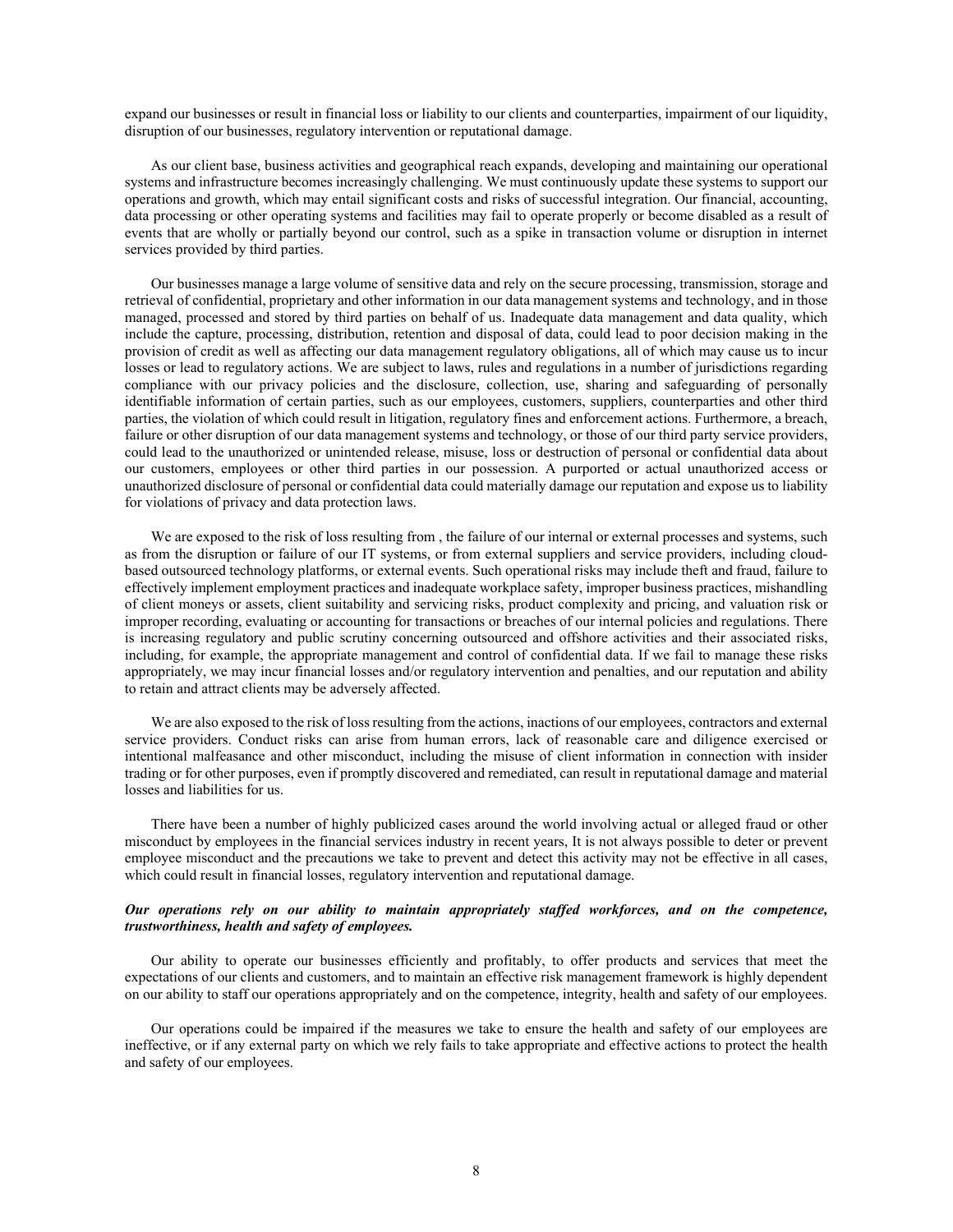## *A cyber-attack, information or security breach, or a technology failure of ours or of a third party could adversely affect our ability to conduct our business, manage our exposure to risk or expand our businesses, result in the disclosure or misuse of confidential or proprietary information, and increase our costs to maintain and update our operational and security controls and infrastructure.*

Our businesses depend on the security and efficacy of our data management systems and technology, as well as those of third parties with whom we interact or on whom we rely. To access our network, products and services, our customers and other third parties may use personal mobile devices or computing devices that are outside of our network environment and are subject to their own cyber security risks. While we seek to operate in a control environment that limits the likelihood of a cyber and information security incident, and to ensure that the impact of a cyber and information security incident can be minimized by information security capability and incident response, there can be no assurances that our security controls will provide absolute security against a changing external threat environment.

Cyber and information security risks for financial institutions have increased in recent years, in part because of the proliferation of new technologies, the use of internet and telecommunications technology, and the increased sophistication and activities of attackers (including hackers, organized criminals, terrorist organizations, hostile foreign governments, disgruntled employees or vendors, activists and other external parties, including those involved in corporate espionage). Targeted social engineering attacks are becoming more sophisticated and are extremely difficult to prevent. The techniques used by hackers change frequently, may not be recognized until launched and may not be recognized until well after a breach has occurred. Additionally, the existence of cyber-attacks or security breaches at third parties with access to our data, such as vendors, may not be disclosed to us in a timely manner.

Despite efforts to protect the integrity of our systems through the implementation of controls, processes, policies and other protective measures, we may not be able to prevent all security breaches.

As a result of increasing consolidation, interdependence and complexity of financial entities and technology systems, a technology failure, cyber-attack or other information or security breach that significantly degrades, deletes or compromises the systems or data of one or more financial entities could have a material impact on counterparties or other market participants, including us. This consolidation, interconnectivity and complexity increases the risk of operational failure, on both individual and industry-wide bases, as disparate systems need to be integrated, often on an accelerated basis. Any third-party technology failure, cyber-attack or other information or security breach, termination or constraint could, among other things, adversely affect our ability to effect transactions, service our clients, manage our exposure to risk or expand our businesses.

We anticipate cyber-attacks will continue to occur because perpetrators are well resourced, deploying highly sophisticated techniques that can evolve rapidly. This challenges our ability to implement effective controls measures to prevent or minimize damage that may be caused by all information security threats. Cyber-attacks or other information or security breaches, whether directed at us or third parties, may result in a material loss or have adverse consequences for the MBL Group, including operational disruption, financial losses, reputational damage, theft of intellectual property and customer data, violations of applicable privacy laws and other laws, litigation exposure, regulatory fines, penalties or intervention, loss of confidence in our security measures and additional compliance costs, all of which could have a material adverse impact on the MBL Group.

## *We could suffer losses due to hostile, catastrophic or unforeseen events, including due to environmental and social factors.*

Our businesses are subject to the risk of unforeseen, hostile or catastrophic events, many of which are outside of our control, including natural disasters, extreme weather events (such as persistent winter storms or protracted droughts), leaks, spills, explosions, release of toxic substances, fires, accidents on land or at sea, terrorist attacks, military conflict including the current conflict between Russia and Ukraine, or other hostile or catastrophic events. Any significant environmental change or external event (including increased frequency and severity of storms, floods and other catastrophic events such as earthquake, pandemic (such as COVID-19), other widespread health emergencies, civil unrest, geopolitical or terrorism events) has the potential to disrupt business activities, impact our operations or reputation, increase credit risk and other credit exposures, damage property and otherwise affect the value of assets held in the affected locations and our ability to recover amounts owing to us.

The occurrence of any such events may prevent us from performing under our agreements with clients, may impair our operations or financial results, and may result in litigation, regulatory action, negative publicity or other reputational harm. We may also not be able to obtain insurance to cover some of these risks and the insurance that we have may be inadequate to cover our losses. Any such long-term, adverse environmental or social consequences could prompt us to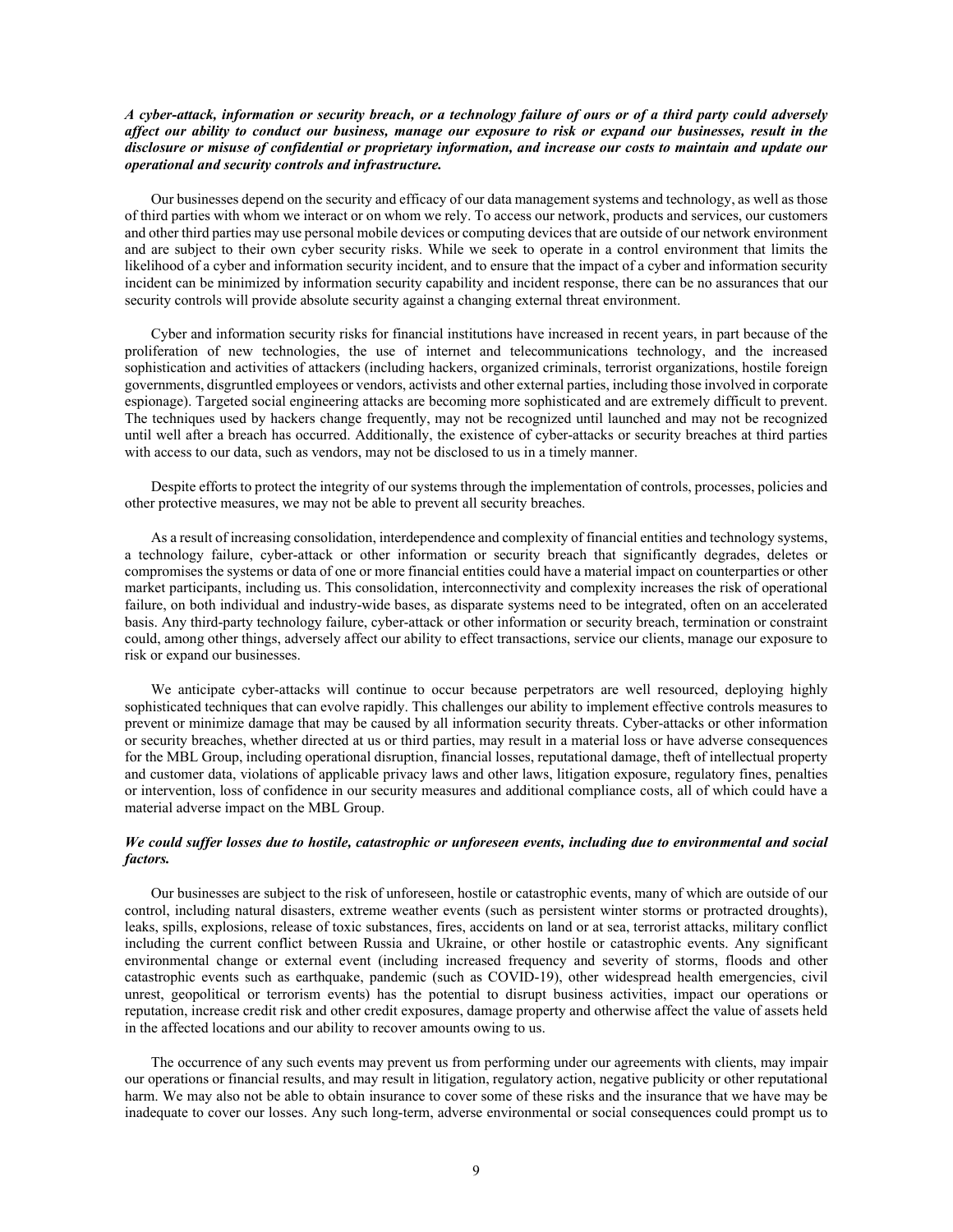exit certain businesses altogether. In addition, such an event or environmental change (as the case may be) could have an adverse impact on economic activity, consumer and investor confidence, or the levels of volatility in financial markets.

We also face increasing public scrutiny, laws and regulations related to environmental and social factors. We risk damage to our brand and reputation if we fail to act responsibly in a number of areas, such as diversity and inclusion, environmental stewardship, support for local communities, corporate governance and transparency and considering environmental and social factors (including human rights breaches such as modern slavery) in our investment and procurement processes. Failure to effectively manage these risks may result in breaches of our statutory obligations, and could adversely affect our business, prospects, reputation, financial performance or financial condition.

#### *Failure of our insurance carriers or our failure to maintain adequate insurance cover could adversely impact our results of operations.*

We maintain insurance that we consider to be prudent for the scope and scale of our activities. If our insurance carriers fail to perform their obligations to us and/or our third party cover is insufficient for a particular matter or group of related matters, our net loss exposure could adversely impact our results of operations.

## *We are subject to risks in using custodians.*

Certain products we manage depend on the services of custodians to carry out certain securities transactions. In the event of the insolvency of a custodian, we might not be able to recover equivalent assets in full as they will rank among the custodian's unsecured creditors. In addition, the cash held with a custodian in connection with these products will not be segregated from the custodian's own cash, and the creditors of these products will therefore rank as unsecured creditors in relation to the cash they have deposited.

## *MBL has no control over the management, operations or business of entities in the MGL Group that are not part of the MBL Group.*

Entities in the MGL Group that are not part of the MBL Group may establish or operate businesses that are different from or compete with the businesses of the MBL Group and those other entities are not obligated to support the businesses of the MBL Group other than as required by APRA prudential standards. Other than APRA prudential standards and capital adequacy requirements described in "Recent Developments — Regulatory and supervision developments", there are no regulations or agreements governing the allocation of future business between the Banking Group and the Non-Banking Group, including the MBL Group.

## **Strategic risks**

## *Our business may be adversely affected by our failure to adequately manage the risks associated with strategic opportunities and new businesses, including acquisitions, and the exiting or restructuring of existing businesses.*

We are continually evaluating strategic opportunities and undertaking acquisitions of businesses, some of which may be material to our operations. Our completed and prospective acquisitions and growth initiatives may cause us to become subject to unknown liabilities of the acquired or new business, and additional or different regulations.

Future growth, including through acquisitions, mergers and other corporate transactions, may place significant demands on our legal, accounting, IT, risk management and operational infrastructure and result in increased expenses. A number of our recent and planned business initiatives and further expansions of existing businesses are likely to bring us into contact with new clients, new asset classes and other new products or new markets. These business activities expose us to new and enhanced risks, including reputational concerns arising from dealing with a range of new counterparties and investors, actual or perceived conflicts of interest, regulatory scrutiny of these activities, potential political pressure, increased credit-related and operational risks, including risks arising from IT systems and reputational concerns with the manner in which these businesses are being operated or conducted.

Any time we make an acquisition, we may over-value the acquisition, we may not achieve expected synergies, we may achieve lower than expected cost savings or otherwise incur losses, we may lose customers and market share, we may face disruptions to our operations resulting from integrating the systems, processes and personnel (including in respect of risk management) of the acquired business into the MBL Group or our management's time may be diverted to facilitate the integration of the acquired business into the MBL Group. We may also underestimate the costs associated with outsourcing, exiting or restructuring existing businesses. Where our acquisitions are in foreign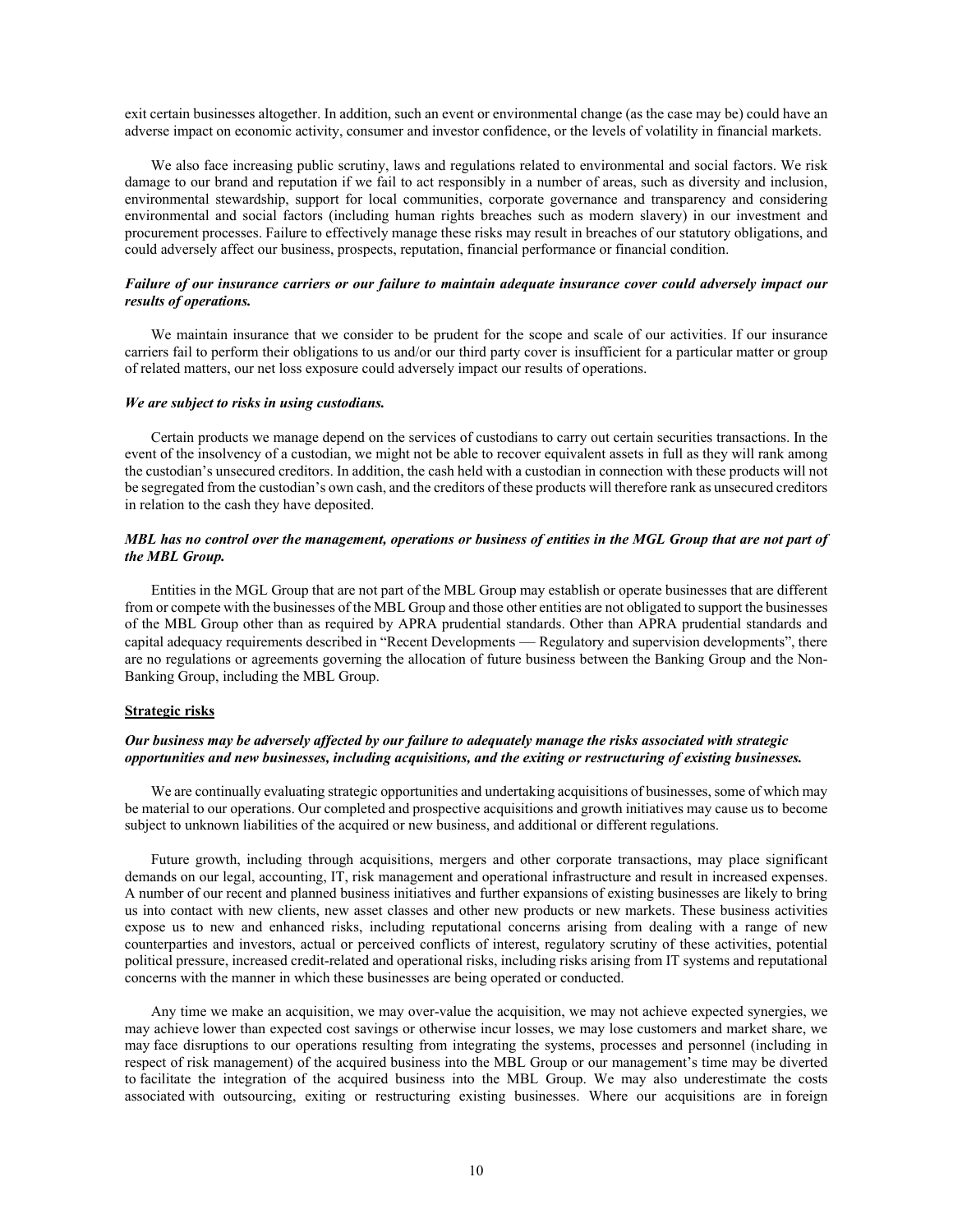jurisdictions, or are in emerging or growth economies in particular, we may be exposed to heightened levels of regulatory scrutiny and political, social or economic disruption and sovereign risk in emerging and growth markets.

#### *Our business depends on our brand and reputation.*

We believe our reputation in the financial services markets and the recognition of the Macquarie brand by our customers are important contributors to our business. Many companies in the MGL Group and many of the funds managed by entities owned, in whole or in part, by MBL and MGL use the Macquarie name. We do not control those entities that are not in the MBL Group, but their actions may reflect directly on our reputation.

Our business may be adversely affected by negative publicity or poor financial performance in relation to any of the entities using the Macquarie name, including any Macquarie-managed fund or funds that Macquarie has promoted or is associated with. Investors and lenders may associate such entities and funds with the name, brand and reputation of the MBL Group and the MGL Group and other Macquarie-managed funds. If funds that use the Macquarie name or are otherwise associated with Macquarie-managed infrastructure assets, such as roads, airports, utilities and water distribution facilities that people view as community assets, are perceived to be managed inappropriately, those managing entities could be subject to criticism and negative publicity, harming our reputation and the reputation of other entities that use the Macquarie name.

#### *Competitive pressure, both in the financial services industry as well as in the other industries in which we operate, could adversely impact our business.*

We face significant competition from local and international competitors, which compete vigorously in the markets and sectors across which we operate. We compete, both in Australia and internationally, with asset managers, retail and commercial banks, private banking firms, investment banking firms, brokerage firms, internet based firms, commodity trading firms and other investment and service firms as well as businesses in adjacent industries in connection with the various funds and assets we manage and services we provide. This includes specialist competitors that may not be subject to the same capital and regulatory requirements and therefore may be able to operate more efficiently. In addition, digital technologies and business models are changing consumer behavior and the competitive environment. The use of digital channels by customers to conduct their banking continues to rise and emerging competitors are increasingly utilizing new technologies and seeking to disrupt existing business models, including in relation to digital payment services and open data banking, that challenge, and could potentially disrupt, traditional financial services. We face competition from established providers of financial services as well as from businesses developed by non-financial services companies. We believe that we will continue to experience pricing pressures in the future as some of our competitors seek to obtain or increase market share.

The widespread adoption and rapid evolution of new technologies, including analytic capabilities, self-service digital trading platforms, internet services, distributed ledgers, such as the blockchain system, cryptocurrencies, Central Bank Digital Currencies ("*CBDC*") and payment systems, could have a substantial impact on the financial services industry. As CBDC initiatives evolve and mature, our businesses and results of operations could therefore be adversely impacted.

Any consolidation in the global financial services industry may create stronger competitors with broader ranges of product and service offerings, increased access to capital, and greater efficiency and pricing power which may enhance the competitive position of MBL Group's competitors. The effect of competitive market conditions, especially in our main markets, products and services, may lead to an erosion in our market share or margins.

#### *Conflicts of interest could limit our current and future business opportunities.*

As we expand our businesses and our client base, we increasingly have to address potential or perceived conflicts of interest, including situations where our services to a particular client conflict with, or are perceived to conflict with, our own proprietary investments or other interests or with the interests of another client, as well as situations where one or more of our businesses have access to material non-public information that may not be shared with other businesses within the MGL Group. While we believe we have adequate procedures and controls in place to address conflicts of interest, including those designed to prevent the improper sharing of information among our businesses, appropriately dealing with conflicts of interest is complex and difficult, and our reputation could be damaged and the willingness of clients or counterparties to enter into transactions may be adversely affected if we fail, or appear to fail, to deal appropriately with conflicts of interest. In addition, potential or perceived conflicts could give rise to claims by and liabilities to clients, litigation or enforcement actions.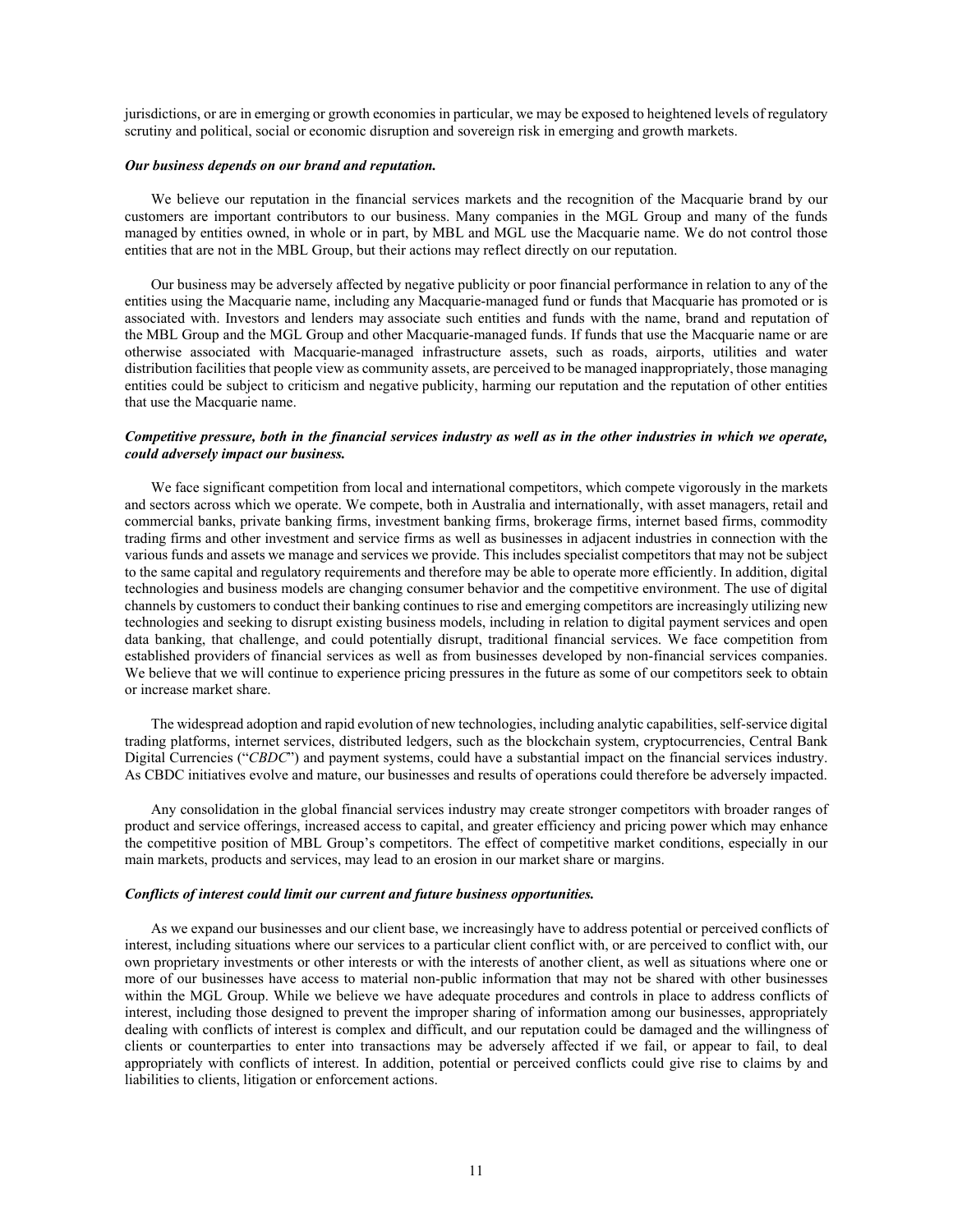## *Our business operations expose us to potential tax liabilities that could have an adverse impact on our results of operations and our reputation.*

We are exposed to risks arising from the manner in which the Australian and international tax regimes may be applied and enforced, both in terms of our own tax compliance and the tax aspects of transactions on which we work with clients and other third parties. Our international, multi-jurisdictional platform increases our tax risks. Any actual or alleged failure to comply with or any change in the interpretation, application or enforcement of applicable tax laws and regulations could adversely affect our reputation and affected business areas, significantly increase our own tax liability and expose us to legal, regulatory and other actions.

## **Accounting standards**

#### *Changes in accounting standards, policies, interpretations, estimates, assumptions and judgments that could have a material impact on our financial results.*

Our accounting policies are fundamental to how we record and report our financial position and results of operations. These policies require the use of estimates, assumptions and judgements that affect the reported value of our assets or liabilities and results of operations. Management is required to determine estimates and apply subjective and complex assumptions and judgements about matters that are inherently uncertain. Changes in those estimates, assumptions and judgements are accounted for prospectively as a change in accounting estimate unless it is determined that either (i) the determination thereof was in error or (ii) the accounting policy which sets out the application of those estimates, assumptions and judgements has changed, in which case the previous reported financial information is re-presented.

Accounting standard setting bodies issue new accounting standards and interpretations in response to outreach activities, evolving interpretations, application of accounting principles as well as changes in market developments. In addition, changes in interpretations by accounting standard setting bodies; regulators; and our independent external auditor may also arise from time to time. These changes may be difficult to predict in terms of the nature of such changes and the timing thereof. The application of new requirements and interpretations may impact how we prepare and report our financial statements. In some cases, we may be required to apply a new or revised standard or change in interpretation retrospectively, resulting in a requirement to represent our previously reported financial information.

## **Tax**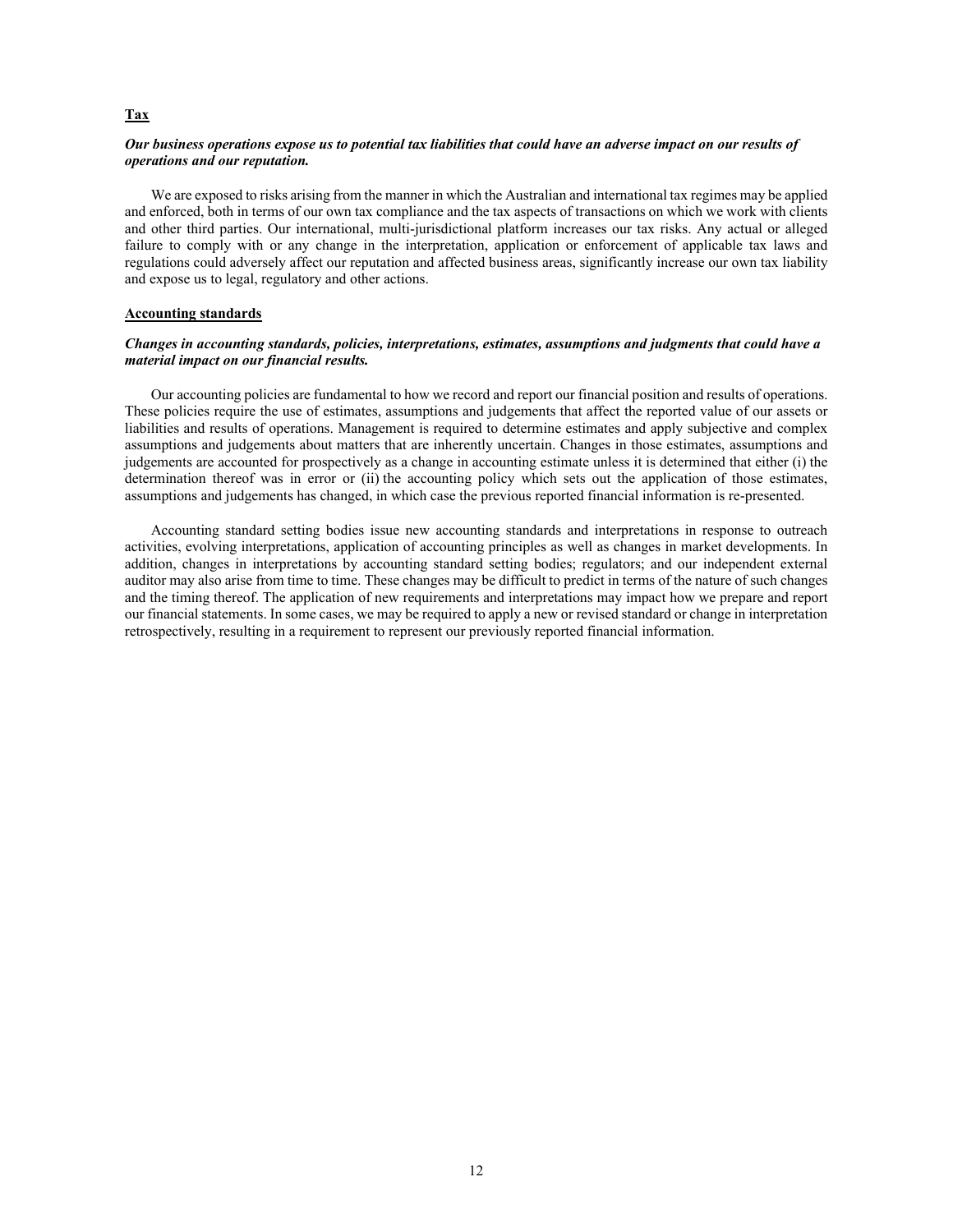## **CAPITALIZATION AND INDEBTEDNESS**

The following table sets forth our capitalization as at March 31, 2022.

 $\mathcal{L}_\text{max}$ 

The information relating to the MBL Group in the following table is based on our 2022 annual financial statements, which were prepared in accordance with Australian Accounting Standards, and should be read in conjunction therewith.

External securitizations of home loans (and other relevant assets), which are a source of funding for such assets, are no longer netted down on the funded balance sheet and hence included under balance of debt issued in the table below including relevant footnotes. Comparatives have been restated to reflect this change. Refer to Section 5.3 of our 2022 Fiscal Year Management Discussion and Analysis Report for more details.

|                         | As at        |              |  |
|-------------------------|--------------|--------------|--|
|                         | Mar 31, 2022 | Mar 31, 2022 |  |
|                         | $USSm1$      | <b>ASm</b>   |  |
| <b>CAPITALIZATION</b>   |              |              |  |
| Borrowings <sup>2</sup> |              |              |  |
|                         | 30,319       | 40,431       |  |
|                         | 5,182        | 6.911        |  |
|                         | 35,501       | 47,342       |  |
| Equity                  |              |              |  |
| Contributed equity      |              |              |  |
|                         | 6.958        | 9,279        |  |
|                         | 2.12         | 283          |  |
|                         | 324          | 432          |  |
|                         | 5,980        | 7,974        |  |
|                         | 13,474       | 17,968       |  |
|                         | 48,975       | 65,310       |  |

<sup>&</sup>lt;sup>1</sup> Conversions of Australian dollars to U.S. dollars have been made at the noon buying rate on March 31, 2022, which was US\$0.7499 per A\$1.00. <sup>2</sup> As at March 31, 2022, which was US\$0.7499 per A\$1.00. As at March 31, 2022, we had A\$21.7 billion of secured indebtedness due in greater than 12 months compared to A\$10.2 billion as at March 31,

2021.<br><sup>3</sup> Total borrowings do not include our short-term debt securities, including the current portion of long-term debt. Short-term debt totaled A\$49.3 billion as at March 31, 2022 and security backed funding totaled nil as at March 31, 2022 compared to A\$24.2 billion and A\$0.4 billion, respectively, as at March 31, 2021.

For details on our short-term debt position as at March 31, 2022, see section 5.4 of our 2022 Fiscal Year Management Discussion and Analysis Report.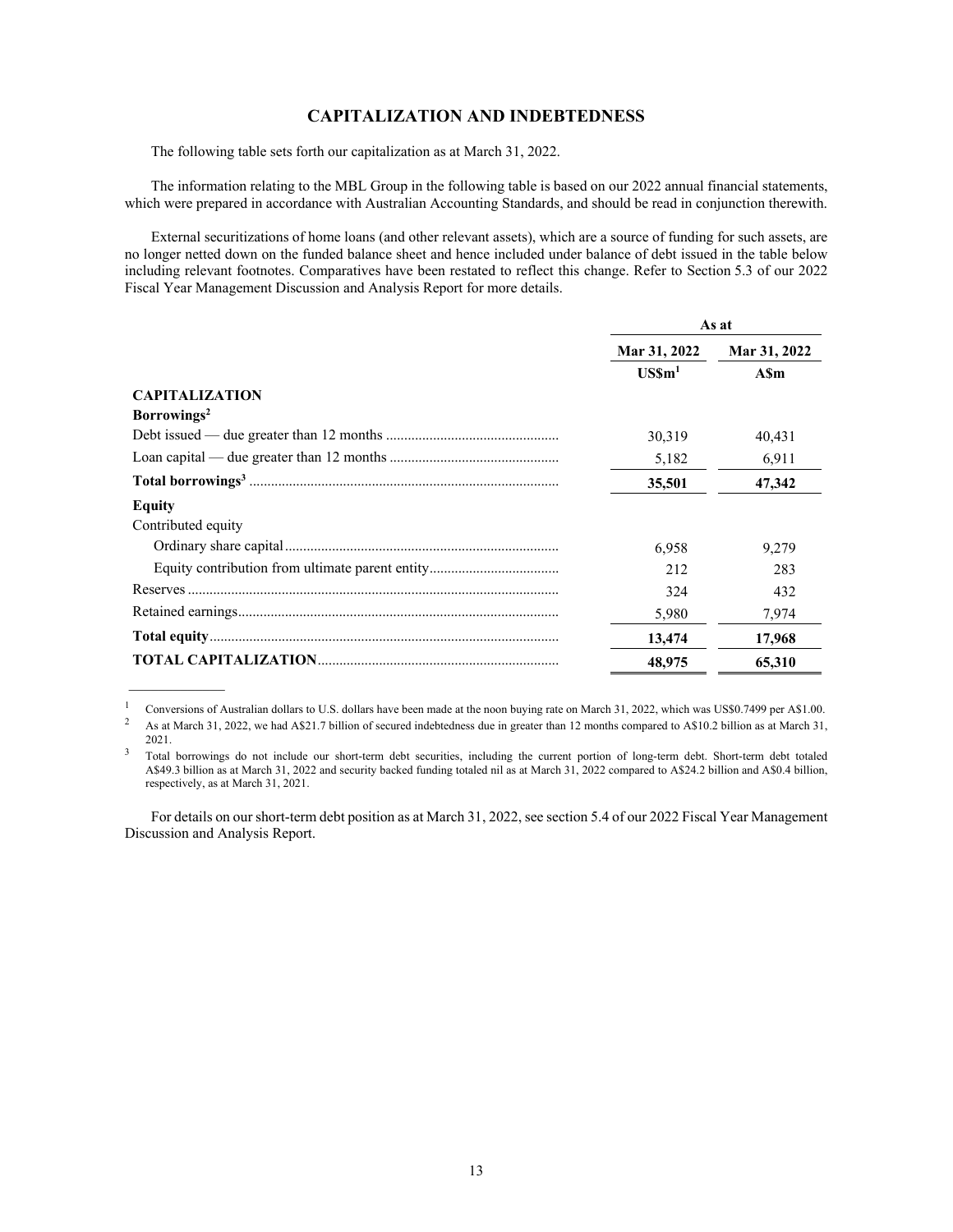# **MACQUARIE BANK LIMITED**

## **Overview**

MBL is an APRA regulated ADI headquartered in Sydney, Australia and is a wholly owned subsidiary of MGL. MBL generates income by operating a diversified set of businesses across different locations and service offerings including asset finance, lending, banking, and risk and capital solutions across debt, equity and commodities. MBL offers a range of services to government, institutional, corporate and retail clients.

As at March 31, 2022, MBL employed  $13,519$  staff,<sup>1</sup> had total assets of A\$349.6 billion and total equity of A\$18.0 billion. For the 2022 fiscal year, MBL net operating income was A\$9,554 million and profit after tax attributable to the ordinary equity holder was A\$2,717 million. As at March 31, 2022, MBL conducted its operations in 20 markets, with 57% of MBL Group's revenues from external customers derived from regions outside Australia. See "— Our business — Regional activity" below for further information.

MBL's ordinary shares were listed on the ASX from July 29, 1996 until the Restructure in November 2007. Prior to the Restructure, MBL was a widely held ASX-listed public company and engaged in certain investment banking activities through Macquarie Capital. On November 19, 2007, when the Restructure was completed, MBL became an indirect wholly owned subsidiary of MGL, a new ASX-listed company, and the MBL Group transferred to the Non-Banking Group most of the assets and businesses of Macquarie Capital, and some less financially significant assets and businesses of the former Equity Markets group (now part of Commodities and Global Markets) and Treasury and Commodities (now part of Commodities and Global Markets).

MBL's registered office and principal place of business is Level 6, 50 Martin Place, Sydney, New South Wales 2000, Australia. The telephone number of its principal place of business is +61 2-8232-3333.

## **Board and management changes during the 2022 fiscal year**

## *MBL Board elections and retirements:*

- Michelle Hinchliffe was appointed as a non-executive Voting Director of MBL on March 1, 2022.
- Diane Grady retired as a non-executive Voting Director of MBL on February 24, 2022.
- Mary Reemst retired as Managing Director and Chief Executive Officer, and as an executive Voting Director of MBL on July 1, 2021.
- Stuart Green was appointed as Managing Director and Chief Executive Officer, and as an executive Voting Director of MBL on July 1, 2021.
- Gordon Cairns retired as a non-executive Voting Director of MBL on May 7, 2021.

## *MBL Group management changes:*

- In January 2022, Evie Bruce joined the MGL Group and became Group General Counsel and Group Head of the Legal and Governance Group, succeeding Michael Herring in that role, following his planned retirement on May 6, 2022. Ms. Bruce also joined the MBL Executive Committee on March 2, 2022.
- Mary Reemst retired as Managing Director and Chief Executive Officer of MBL and as an executive Voting Director of MBL, on July 1, 2021. She resigned as a member of the MBL Executive Committee on June 30, 2021.
- Stuart Green was appointed as Managing Director and Chief Executive Officer of MBL, an executive Voting Director of MBL, and a member of the MBL Executive Committee on July 1, 2021.

l 1 This figure includes staff employed in certain operationally segregated subsidiaries. Further references to staff numbers are calculated on this basis.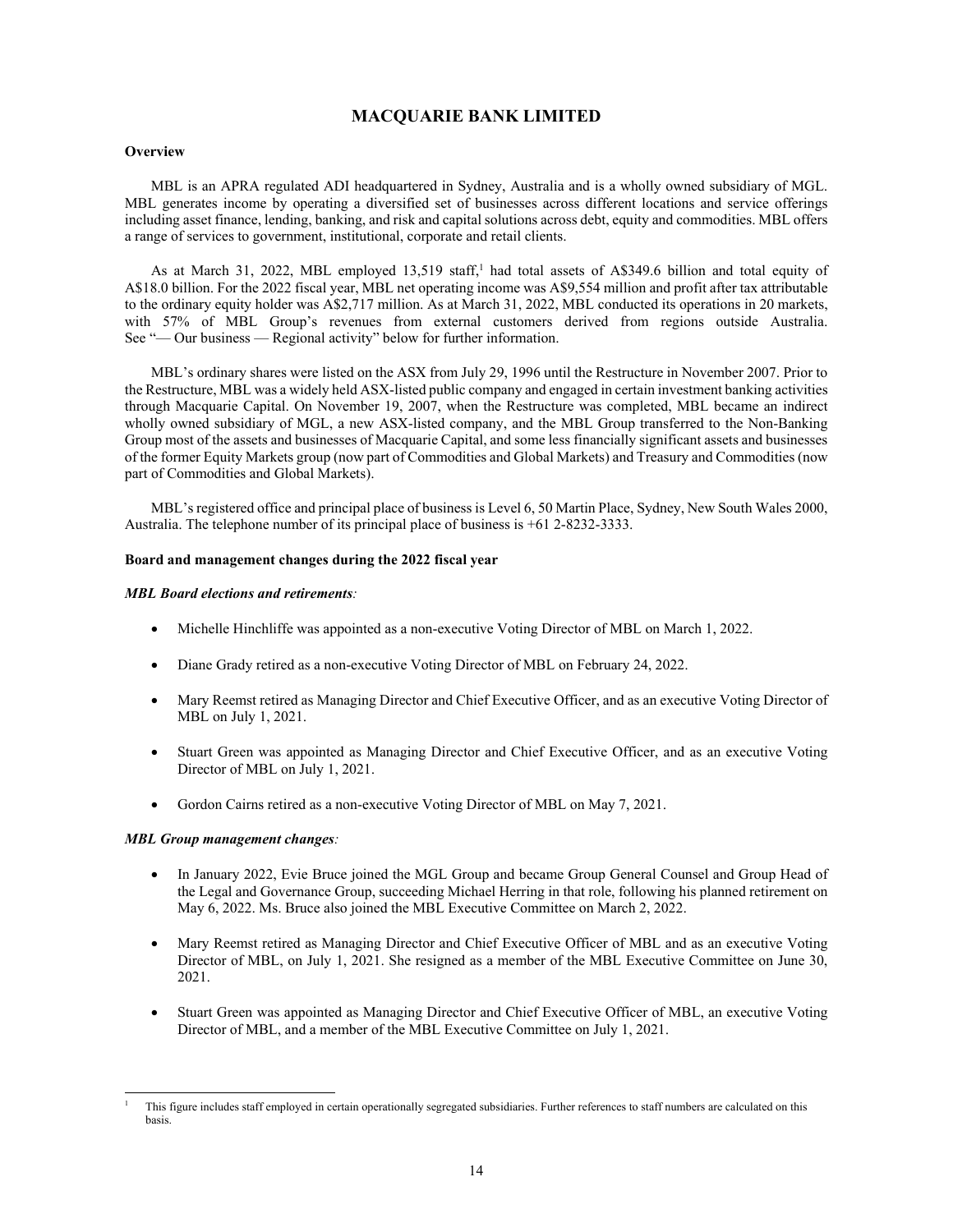Patrick Upfold retired as Chief Risk Officer of the MGL Group, Group Head of the Risk Management Group, and as a member of the MBL Executive Committee, effective December 31, 2021. He was succeeded in these roles by Andrew Cassidy, who was appointed to the MBL Executive Committee effective January 1, 2022.

## **Our key strengths**

We believe our profitability, the diversification of our businesses and our geographic spread has been supported by the following key strengths:

- *Strong brand and reputation*. We believe our business successes have resulted in us achieving a level of recognition for quality, integrity and innovative products and services that has been an important element in our ability to maintain, grow and diversify our businesses.
- *Diversified earnings*. Our diversified earnings base has been an important factor in our successful growth. MBL Group's diverse sources of income include the following:
	- *Fee and commission income*, including:
		- Brokerage and other trading related fee income primarily includes brokerage income from the Equity Derivatives and Trading and Futures businesses in Commodities and Global Markets and brokerage income from the provision of wealth services in Banking and Financial Services; and
		- Other fee and commission income includes fees earned on a range of Banking and Financial Services' products and services, including the BFS Wrap and Vision platforms, home loans, car loans, credit cards, business loans and deposits, and includes income from structured, index and retail products from Commodities and Global Markets. In addition, since the transfer of the service entities to the MBL Group in November 2020, Other fee and commission income includes fees received from the Non-Bank Group for services provided by the central service groups.
	- *Trading income* generated predominantly through client trading activities and products issued by Commodities and Global Markets;
	- *Net interest income* primarily earned on home loans, loans to Australian businesses, car loans and credit cards in Banking and Financial Services, interest income on trading assets, leasing, lending and asset financing from Commodities and Global Markets partially offset by funding costs by the Bank Group to fund business activity;
	- *Net operating lease income* generated predominately from operating lease portfolios in Commodities and Global Markets;
	- *Other income* from the sale of asset and equity investments, gains on the deconsolidation of controlled entities, dividends and distributions; and
	- *Equity accounted income* from principal investments in assets and businesses where significant influence is present.
- *Geographic diversity*. As at March 31, 2022, we employed 13,519 staff in 20 markets. Of those staff, approximately 45% were located in offshore markets. As the MBL Group has expanded, we have applied the resources and experience of a global organization to our understanding of the local environment in the countries in which we operate.
- *Selective approach to growth and diversification*. In addition to adapting our existing businesses and expanding organically, we actively seek to diversify and grow our businesses in selective areas of expertise. We believe that our strategy of expanding selectively, seeking only to enter markets where our particular skills or expertise deliver added value to clients, maximizes our potential for success and is intended to minimize unexpected losses or reputational impacts as we seek to grow and diversify.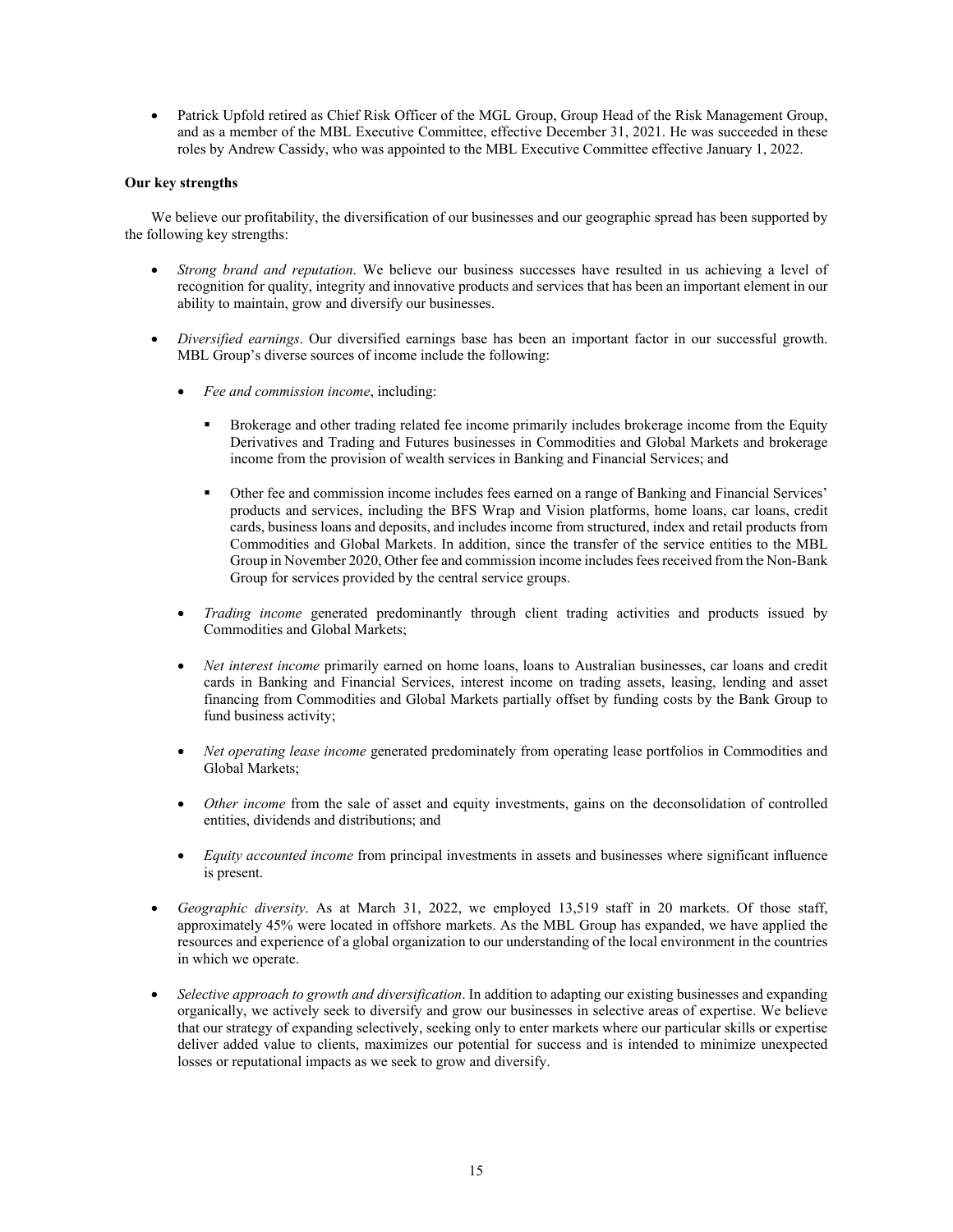- *Strong capital position*. MBL is regulated as an ADI by APRA and, as a result, is subject to APRA's capital adequacy requirements. MBL has met all of its capital requirements throughout the 2022 fiscal year. As at March 31, 2022, the Banking Group had a Harmonized Basel III2 Level 2 Common Equity Tier 1 capital ratio of 14.6%, a Tier 1 capital ratio of 16.5% and a total capital ratio of 20.4%. The Banking Group's APRA Basel III Level 2 Common Equity Tier 1 capital ratio was 11.5%, Tier 1 capital ratio was 13.2%, and total capital ratio was 16.8%. MBL Group continues to monitor regulatory and market developments in relation to liquidity and capital management, as discussed below under "Regulation and Supervision" including (but not limited to) APRA's "Unquestionably Strong" benchmarks. For further information on our regulatory capital position as at March 31, 2022, see section 6 of our 2022 Fiscal Year Management Discussion and Analysis Report.
- *Risk management*. Managing risk is an integral part of our business, and we believe strong prudential management has been key to our success. Where we assume risk, we do so in what we believe to be a calculated and controlled framework. Our risk management framework is described in Note 33 to our 2022 annual financial statements and in "Risk Management" in section 2 of the 2022 Annual Report of MGL incorporated by reference herein.

## **Organizational structure**

l

MBL is an indirect wholly owned subsidiary of MGL and forms part of the Banking Group. MBL comprises two operating groups: Banking and Financial Services and Commodities and Global Markets. (Certain assets of the Credit Markets business and certain activities of the Commodity Markets and Finance business, and some other less financially significant activities are undertaken from within the Non-Banking Group.)

MBL Group currently provides services to both the Banking Group and the Non-Banking Group through the Corporate segment. The Corporate segment is not considered an operating group and includes the following Central Service Groups: Corporate Operations Group, Financial Management Group, Risk Management Group, Legal and Governance Group and Central Executive. Services include: risk management, finance, technology, operations, group treasury, human resources, workplace, legal and corporate governance, corporate affairs, taxation services, strategy, operational risk management, data and transformation, resilience and global security, central executive services, and other services as may be agreed from time to time.

MBL and MGL have corporate governance and policy frameworks that meet APRA's requirements for ADIs and NOHCs, respectively. The Banking Group and the Non-Banking Group operate as separate sub-groups within MGL with clearly identifiable businesses, separate capital requirements and discrete funding programs. For further information on MGL and MBL's liquidity and funding, see the discussion in section 5 of our 2022 Fiscal Year Management Discussion and Analysis Report. Although the Banking Group and the Non-Banking Group operate as separate sub-groups, both are integral to MGL Group's identity and strategy as they assist the MGL Group in continuing to pursue value adding and diversified business opportunities while meeting its obligations under APRA rules.

<sup>2</sup> "Harmonized" Basel III estimates are calculated in accordance with the Basel Committee on Banking Supervision Basel III framework, noting that MBL is not regulated by the Basel Committee on Banking Supervision and so impacts shown are indicative only.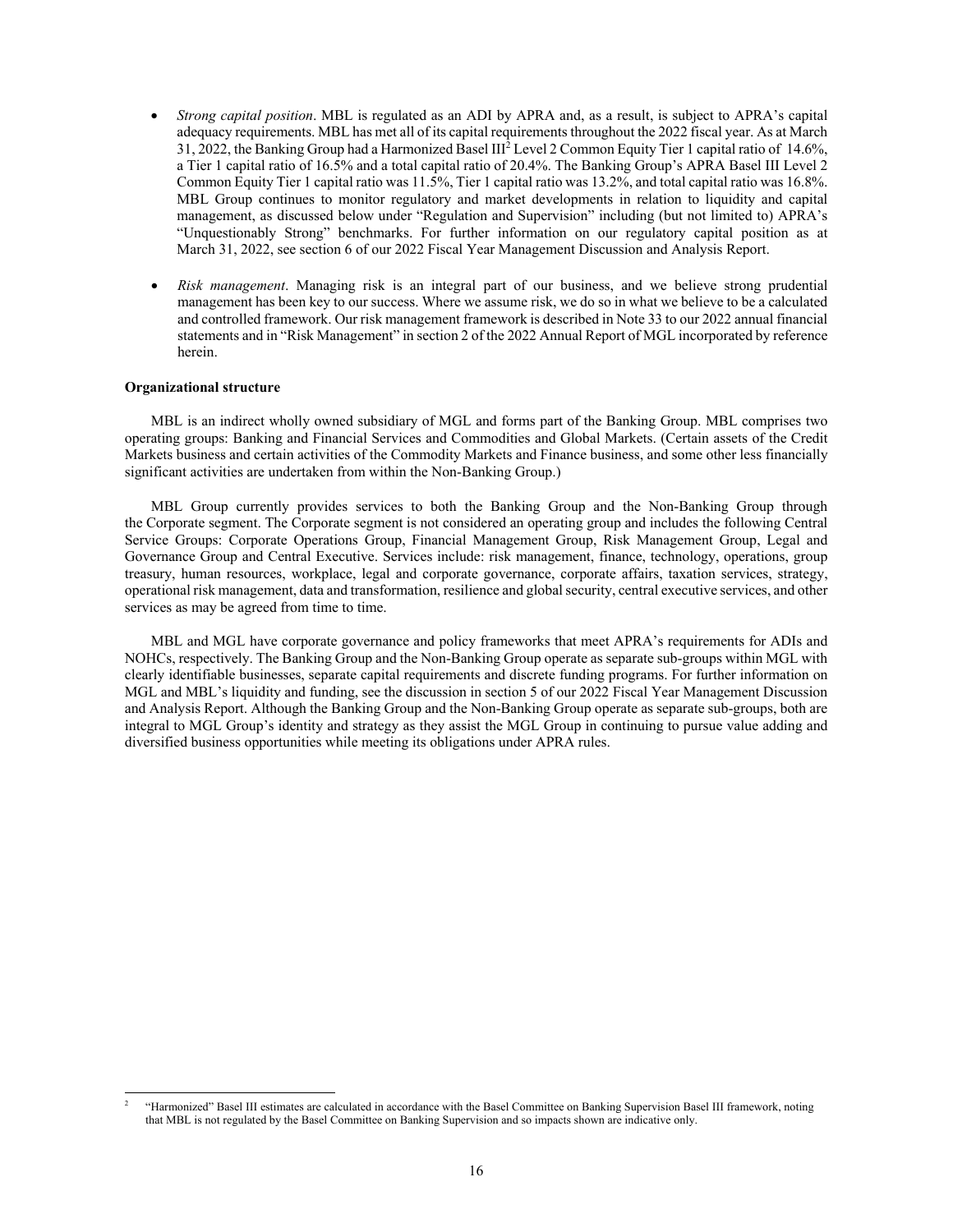The following diagram shows our current organizational structure of the MGL Group and reflects the composition of the Banking and Non-Banking Groups.



MBL and MGL will continue to monitor and review the appropriateness of the MGL Group structure. From time to time, the optimal allocation of MGL's businesses between the Banking Group and the Non-Banking Group and within the Banking Group and the Non-Banking Group may be adjusted and MGL and we may make changes in light of relevant factors including business growth, regulatory considerations, market developments and counterparty considerations.

## **Our strategy**

Consistent with the principles of opportunity, accountability and integrity, MBL adopts a business strategy focused on the medium-term with the following key aspects:

- *Risk management approach.* Adopting a conservative approach to risk management underpinned by a sound risk culture. MBL's robust risk management framework and risk culture is embedded across all Bank Group entities.
- *Strong balance sheet.* Maintaining a strong and conservative balance sheet. This is consistent with MBL's longstanding policy of holding a level of capital which supports its business and managing its capital base ahead of ordinary business requirements. MBL has a liability driven approach to balance sheet management, where funding is raised prior to assets being taken on to the balance sheet. MBL continues to pursue the strategy of diversifying funding sources by growing the deposit base and accessing wholesale funding across a variety of products and markets.
- *Business mix.* Conducting a mix of annuity-style and markets facing businesses that deliver consistent returns in a range of market conditions.
- *Diversification.* Operating a diversified set of businesses across different locations and service offerings: asset finance, lending, banking, and risk and capital solutions across debt, equity and commodities. MBL offers a range of services to government, institutional, corporate and retail clients. This diversity in services and clients mitigates concentration risk and provides resilience to MBL.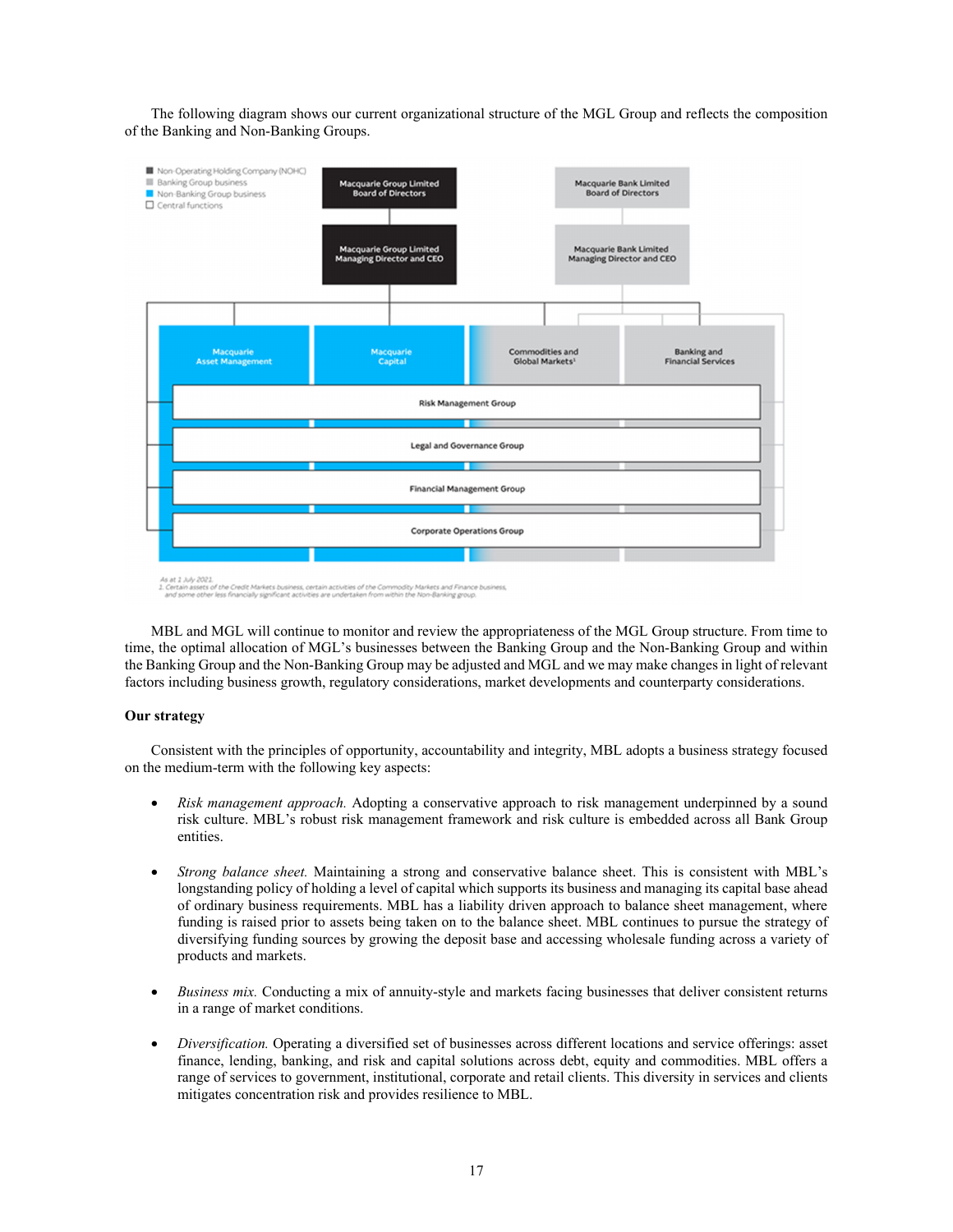- *Proven expertise.* Utilizing proven deep expertise has allowed MBL to establish leading market positions as a global specialist in sectors including resources and commodities, energy and financial institutions.
- *Adjacencies.* Expanding progressively by pursuing adjacencies through organic opportunities and selective acquisitions. These include products and geographies adjacent to MBL's established areas of expertise, which results in sustainable evolutionary growth.
- *Pursuit of growth opportunities.* Targeting continued evolution and growth through innovation. MBL starts with knowledge and skill, and encourages ingenuity and entrepreneurial spirit coupled with accountability. Ideas for new businesses are typically generated in the Operating Groups. Additionally, there are no specific businesses, markets, or regions in which MBL's strategy demands it operates. This means it retains operational flexibility and can adapt the portfolio mix to changing market conditions within the boundaries of the Risk Appetite Statement approved by the Board.

#### **Our history and evolution**

MBL Group, the predecessor of the MGL Group, has its origins as the merchant bank Hill Samuel Australia Limited, created in 1969 as a wholly-owned subsidiary of Hill Samuel & Co. Limited, London. We obtained an Australian banking license as MBL in 1985 and in 1996, MBL was publicly listed on the ASX.

MBL's ordinary shares were listed on ASX from July 29, 1996 until the Restructure in November 2007. Prior to the Restructure, MBL was a widely held ASX-listed public company and engaged in certain investment banking activities through Macquarie Capital. On November 19, 2007, when the Restructure was completed, MBL became an indirect subsidiary of MGL, a new ASX-listed company, and the MBL Group transferred most of the assets and businesses of Macquarie Capital, and some less financially significant assets and businesses of the former Equity Markets group (now part of Commodities and Global Markets) and Treasury and Commodities (now part of Commodities and Global Markets) to the Non-Banking Group. The activities not transferred to the Non-Banking Group upon the Restructure formed part of the Banking Group or MBL. As MGL is the successor to MBL Group's businesses, the historical financial statements of the MBL Group reflect the historical results of operations and financial condition of MGL Group's businesses.

Since listing, MGL has diversified its operations by business line and geography through a mix of organic growth and strategic acquisitions, including but not limited to the acquisition of the Bankers' Trust Australia Investment Banking business in the 1999 fiscal year and the acquisition of the cash equities business of ING Group (Asia) in the 2004 fiscal year.

In light of opportunities that emerged from the global financial crisis and ensuing market conditions, MGL made a number of strategic acquisitions which complemented existing operations and strengthened its global platform. These included, but were not limited to, the following:

- the acquisition of Constellation Energy in the 2009 fiscal year, which enhanced Commodities and Financial Markets', which now forms part of Commodities and Global Markets, position within the North American natural gas market;
- the acquisition of Delaware Investments in the 2010 fiscal year, which enhanced Macquarie Asset Management's global asset management capability;
- the acquisition of the Ford Credit and GMAC portfolios in the 2010 and 2011 fiscal years, respectively, which enhanced the former Corporate and Asset Finance's (now Banking and Financial Services') motor vehicle leasing portfolio; and
- the acquisition of the ILFC aircraft operating lease portfolio in the 2011 fiscal year, which enhanced the former Corporate and Asset Finance's (now Macquarie Asset Management's) portfolio and the Macquarie Aviation Finance business.

In addition to these strategic acquisitions, organic growth initiatives, particularly in the 2010 and 2011 fiscal years, such as the hiring of individuals and teams with extensive experience in targeted industries, added greater regional depth to key businesses. This allowed many of our businesses to expand their product offerings internationally. For further information on regional growth, see "— Our business — Regional activity" below for further information.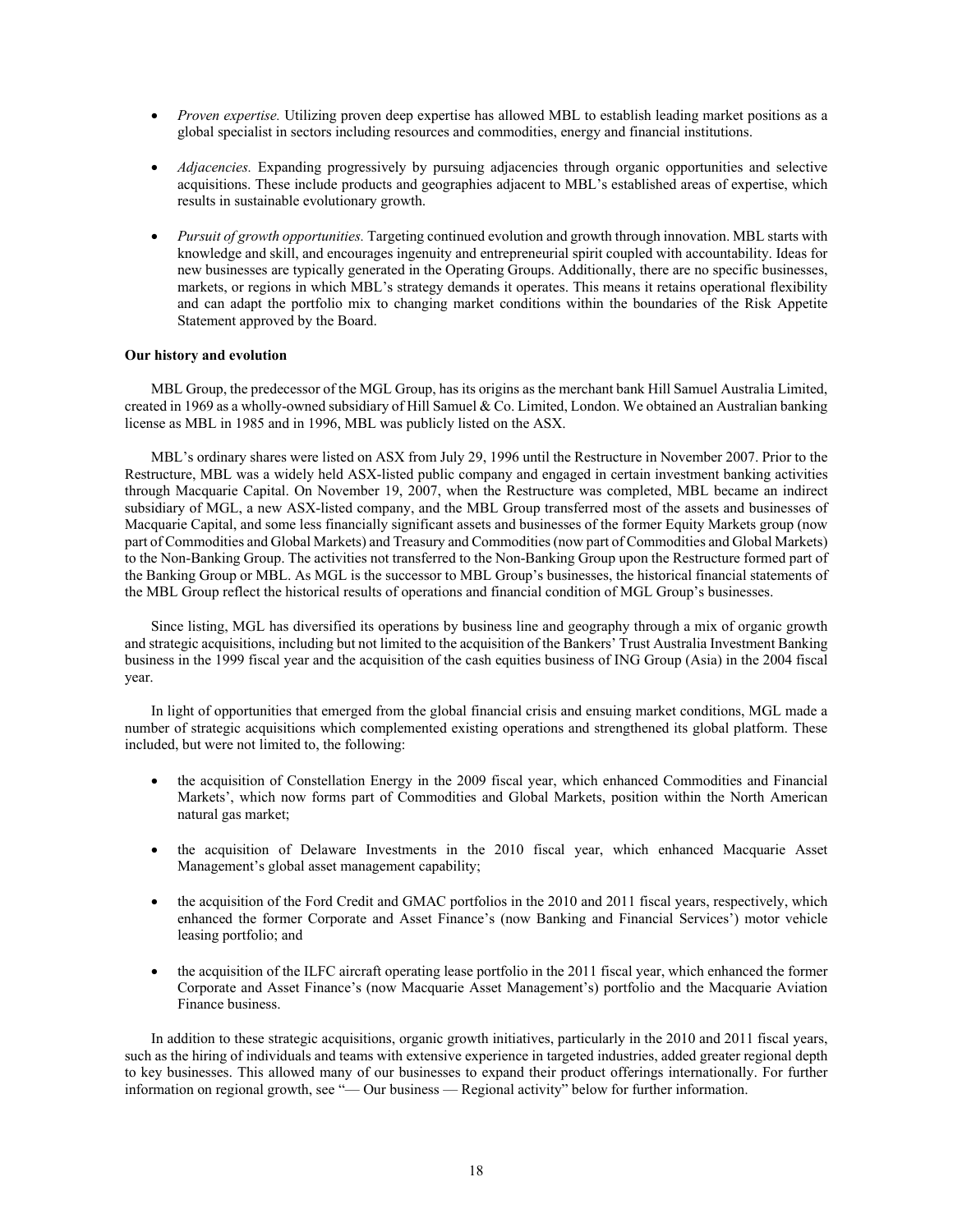## **Our business**

#### **Overview of the MBL Group**

 $\frac{1}{2}$  ,  $\frac{1}{2}$  ,  $\frac{1}{2}$  ,  $\frac{1}{2}$  ,  $\frac{1}{2}$  ,  $\frac{1}{2}$  ,  $\frac{1}{2}$  ,  $\frac{1}{2}$  ,  $\frac{1}{2}$  ,  $\frac{1}{2}$  ,  $\frac{1}{2}$  ,  $\frac{1}{2}$  ,  $\frac{1}{2}$  ,  $\frac{1}{2}$  ,  $\frac{1}{2}$  ,  $\frac{1}{2}$  ,  $\frac{1}{2}$  ,  $\frac{1}{2}$  ,  $\frac{1$ 

 $\mathcal{L}_\text{max}$ 

As at March 31, 2022, MBL had total assets of A\$349.6 billion and total equity of A\$18.0 billion. For the 2022 fiscal year, our net operating income was A\$9,554 million and profit after tax attributable to the ordinary equity holder was A\$2,717 million. Of MBL Group's revenues from external customers, 57% were derived from regions outside Australia.

The tables below show the relative net operating income and profit contribution of each of our operating groups for the 2022 and 2021 fiscal years.

*Net operating income of MBL Group by operating group for the 2022 and 2021 fiscal years 1*

|                                                  | <b>Fiscal Year ended</b> |              |                       |
|--------------------------------------------------|--------------------------|--------------|-----------------------|
|                                                  | Mar 31, 2022             | Mar 31, 2021 | Movement <sup>4</sup> |
|                                                  | ASm                      | ASm          | $\frac{0}{0}$         |
|                                                  | 2.461                    | 2.075        | 19                    |
|                                                  | 6,021                    | 4,304        | 40                    |
| Total net operating income from operating groups | 8.482                    | 6.379        | 33                    |
|                                                  | 1.072                    | 616          | 74                    |
|                                                  | 9.554                    | 6.995        | 37                    |

<sup>1</sup> For further information on our segment reporting, see section 3 of our 2022 Fiscal Year Management Discussion and Analysis Report and Note 3 to our 2022 annual financial statements.

3 The Corporate segment includes earnings from legacy businesses within the Bank Group, the net impact of managing liquidity for the MBL Group, earnings on capital, non-trading derivative volatility, earnings from investments, central credit and asset related impairments, unallocated head office costs and costs of central service groups, performance-related profit share and share-based payments expense and income tax expense.

4 \*\*\*" indicates that actual movement was greater than 300%, that the movement was positive to negative, or that the movement was negative to positive.

*Net profit contribution of MBL Group by operating group for the 2022 and 2021 fiscal years 1*

|                                                          | <b>Fiscal Year ended</b> |              |                       |
|----------------------------------------------------------|--------------------------|--------------|-----------------------|
|                                                          | Mar 31, 2022             | Mar 31, 2021 | Movement <sup>4</sup> |
|                                                          | ASm                      | ASm          | $\frac{0}{0}$         |
|                                                          | 1.001                    | 769          | 30                    |
|                                                          | 3.932                    | 2.424        | 62                    |
| Total contribution to net profit from operating groups   | 4,933                    | 3,193        | 54                    |
|                                                          | (2,216)                  | (1,517)      | 46                    |
| Profit attributable to the ordinary equity holder of MBL | 2.717                    | 1.676        | 62                    |

<sup>1</sup> For further information on our segment reporting, see section 3 of our 2022 Fiscal Year Management Discussion and Analysis Report and Note 3 to our 2022 annual financial statements.

<sup>2</sup> As reported for the MBL Group, the Commodities and Global Markets group excludes certain assets of the Credit Markets business; certain activities of the Commodity Markets and Finance business; and some other less financially significant activities.

<sup>2</sup> As reported for the MBL Group, the Commodities and Global Markets group excludes certain assets of the Credit Markets business; certain activities of the Commodity Markets and Finance business; and some other less financially significant activities.

<sup>3</sup> The Corporate segment includes earnings from legacy businesses within the Bank Group, the net impact of managing liquidity for the MBL Group, earnings on capital, non-trading derivative volatility, earnings from investments, central credit and asset related impairments, unallocated head office costs and costs of central service groups, performance-related profit share and share-based payments expense and income tax expense.

<sup>&</sup>lt;sup>4</sup> "\*" indicates that actual movement was greater than 300%, that the movement was positive to negative, or that the movement was negative to positive.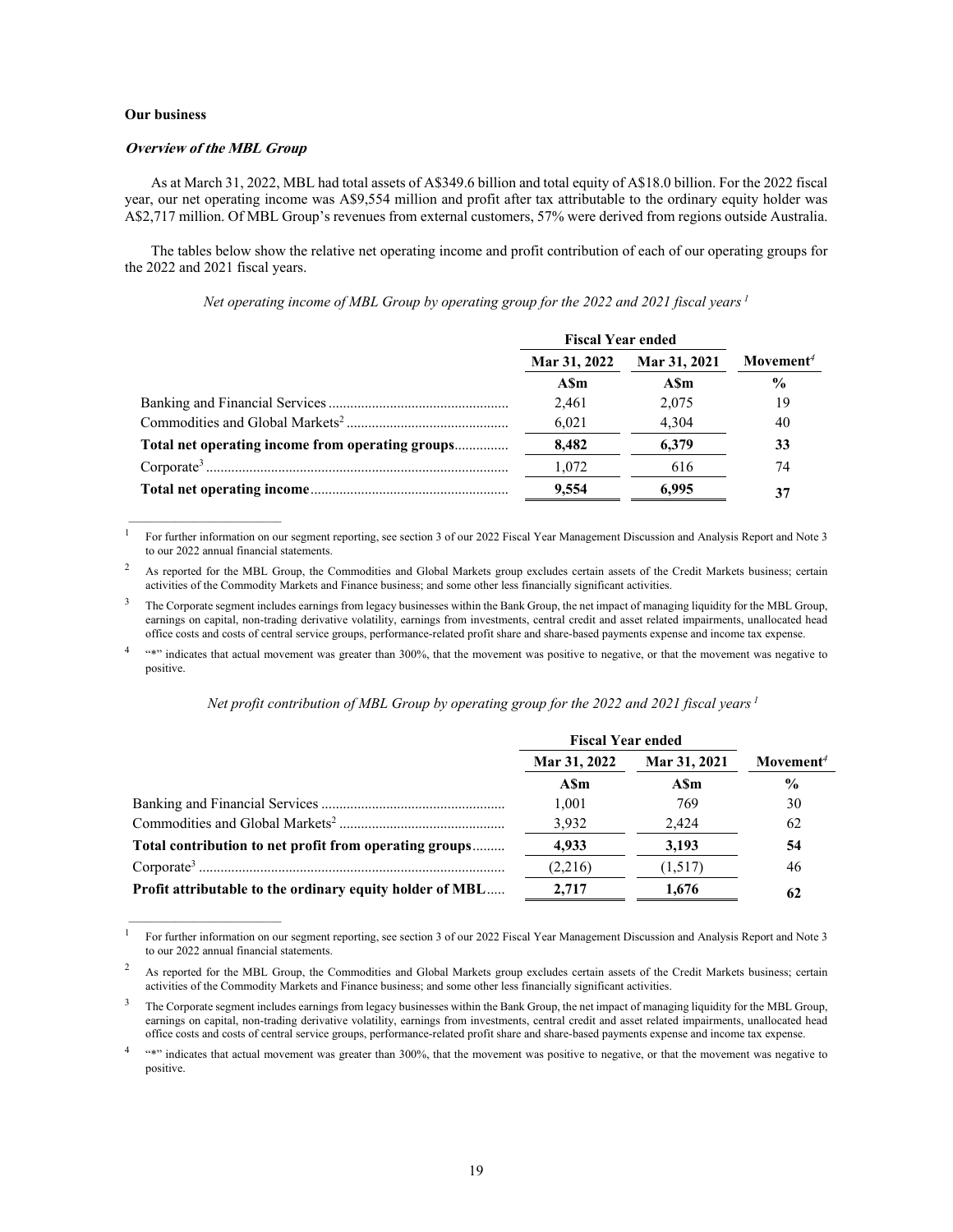#### **Regional activity**

As at March 31, 2022, the MBL Group employed 13,519 staff globally and conducted its operations in 20 markets.

*Australia.* MBL Group has its origins as the merchant bank Hill Samuel Australia Limited, created in 1969 as a wholly-owned subsidiary of Hill Samuel & Co. Limited, London, and began operations in Sydney in January 1970 with only three staff. As at March 31, 2022, the MBL Group employed 7,387 staff in Australia. In the 2022 fiscal year, Australia contributed A\$4,901 million (43%) of our revenues from external customers as compared to A\$4,684 million (49%) in the 2021 fiscal year.

*Americas.* MBL Group has been active in the Americas for over 25 years, when we established our first office in New York in 1994, and has grown rapidly over the last several years, both organically and through acquisitions. As at March 31, 2022, the MBL Group employed 1,541 staff across four markets. In the 2022 fiscal year, the Americas contributed A\$2,900 million (26%) of our revenues from external customers as compared to A\$2,448 million (25%) in the 2021 fiscal year.

*Asia.* MBL Group has been active in Asia for more than 25 years, when we established our first office in Hong Kong in 1995. As at March 31, 2022, the MBL Group employed 3,035 staff across nine markets. MBL has expanded the regional investment and product platforms of Commodities and Global Markets (excluding certain assets of the Credit Markets business; certain activities of the Commodity Markets and Finance business; and some other less financially significant activities), which had established an Asian regional "*hub*" in Singapore in the 2011 fiscal year. In the 2022 fiscal year, Asia contributed A\$835 million (7%) of our revenues from external customers as compared to A\$735 million (8%) in the 2021 fiscal year.

*Europe, Middle East & Africa*. MBL Group has been active in Europe since the late 1980s, in Africa since 2000 and the Middle East since 2005. As at March 31, 2022, the MBL Group employed 1,556 staff across six markets. In the 2022 fiscal year, Europe, Middle East & Africa contributed A\$2,703 million (24%) of our revenues from external customers as compared to A\$1,684 million (18%) in the 2021 fiscal year.

For further information on our segment reporting, see section 3 of our 2022 Fiscal Year Management Discussion and Analysis Report and Note 3 to our 2022 annual financial statements.

## **Operating groups**

#### **Banking and Financial Services**

Banking and Financial Services ("*BFS*") is in the Bank Group and is our retail banking and financial services business providing a diverse range of personal banking, wealth management and business banking products and services to retail clients, advisers, brokers and business clients. BFS' net operating income is primarily sourced from interest income earned from the loan portfolio and fee and commission income on a range of products.

BFS comprises the following businesses:

- Personal Banking: Provides a diverse range of retail banking products to clients with home loans, car loans, transaction and savings accounts and credit cards.
- Wealth Management: Provides clients with a wide range of wrap platform and cash management services, investment and superannuation products, financial advice, private banking and stockbroking.
- Business Banking: Provides a full range of deposit, lending and payment solutions, as well as tailored services to business clients, ranging from sole practitioners to corporate professional firms.

BFS contributed A\$1,001 million to MBL Group's net profit in the 2022 fiscal year and, as at March 31, 2022, had over 3,350 staff operating predominately in Australia.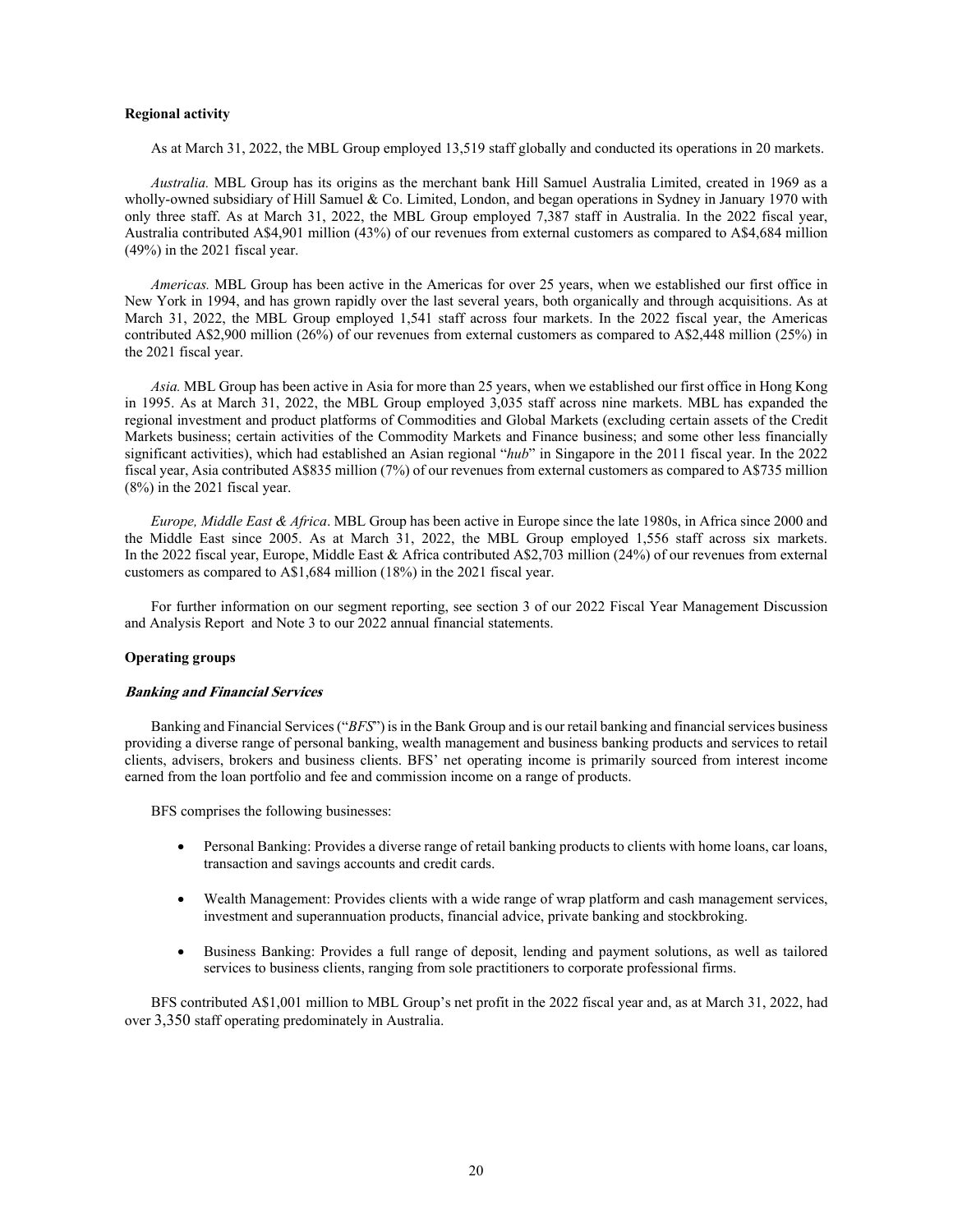## **Commodities and Global Markets (excluding certain assets of the Credit Markets business; certain activities of the Commodity Markets and Finance business; and some other less financially significant activities)**

Commodities and Global Markets ("*CGM*") operates both in the Bank and Non-Bank Group. CGM's net operating income primarily comprises net interest and trading income, fee and commission income and operating lease income earned from products and services delivered within each of these areas.

CGM comprises the following businesses in the Bank Group:

- Commodity Markets and Finance: Provides capital and financing, risk management, and physical execution and logistics services across power, gas, emissions, oil, resources and agriculture sectors globally. The division also offers commodity-based index products to institutional investors.
- Credit Markets: Operates in the United States and provides asset backed financing solutions for credit originators and credit investors across commercial and residential mortgages, consumer loans, syndicated corporate loans and middle market corporate loans.
- Equity Derivatives and Trading: Issues retail derivatives in key locations and provides derivatives products and equity finance solutions to its institutional client base, and conducts risk management and market making activities. Generally, the Equity Derivatives and Trading division's activities, which include sales of retail derivatives, trading, equity finance and capital management are in the Banking Group.
- Fixed Income & Currencies: Provides currency and fixed income trading and hedging services as well as financing via securitization, warehousing, seasoning and term financing facilities to a range of corporate and institutional clients globally.
- Futures: Provides a full range of execution, clearing and financing solutions to corporate and institutional clients, providing continuous 24-hour coverage of major markets globally.
- Asset Finance: Delivers a diverse range of tailored finance solutions globally across a variety of industries and asset classes
- Central: Develops and manages non-business specific, early and CGM-wide initiatives including the Chief Operating Officer, Chief Financial Officer, data, legal and operational, specialist and non-financial risk teams.

CGM contributed A\$3,932 million to MBL Group's net profit in the 2022 fiscal year and, as at March 31, 2022, had over 2,000 staff located in 20 markets in Australia, the Americas, Europe, Middle East and Asia.

## *Corporate*

The Corporate segment includes earnings from include the net result of managing the MGL Group's liquidity and funding requirements, earnings on capital and the residual accounting volatility relating to economically hedged positions where hedge accounting is applied as well as accounting volatility for other economically hedged positions where hedge accounting is not applicable. Other items of income and expenses include earnings from investments, changes in central overlays to impairments or valuation of assets, unallocated head office costs and costs of Central Service Groups, MGL Group's performance-related profit share and share-based payments expense, income tax expense and certain distributions attributable to certain non-controlling interests.

Corporate contributed a net loss of A\$2,216 million in the 2022 fiscal year.

For further information on Corporate's results of operations and financial condition for the 2022 fiscal year, see section 3.4 of our 2022 Fiscal Year Management Discussion and Analysis Report.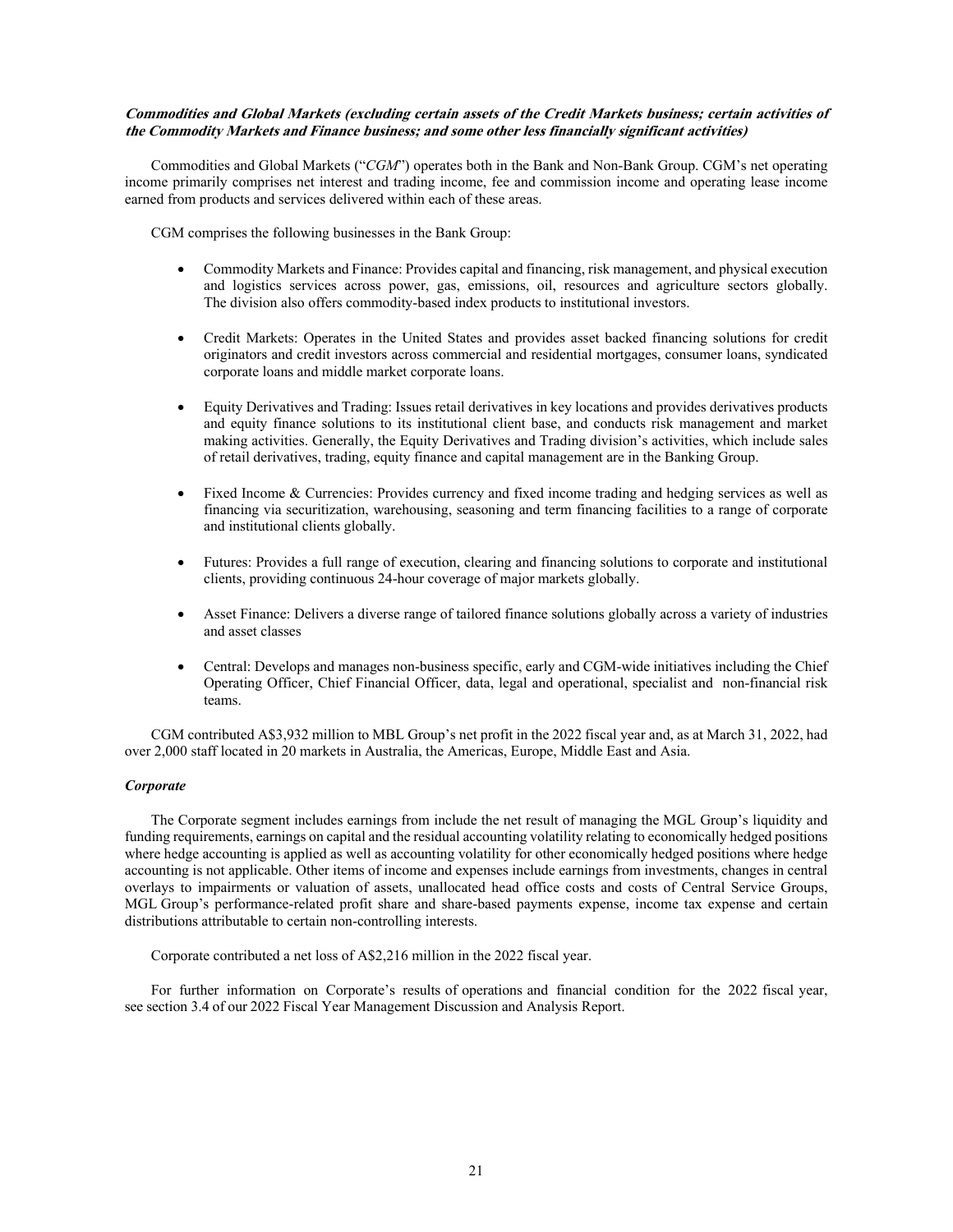#### **Legal proceedings and regulatory matters**

## *Germany*

MBL was one of over 100 financial institutions involved in the German dividend trading market. MBL's historical involvement in that market included short selling-related activities and acting as a lender to third parties who undertook dividend trading.

The Cologne Prosecutor's Office is investigating MBL's historical activities. As part of their ongoing industry-wide investigation, the German authorities have designated as suspects approximately 100 current and former MGL Group staff members, including the current MGL Group CEO. Most of these individuals are no longer at the MGL Group. MGL Group will continue to respond to the German authorities' requests for information about its historical activities. MGL Group notes that it has already resolved its two other matters involving German dividend trading that took place between 2006 and 2009, where the authorities noted the MGL Group's "unreserved cooperation".

Since 2018, a number of German civil claims have been brought against MBL by investors in a group of independent investment funds financed by MBL to undertake German dividend trading in 2011, who seek total damages of approximately €59 million. The funds were trading shares around the dividend payment dates where investors were seeking to obtain the benefit of dividend withholding tax credits. The investors' credit claims were refused and there was no loss to the German revenue authority. MBL strongly disputes these claims noting that it did not arrange, advise or otherwise engage with the investors, who were high net-worth individuals with their own advisers. Many, if not all, had previously participated in similar transactions.

The total amount at issue is not considered to be material and MGL Group has provided for the matter.

## *Other legal proceedings*

Revenue authorities undertake risk reviews and audits as part of their normal activities. We have assessed those matters which have been identified in such reviews and audits as well as other taxation claims and litigation, including seeking advice where appropriate.

We have contingent liabilities in respect of actual and potential claims and proceedings that have not been determined. An assessment of likely losses is made on a case-by-case basis for the purposes of our financial statements and specific provisions that we consider appropriate are made, as described in Note 30 to our 2022 annual financial statements. We do not believe that the outcome of any such liabilities, either individually or in the aggregate, are likely to have a material effect on our operations or financial condition.

#### **Competition**

The financial services industry and all of our businesses are intensely competitive, and we expect them to remain so. See "Risk Factors — Competitive pressure, both in the financial services industry as well as in the other industries in which we operate, could adversely impact our business". We compete, both in Australia and internationally, with asset managers, retail and commercial banks, non-bank mortgage brokers, private banking firms, investment banking firms and brokerage firms.

In Australia, we face significant competition from the four major Australian commercial banks, international banks, regional commercial banks, building societies, brokerage firms, private equity firms, mortgage repackagers and other financial intermediaries. In recent years, competition has increased as international banks have established an Australian presence, large insurance and banking industry participants have sought to establish themselves in markets that are perceived to offer higher growth potential, and as local institutions have become more sophisticated and competitive and have sought alliances, mergers or strategic relationships.

The international trend towards consolidation and strategic alliances, has significantly increased the capital base and geographic reach of some of our competitors. This trend has also hastened the globalization of the securities and financial services markets. To take advantage of some of our recent strategic acquisitions and organic growth opportunities, we will need to compete successfully with financial institutions that are larger and that may have a stronger local presence and longer operating history outside of Australia.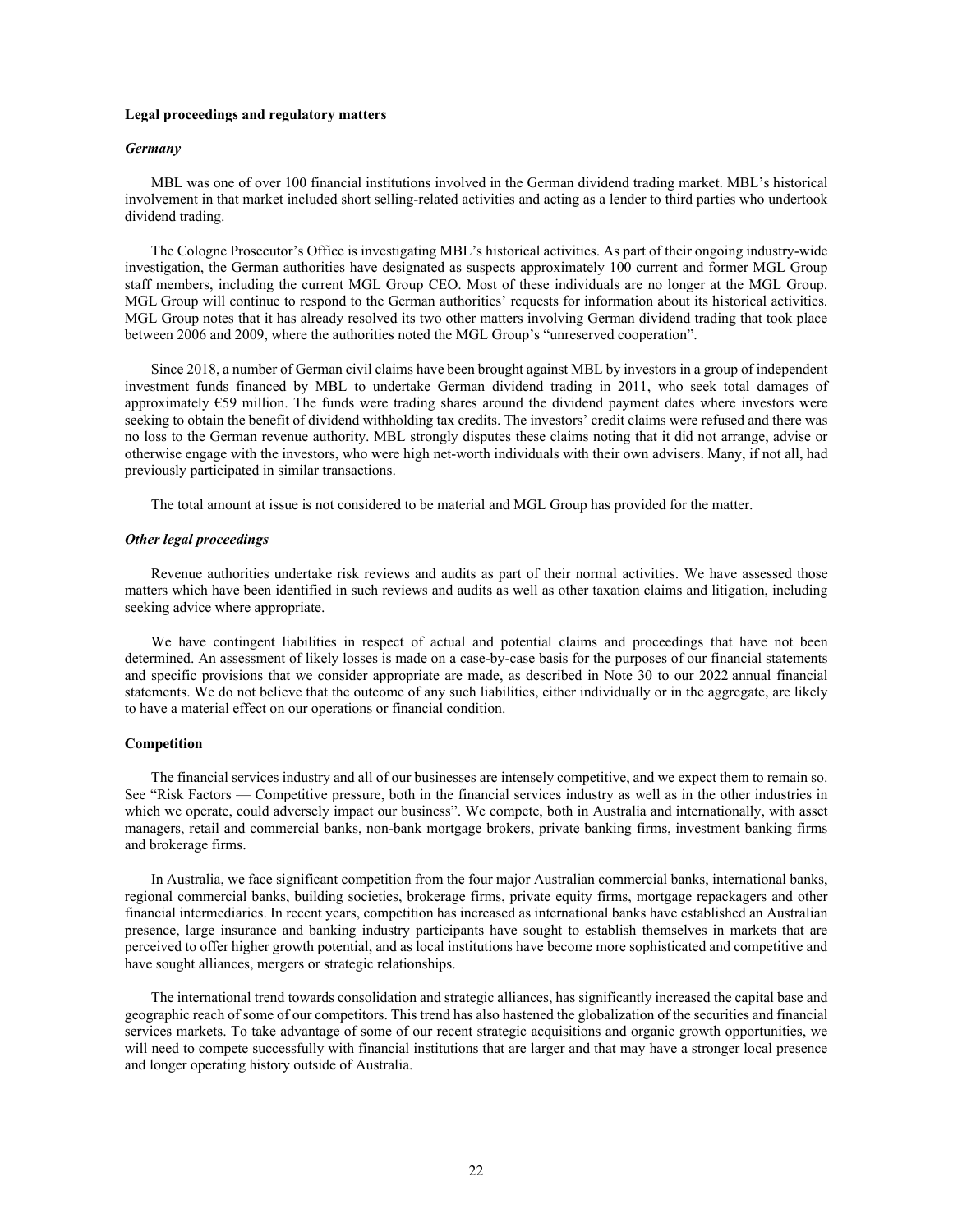In North America, Europe and Asia, the principal markets in which we operate outside Australia, we compete with commercial banks, investment banking and brokerage firms, private equity firms, large fund managers, integrated energy companies and other broad-based financial services firms that have historically offered a broad range of products to enhance their competitive position. See "Risk Factors — Competitive pressure, both in the financial services industry as well as in the other industries in which we operate, could adversely impact our business".

In other overseas markets where we offer limited products and services, we face the challenge of competing with firms that offer a broader range of services than we do, are better known or have a broader platform or more financial, capital, employee or other resources. In an attempt to overcome these barriers, MBL Group or MGL Group, where appropriate, has established alliances with local providers in a number of international markets in an attempt to benefit from the market strength of an existing player.

We also face intense competition in attracting and retaining qualified employees. Our ability to continue to compete effectively in our businesses will depend upon our ability to attract new employees and retain and motivate our existing employees and to continue to compensate employees competitively amid intense public and regulatory scrutiny on the employee remuneration practices of financial institutions. See "Risk Factors — Our ability to retain and attract qualified employees is critical to the success of our business and the failure to do so may materially adversely affect our performance" and "Regulation and Supervision — Australia" in this Report for more information on the regulation of our remuneration practices.

## **Additional financial disclosures for the 2022 fiscal year**

## **MBL Group's credit risk by country and counterparty type**

The table below details the concentration of cross-border credit risk by country and counterparty type of MBL Group's financial assets measured at amortized cost or fair value through other comprehensive income ("*FVOCI*") and off-balance sheet exposures subject to the impairment requirements of AASB 9 *Financial Instruments*. AASB 9 is an equivalent standard to International Financial Reporting Standard 9 – *Financial Statements*, as issued by the International Accounting Standards Board. The table includes MBL Group's top ten credit risk exposures by country (excluding Australia), MBL Group's total credit risk exposures in all other countries other than Australia, MBL Group's credit exposure in Australia, and MBL Group's total credit exposure in all countries. The country classification is determined by the country of risk to which the MBL Group is most exposed when assessing the counterparty to meet its obligations as they fall due. The counterparty type is based on APRA classification. For purposes of this disclosure, the gross exposure of financial assets measured at amortized cost represents the amortized cost before the expected credit loss ("*ECL*") allowance and the gross exposure of financial assets measured at FVOCI represents carrying value before fair value adjustments and ECL allowance. Accordingly, these exposures will not be equal to the amount as presented in MBL Group's statements of financial position. This information is unaudited.

| Country                                            | As at Mar 31, 2022 <sup>1</sup> |                                  |       |                       |
|----------------------------------------------------|---------------------------------|----------------------------------|-------|-----------------------|
|                                                    | <b>Governments</b>              | Financial<br><b>Institutions</b> | Other | <b>Total exposure</b> |
|                                                    | A\$m                            | ASm                              | A\$m  | A\$m                  |
| <b>United States</b>                               |                                 |                                  |       |                       |
|                                                    |                                 | 3,314                            |       | 3,314                 |
| Cash collateralized lending and reverse repurchase |                                 | 6,060                            |       | 6,060                 |
|                                                    | 43                              | 783                              | 2,663 | 3,489                 |
|                                                    |                                 | 112                              |       | 112                   |
|                                                    |                                 | 14                               | 168   | 182                   |
|                                                    | 11                              | 2.898                            | 1.339 | 4.248                 |
|                                                    |                                 | 131                              |       | 131                   |
|                                                    | 17                              | 239                              | 1,303 | 1,559                 |
|                                                    | 71                              | 13,551                           | 5,473 | 19,095                |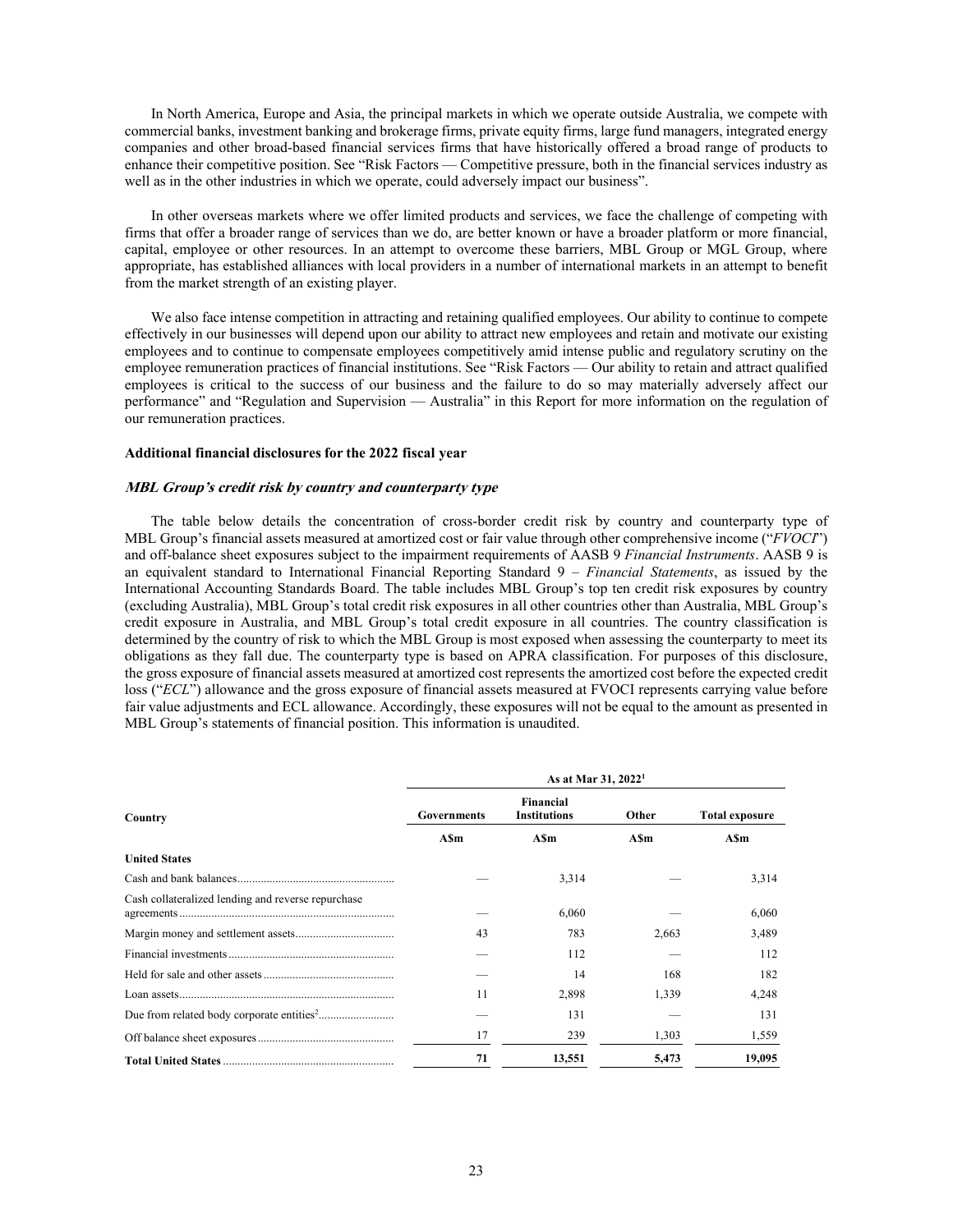|                                                       | As at Mar 31, 2022 <sup>1</sup>                          |              |            |                       |
|-------------------------------------------------------|----------------------------------------------------------|--------------|------------|-----------------------|
| Country                                               | Financial<br><b>Institutions</b><br>Governments<br>Other |              |            | <b>Total exposure</b> |
|                                                       | ASm                                                      | ASm          | <b>ASm</b> | ASm                   |
| <b>United Kingdom</b>                                 |                                                          |              |            |                       |
|                                                       |                                                          | 707          |            | 707                   |
| Cash collateralized lending and reverse repurchase    |                                                          | 3,138        |            | 3,138                 |
|                                                       |                                                          | 1,120        | 5,869      | 6,989                 |
|                                                       |                                                          | 361          |            | 361                   |
|                                                       |                                                          | 14           | 503        | 517                   |
|                                                       |                                                          | 607          | 801        | 1,408                 |
| Due from related body corporate entities <sup>2</sup> |                                                          | 146          | 6          | 152                   |
|                                                       |                                                          | 11           | 65         | 76                    |
|                                                       |                                                          | 6,103        | 7,244      | 13,347                |
| France                                                |                                                          |              |            |                       |
|                                                       |                                                          | 418          |            | 418                   |
| Cash collateralized lending and reverse repurchase    |                                                          | 7,173        |            | 7,173                 |
|                                                       |                                                          | 156          | 278        | 434                   |
|                                                       |                                                          | 66           |            | 66                    |
|                                                       |                                                          |              |            |                       |
|                                                       |                                                          |              | 11         | 11                    |
|                                                       |                                                          |              |            | -1                    |
|                                                       |                                                          |              |            |                       |
|                                                       |                                                          | 7,814        | 289        | 8,103                 |
| Germany                                               |                                                          |              |            |                       |
|                                                       |                                                          | 433          |            | 433                   |
| Cash collateralized lending and reverse repurchase    |                                                          |              |            |                       |
|                                                       |                                                          | 4,081<br>161 |            | 4,081                 |
|                                                       |                                                          | 7            | 1,003      | 1,164<br>7            |
|                                                       |                                                          |              | 8          | 8                     |
|                                                       |                                                          |              | 42         | 42                    |
|                                                       |                                                          |              |            |                       |
|                                                       |                                                          |              |            |                       |
|                                                       |                                                          | 4,682        | 1,053      | 5,735                 |
| Canada                                                |                                                          |              |            |                       |
|                                                       |                                                          | 55           |            | 55                    |
| Cash collateralized lending and reverse repurchase    |                                                          |              |            |                       |
|                                                       |                                                          | 2,090        |            | 2,090                 |
|                                                       | $\mathbf{1}$                                             | 95           | 118        | 214                   |
|                                                       |                                                          | 102          |            | 102                   |
|                                                       |                                                          |              | 3          | 3                     |
|                                                       |                                                          | 41           | 19         | 60                    |
|                                                       |                                                          | 132          |            | 132                   |
|                                                       |                                                          | 83           | 229        | 312                   |
|                                                       | 1                                                        | 2,598        | 369        | 2,968                 |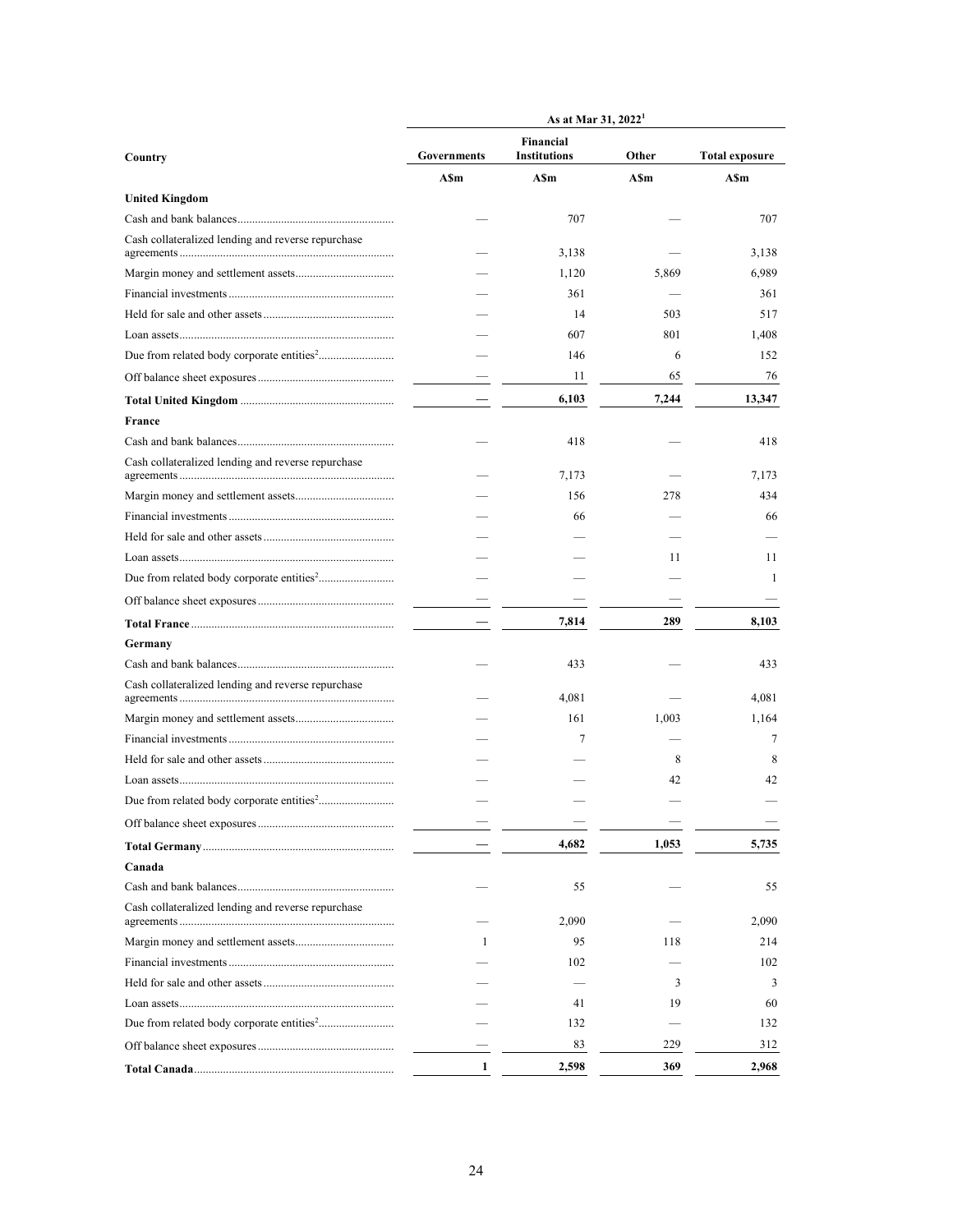|                                                         | As at Mar 31, 2022 <sup>1</sup> |                                  |              |                       |
|---------------------------------------------------------|---------------------------------|----------------------------------|--------------|-----------------------|
| Country                                                 | Governments                     | Financial<br><b>Institutions</b> | Other        | <b>Total exposure</b> |
|                                                         | <b>ASm</b>                      | A\$m                             | <b>ASm</b>   | ASm                   |
| <b>United Arab Emirates</b>                             |                                 |                                  |              |                       |
|                                                         |                                 | 1                                |              | 1                     |
| Cash collateralized lending and reverse repurchase      |                                 | 2,796                            |              | 2,796                 |
|                                                         |                                 | -1                               | 13           | 14                    |
|                                                         |                                 |                                  |              |                       |
|                                                         |                                 |                                  | $\mathbf{1}$ | 1                     |
|                                                         |                                 |                                  |              |                       |
|                                                         |                                 |                                  |              |                       |
|                                                         |                                 |                                  |              |                       |
|                                                         |                                 | 2,798                            | 14           | 2,812                 |
| <b>Netherlands</b>                                      |                                 |                                  |              |                       |
|                                                         |                                 | 1                                |              | 1                     |
| Cash collateralized lending and reverse repurchase      |                                 | 2,171                            |              | 2,171                 |
|                                                         |                                 | 40                               | 9            | 49                    |
|                                                         |                                 |                                  |              |                       |
|                                                         |                                 |                                  | 2            | 2                     |
|                                                         |                                 | 189                              | 134          | 323                   |
|                                                         |                                 |                                  |              |                       |
|                                                         |                                 |                                  |              |                       |
|                                                         |                                 | 2,401                            | 145          | 2,546                 |
| <b>Belgium</b>                                          |                                 |                                  |              |                       |
|                                                         |                                 |                                  |              |                       |
| Cash collateralized lending and reverse repurchase      |                                 | 797                              |              | 797                   |
|                                                         |                                 | 2                                | 1.222        | 1,224                 |
|                                                         |                                 |                                  |              |                       |
|                                                         |                                 |                                  |              |                       |
|                                                         |                                 |                                  | 17           | 17                    |
| Due from related body corporate entities <sup>2</sup> . |                                 |                                  |              |                       |
|                                                         |                                 |                                  |              |                       |
|                                                         |                                 | 799                              | 1,239        | 2,038                 |
| China                                                   |                                 |                                  |              |                       |
|                                                         |                                 | 164                              |              | 164                   |
| Cash collateralized lending and reverse repurchase      |                                 |                                  |              |                       |
|                                                         |                                 | 1,337                            |              | 1,337                 |
|                                                         |                                 | 79                               | 255          | 334                   |
|                                                         |                                 |                                  |              |                       |
|                                                         |                                 | -1                               |              | -1                    |
|                                                         |                                 |                                  | 53           | 53                    |
|                                                         |                                 | 10                               | 2            | 11                    |
|                                                         |                                 |                                  |              |                       |
|                                                         |                                 | 1,590                            | 310          | 1,901                 |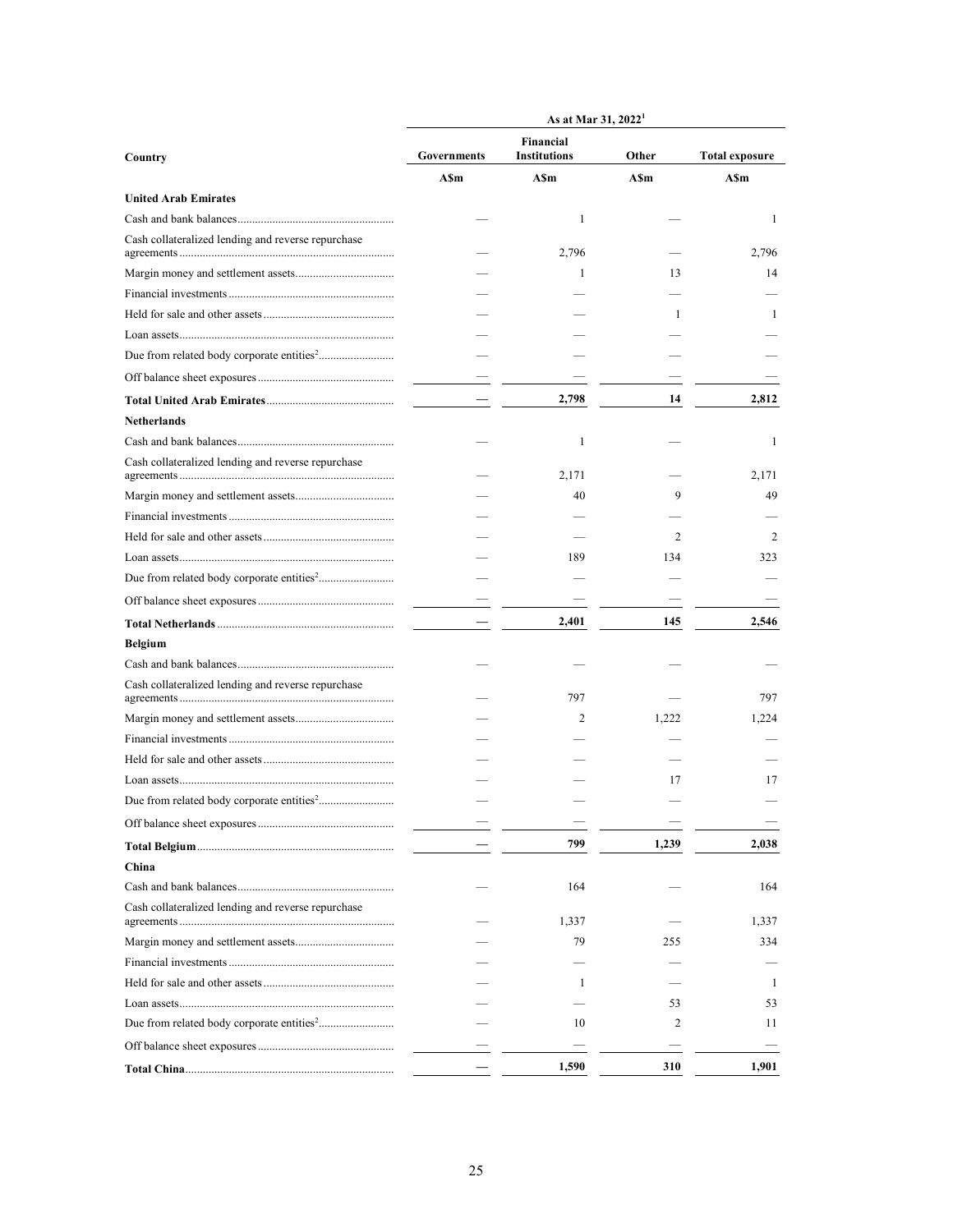|                                                         | As at Mar 31, 2022 <sup>1</sup>                          |        |              |                       |
|---------------------------------------------------------|----------------------------------------------------------|--------|--------------|-----------------------|
| Country                                                 | Financial<br><b>Institutions</b><br>Governments<br>Other |        |              | <b>Total exposure</b> |
|                                                         | <b>ASm</b>                                               | A\$m   | ASm          | A\$m                  |
| Ireland                                                 |                                                          |        |              |                       |
|                                                         |                                                          | 74     |              | 74                    |
| Cash collateralized lending and reverse repurchase      |                                                          | 1,552  |              | 1,552                 |
|                                                         |                                                          | 13     | $\mathbf{1}$ | 14                    |
|                                                         |                                                          |        |              |                       |
|                                                         |                                                          |        | 3            | 3                     |
|                                                         |                                                          | 7      | 29           | 36                    |
|                                                         |                                                          |        |              |                       |
|                                                         |                                                          |        | 16           | 16                    |
|                                                         |                                                          | 1,646  | 49           | 1,695                 |
| Top ten countries                                       |                                                          |        |              |                       |
|                                                         |                                                          | 5,167  |              | 5,167                 |
| Cash collateralized lending and reverse repurchase      |                                                          | 31,195 |              | 31,195                |
|                                                         | 44                                                       | 2,450  | 11,431       | 13,925                |
|                                                         |                                                          | 648    |              | 648                   |
|                                                         |                                                          | 29     | 688          | 717                   |
|                                                         | 11                                                       | 3,742  | 2,446        | 6,199                 |
|                                                         |                                                          | 419    | 8            | 427                   |
|                                                         | 17                                                       | 334    | 1,613        | 1,964                 |
|                                                         | 72                                                       | 43,984 | 16,186       | 60,242                |
| Other foreign countries                                 |                                                          |        |              |                       |
|                                                         |                                                          | 3,435  |              | 3,435                 |
| Cash collateralized lending and reverse repurchase      |                                                          | 2,805  |              | 2,805                 |
|                                                         | 18                                                       | 613    | 2,423        | 3,054                 |
|                                                         |                                                          | 673    |              | 673                   |
|                                                         | 10                                                       | 5      | 518          | 533                   |
|                                                         |                                                          | 919    | 1,039        | 1,958                 |
| Due from related body corporate entities <sup>2</sup> . |                                                          | 258    | 15           | 273                   |
|                                                         |                                                          | 18     | 391          | 410                   |
|                                                         | 28                                                       | 8,727  | 4,386        | 13,141                |
| Gross credit risk in foreign countries                  |                                                          |        |              |                       |
|                                                         |                                                          | 8,602  |              | 8,602                 |
| Cash collateralized lending and reverse repurchase      |                                                          |        |              |                       |
|                                                         |                                                          | 34,000 |              | 34,000                |
|                                                         | 62                                                       | 3,063  | 13,854       | 16,979                |
|                                                         |                                                          | 1,321  |              | 1,321                 |
|                                                         | 10                                                       | 34     | 1,206        | 1,250                 |
|                                                         | 11                                                       | 4,661  | 3,485        | 8,157                 |
|                                                         |                                                          | 677    | 23           | 700                   |
|                                                         | 17                                                       | 352    | 2,004        | 2,374                 |
| Total gross credit risk in foreign countries            | 100                                                      | 52,711 | 20,572       | 73,383                |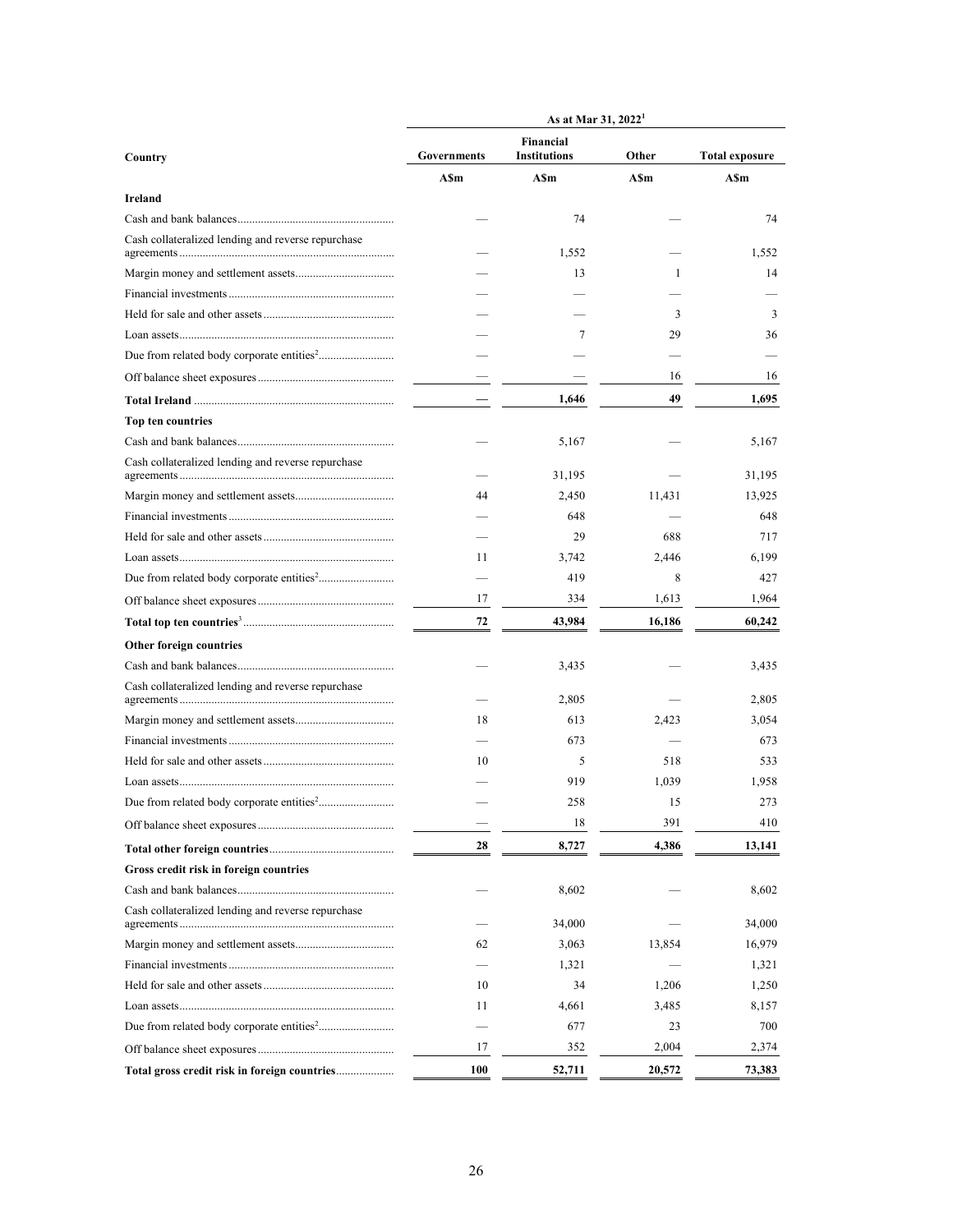|                                                    | As at Mar 31, 2022 <sup>1</sup> |                                  |                |                       |
|----------------------------------------------------|---------------------------------|----------------------------------|----------------|-----------------------|
| Country                                            | <b>Governments</b>              | Financial<br><b>Institutions</b> | Other          | <b>Total exposure</b> |
|                                                    | <b>ASm</b>                      | <b>ASm</b>                       | <b>ASm</b>     | A\$m                  |
| Australia                                          |                                 |                                  |                |                       |
|                                                    |                                 | 40,370                           |                | 40,370                |
| Cash collateralized lending and reverse repurchase |                                 | 4,378                            |                | 4,378                 |
|                                                    | 20                              | 1,062                            | 906            | 1,988                 |
|                                                    |                                 | 4,704                            | 241            | 4,945                 |
|                                                    | 7                               | 87                               | 972            | 1,066                 |
|                                                    | 35                              | 3,339                            | 111,904        | 115,278               |
|                                                    |                                 | 697                              | $\overline{2}$ | 699                   |
|                                                    | 28                              | 467                              | 3,761          | 4,256                 |
|                                                    | 90                              | 55,104                           | 117,786        | 172,980               |
| <b>Gross credit risk</b>                           |                                 |                                  |                |                       |
|                                                    |                                 | 48,972                           |                | 48,972                |
| Cash collateralized lending and reverse repurchase |                                 | 38,378                           |                | 38,378                |
|                                                    | 82                              | 4,125                            | 14,760         | 18,967                |
|                                                    |                                 | 6.025                            | 241            | 6,266                 |
|                                                    | 17                              | 121                              | 2,178          | 2,316                 |
|                                                    | 46                              | 8.000                            | 115,389        | 123,435               |
|                                                    |                                 | 1,374                            | 25             | 1,399                 |
|                                                    | 45                              | 819                              | 5,765          | 6,630                 |
|                                                    | 190                             | 107,815                          | 138,358        | 246,363               |

1 Totals may not foot due to rounding. 2

 $\frac{1}{2}$  ,  $\frac{1}{2}$  ,  $\frac{1}{2}$  ,  $\frac{1}{2}$  ,  $\frac{1}{2}$  ,  $\frac{1}{2}$  ,  $\frac{1}{2}$  ,  $\frac{1}{2}$  ,  $\frac{1}{2}$  ,  $\frac{1}{2}$ 

Due from related body corporates and subsidiaries have been presented as Financial Institutions and Other based on APRA's Standard Institutional Sector Classifications of Australia classification. 3

The top ten countries represent 82.09% of MBL Group's total non-Australian credit risk exposures as at March 31, 2022.

Loan assets in the Australia region includes home loans of A\$69,125 million, Asset financing of A\$4,327 million and Corporate, commercial and other lending of A\$7,711 million. 5

The total gross credit risk exposure aligns to the amount disclosed in Note 33.1 to our 2022 annual financial statements.

#### **Lease commitments, contingent liabilities and assets**

We do not expect our lease commitments to have a significant effect on our liquidity needs. Lease commitments are disclosed in our annual financial statements each year and are not required to be disclosed under Australian Accounting Standards in interim financial statements.

As at March 31, 2022, the MBL Group had A\$9,776 million of contingent liabilities and commitments, including A\$2,880 million of contingent liabilities and A\$6,896 million of commitments including undrawn credit facilities and securities commitments. See Note 30 "Contingent liabilities and commitments" to our 2022 annual financial statements which shows MBL Group's contingent liabilities and commitments as at March 31, 2022.

#### **Quantitative and qualitative disclosures about market risk**

Each year we prepare a detailed analysis of market risk as it applies to the MBL Group and a quantitative analysis of MBL Group's value at risk for equities, interest rates, foreign exchange and bullion, and commodities, individually and in the aggregate thereof. See Note 33 "Financial risk management" to our 2022 annual financial statements for a quantitative and qualitative discussion of these risks.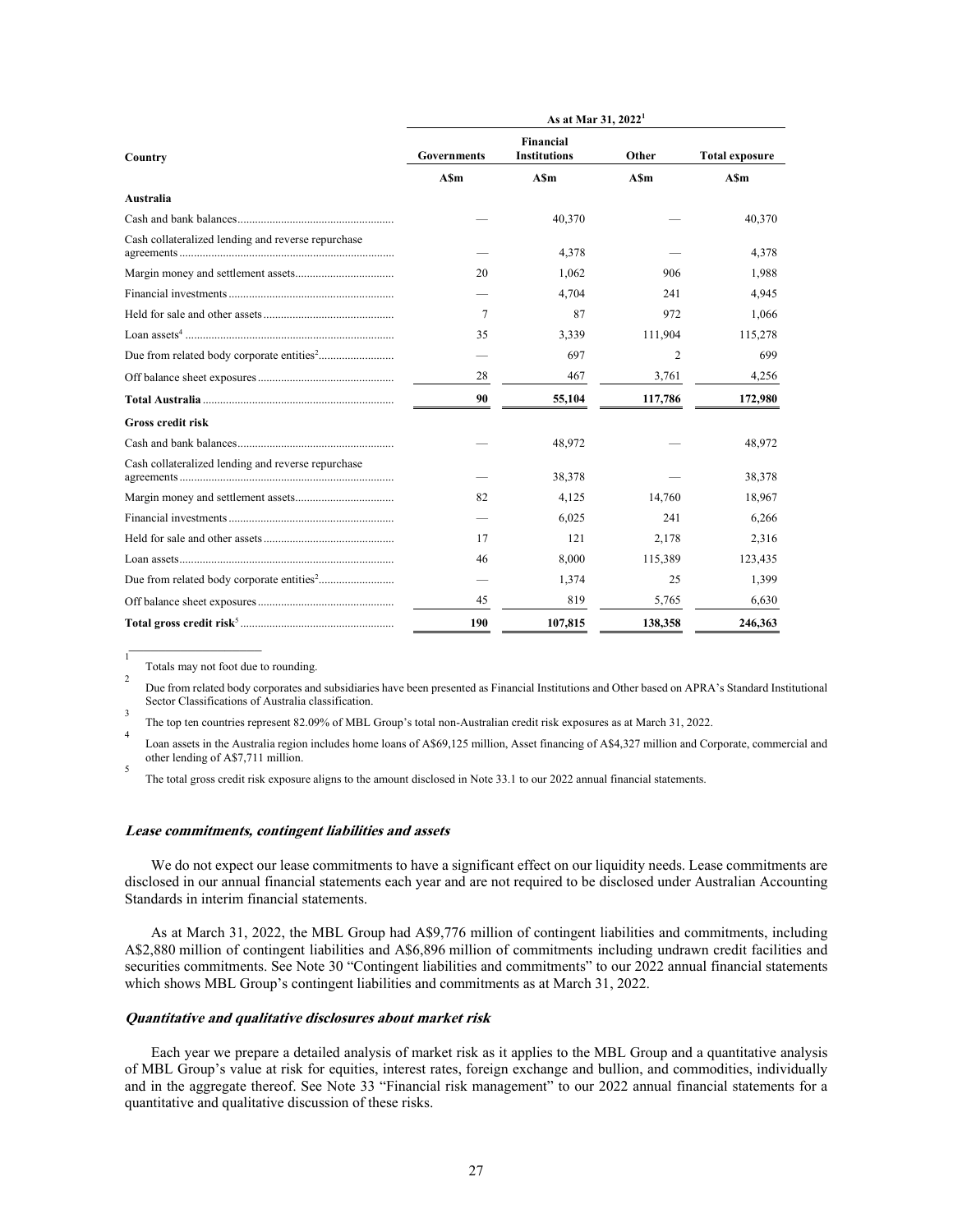## **REGULATION AND SUPERVISION**

## **Australia**

In Australia, the principal regulators that supervise and regulate our activities are the Australian Prudential Regulation Authority ("*APRA*"), the Reserve Bank of Australia ("*RBA*"), the Australian Securities and Investments Commission ("*ASIC*"), ASX Limited (as the operator of the Australian Securities Exchange ("*ASX*") market), Australian Securities Exchange Limited (as the operator of the ASX24 (formerly known as the Sydney Futures Exchange) market), the Australian Competition and Consumer Commission ("*ACCC*") and the Australian Transaction Reports and Analysis Centre ("*AUSTRAC*").

Set out below is a summary of certain key Australian legislative and regulatory provisions that are applicable to our operations.

#### *APRA*

APRA is the prudential regulator of the Australian financial services industry. APRA establishes and enforces prudential standards and practices designed to ensure that, under all reasonable circumstances, financial promises made by institutions under APRA's supervision are met within a stable, efficient and competitive financial system. MBL is an authorised deposit-taking institution ("*ADI*"), and MGL is a non-operating holding company ("*NOHC*"), under the Australian Banking Act and, as such, each is subject to prudential regulation and supervision by APRA. MBL and MGL have corporate governance and policy frameworks designed to meet APRA's requirements for ADIs and NOHCs, respectively.

Under the Australian Banking Act, APRA has powers to issue directions to MGL and MBL and, in certain circumstances, to appoint a Banking Act statutory manager to take control of MBL's business. In addition, APRA may, in certain circumstances, require MBL to transfer all or part of its business to another entity under the Financial Sector (Transfer and Restructure) Act 1999 of Australia (the "*Australian FSTR Act*"). A transfer under the Australian FSTR Act overrides anything in any contract or agreement to which MBL is a party to, including the terms of its debt securities. APRA's powers under the Australian Banking Act and Australian FSTR Act are discretionary and may be more likely to be exercised by it in circumstances where MGL or MBL is in material breach of applicable banking laws and/or regulations or is in financial distress, including where MGL or MBL has contravened the Australian Banking Act (or any related regulations or other instruments made, or conditions imposed, under that Act), or where MBL has informed APRA that it is unlikely to meet its obligations or is otherwise in financial distress or that it is about to suspend its payments. In these circumstances, APRA is required to have regard to protecting the interests of MBL's depositors and to the stability of the Australian financial system, but not necessarily to the interests of other creditors of MGL and MBL. For more information regarding legislative enhancement of APRA's powers in relation to ADIs, see the "— Financial Contingency Planning and Resolution Planning" section below.

In its supervision of ADIs, APRA focuses on capital adequacy, liquidity, market risk, credit risk, operational risk, associations with related entities, large exposures to unrelated entities and funds management, securitization, covered bonds activities and climate change financial risk. APRA also focuses on the supervision of non-financial risks including outsourcing, business continuity management, information security, governance, accountability, remuneration, and risk culture.

APRA requires ADIs to regularly provide it with reports which set forth a broad range of information, including financial and statistical information relating to their financial position and information in respect of prudential and other matters. Some of this information is not available to investors. In carrying out its supervisory role, APRA supplements its analysis of statistical data collected from each ADI with "on site" visits and formal meetings with the ADIs' board, senior management and external auditors. The external auditors provide additional assurance to APRA that prudential standards applicable to ADIs are being complied with, statistical and financial data provided by ADIs to APRA are reliable, and that statutory and other banking requirements are being met. External auditors are also required to undertake targeted reviews of specific risk management areas as requested by APRA. APRA may also exercise certain investigative powers if an ADI fails to provide information about its financial stability or becomes unable to meet its obligations.

APRA is also responsible for the prudential regulation and supervision of Registrable Superannuation Entity ("*RSE*") licensees and life insurance companies. MGL Group has an RSE licensee (Macquarie Investment Management Limited) and a life company (Macquarie Life Limited), which are subject to APRA's prudential framework for superannuation trustees and life insurance companies respectively.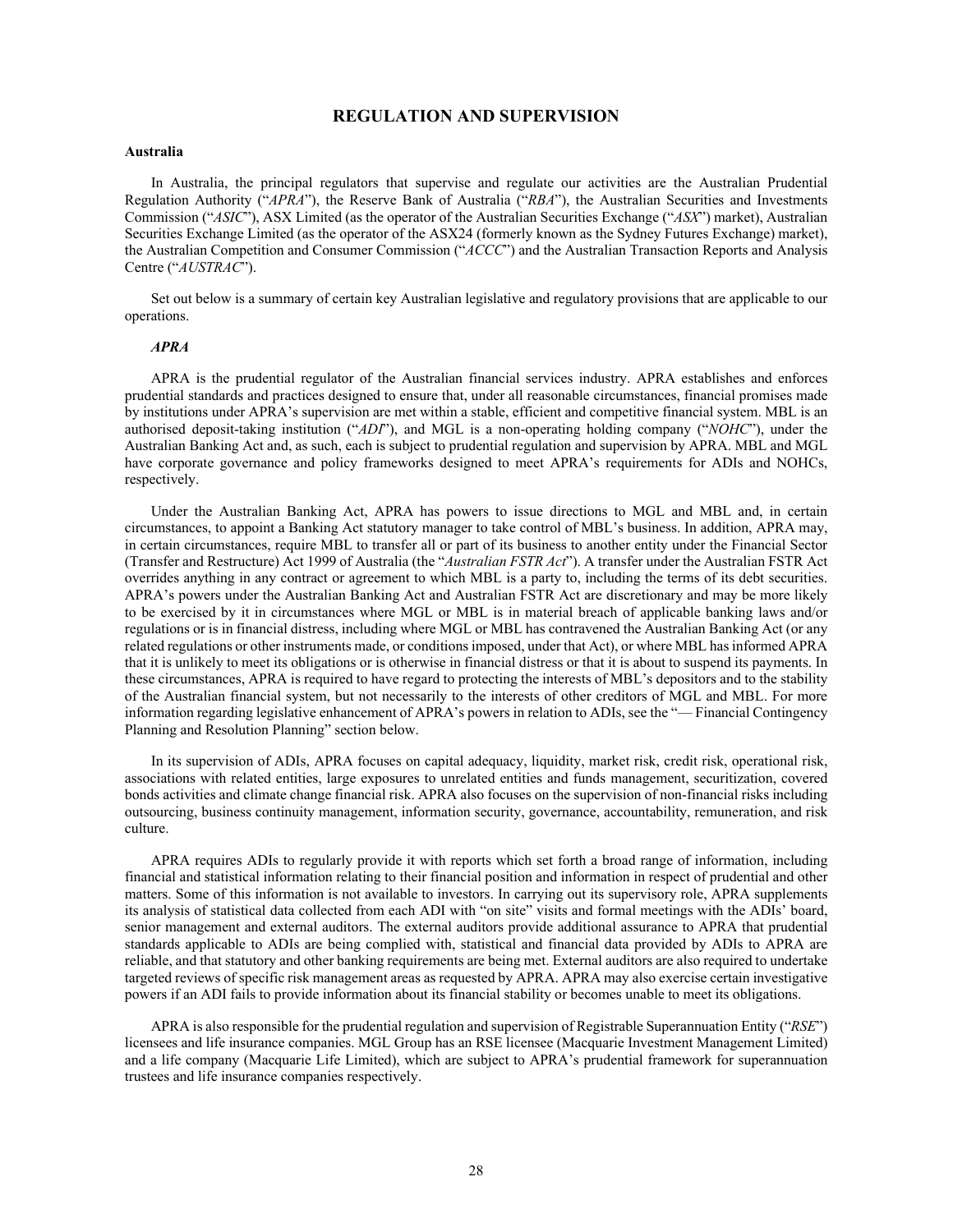#### *MBL Pillar 3 Restatement March 2018 to June 2021*

As indicated by APRA's April 1, 2021 announcement in relation to MGL's intragroup funding arrangements, MBL was required to restate certain historical regulatory returns. This included MBL's Level 1 capital ratios (Common Equity Tier 1, Tier 1 and Total capital) from March 31, 2018, as well as MBL's liquidity ratios from September 30, 2019. These are set out in a restatement of MBL's Pillar 3 disclosures, which is posted on MGL's U.S. Investors' Website.

## *APRA's prudential supervision – Capital adequacy*

APRA's approach to the assessment of an ADI's capital adequacy is based on the risk-based capital adequacy framework set out in the Basel Committee on Banking Supervisions' ("*Basel Committee*") publications, "*International Convergence of Capital Measurement and Capital Standards a Revised Framework*" ("*Basel II*"), originally released in 2004 and revised in June 2006 and "*A global regulatory framework for more resilient banks and banking systems*" ("*Basel III*"), released in December 2010 and revised in June 2011. APRA's implementation of the Basel III capital framework began on January 1, 2013.

APRA has stipulated a capital adequacy framework that applies to MBL as an ADI and MGL as a NOHC. In the case of MGL Group, this framework is set out in MGL's NOHC Authority. Pillar 3 Disclosure Documents setting out the qualitative and quantitative disclosures of risk management practices and capital adequacy required to be published by MBL Group in accordance with APRA's Prudential Standard *APS 330 Capital Adequacy: Public Disclosure of Prudential Information* ("*APS 330*") are posted on MGL's U.S. Investors' Website. Measurement of capital adequacy and MBL's economic capital model is more fully described in section 4 of the MBL Pillar 3 Disclosure Document dated September 2021, which is posted on MGL's U.S. Investors' Website.

On September 2, 2021, APRA announced that it will be delaying revisions to APS 330 by twelve months. The revised timeline means that consultation will occur in 2022, the final standard will be released in late 2022, and the effective date will be January 1, 2024.

#### *Market risk*

On January 14, 2019, the Basel Committee published a set of revisions to the market risk framework – "*Minimum capital requirements for market risk*", which replaces an earlier version of the standard as published in January 2016. The standard was revised to address issues that the Basel Committee identified in the course of monitoring the implementation and impact of the framework. On October 27, 2021, APRA provided an update on the extended timelines for revisions and implementation of market risk prudential standards including APS 117 from January 1, 2023 to January 1, 2024 and implementation of the Basel Committee on Banking Supervision's fundamental review of the trading book through a revised APS 116; and an updated Credit Valuation Adjustment risk framework through a revised APS 180 will be conducted in parallel, with a planned effective date of January 1, 2025 (previously January 1, 2024).

#### *IRRBB*

In September 2019, APRA issued a response to submissions in respect of interest rate risk in the banking book ("*IRRBB*"). While only IRB (Internal Ratings Based) ADIs (including MBL) are subject to a capital requirement for IRRBB and therefore will be impacted by changes to the capital calculation, all ADIs will be impacted by changes to the risk management requirements. The key proposals are to:

- standardize aspects of the internal modelling approach including placing constraints on the repricing assumptions an ADI can use for non-maturity deposits according to whether or not it is a core deposit and the calculations for optionality risk;
- remove the basis risk capital add-on; and
- extend the application of risk management requirements to all ADIs.

APRA announced on October 27, 2021 that finalization of the revised prudential standard for IRRBB will occur during 2022, with implementation targeted from 2024.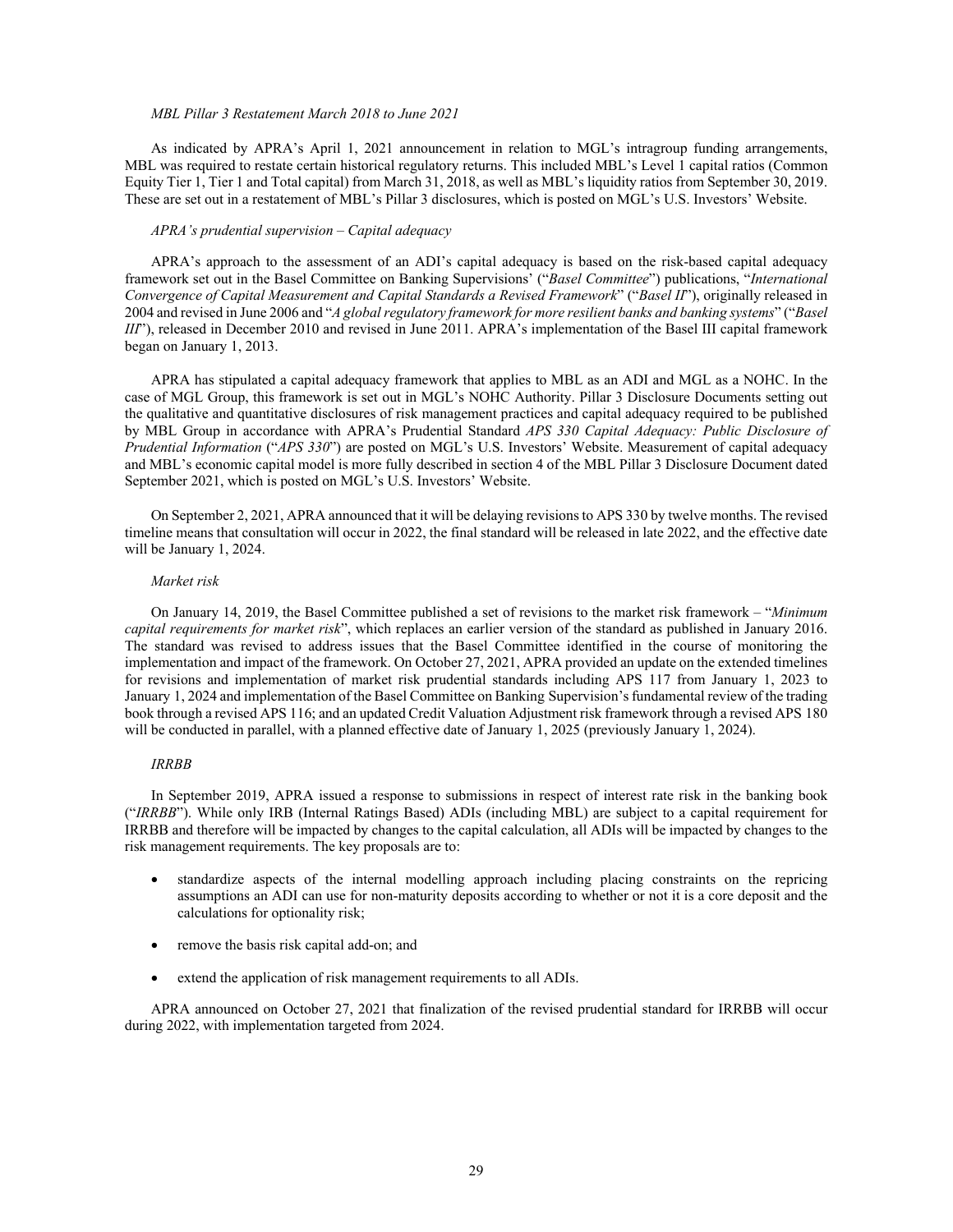#### *Measurement of capital*

APRA, in updating its criteria for measuring an ADI's regulatory capital, released a discussion paper on October 15, 2019 regarding proposed changes to APS 111, "Revisions to APS 111 Capital Adequacy: Measurement of Capital", and released a detailed response to industry on this consultation in May 2021. On August 5, 2021, APRA released the final revised standard for APS 111, which came into force on January 1, 2022.

The revised capital treatment of an ADI's equity investments in its subsidiaries is the most material change to APS 111. This revision, increases the amount of capital required to support equity investments in large subsidiaries and reduce the amount required for small subsidiaries. For banking and insurance subsidiaries where the total value of the equity investment into an individual subsidiary is above 10% of an ADI's Level 1 CET1 capital, the amount above this level is required to be treated as a CET1 deduction. The amount of the investment below this level is risk weighted at 250% (compared to the current 400% risk weight for unlisted subsidiaries).

Other changes included in the final APS 111 include:

- incorporating into the prudential standard various rulings and technical information APRA has published since APS 111 was last substantially updated in 2013;
- promoting simple and transparent capital issuance by removing the allowance for the use of special purpose vehicles (SPVs) and stapled security structures;
- aligning APS 111 with updated guidance from Basel Committee on Banking Supervision; and
- requiring a full deduction of total loss absorbing capital ("*TLAC*") exposures and pari passu instruments from Tier 2 Capital. A full deduction is consistent with APRA's existing approach to an ADI's holdings of another ADI's, or their own, regulatory capital instruments. APRA's proposal adopted the Basel Committee's framework of requiring a Tier 2 Capital deduction of TLAC instruments but did not adopt a threshold approach.

The final standard also contains further revisions including measures to clarify CET1 capital instruments are not permitted to have any unusual features that could undermine their role as loss absorbing capital.

#### *"Unquestionably Strong"*

Following the Basel Committee's Basel III announcement on December 7, 2017 ("*Basel III: Finalising post-crisis reforms*"), on February 14, 2018, APRA published two discussion papers on proposed changes to the ADI capital framework for Australian ADIs to incorporate both the Basel Committee's standards and to deliver "Unquestionably Strong" capital ratios, fulfilling a recommendation from the 2014 Financial System Inquiry (FSI). Draft standards for APS 112, part of APS 113 and APS 115 were published for consultation on June 12, 2019. On December 11, 2019, APRA released the final standard for the calculation of operational risk, APS 115, with the current Advanced Measurement Approach to be replaced with the Standardised Measurement Approach, excluding the loss component.

On November 29, 2021, APRA finalized its new bank capital framework, designed to embed "Unquestionably Strong" levels of capital and released the final capital adequacy and credit risk capital requirements for ADIs, contained in APS 110, APS 112, and APS 113. As Australian ADIs already meet the "Unquestionably Strong" benchmark, the new framework does not require ADIs to raise additional capital. Instead, it strengthens financial resilience by:

- ensuring existing high levels of capital adequacy are maintained;
- providing more flexibility and responsiveness to risks in the operating environment;
- having a more risk sensitive capital framework, through increasing capital requirements for higher risk lending and decreasing it for lower risks; and
- improving the comparability of bank capital ratios, both domestically and with global peers.

Based on current information available, the estimated pro forma impact on MGL's capital surplus above regulatory minimums as at September 30, 2021 is a reduction of approximately A\$2.2 billion, largely on account of the increases to regulatory capital buffers. MGL's capital surplus has included a provision for these regulatory changes for some time.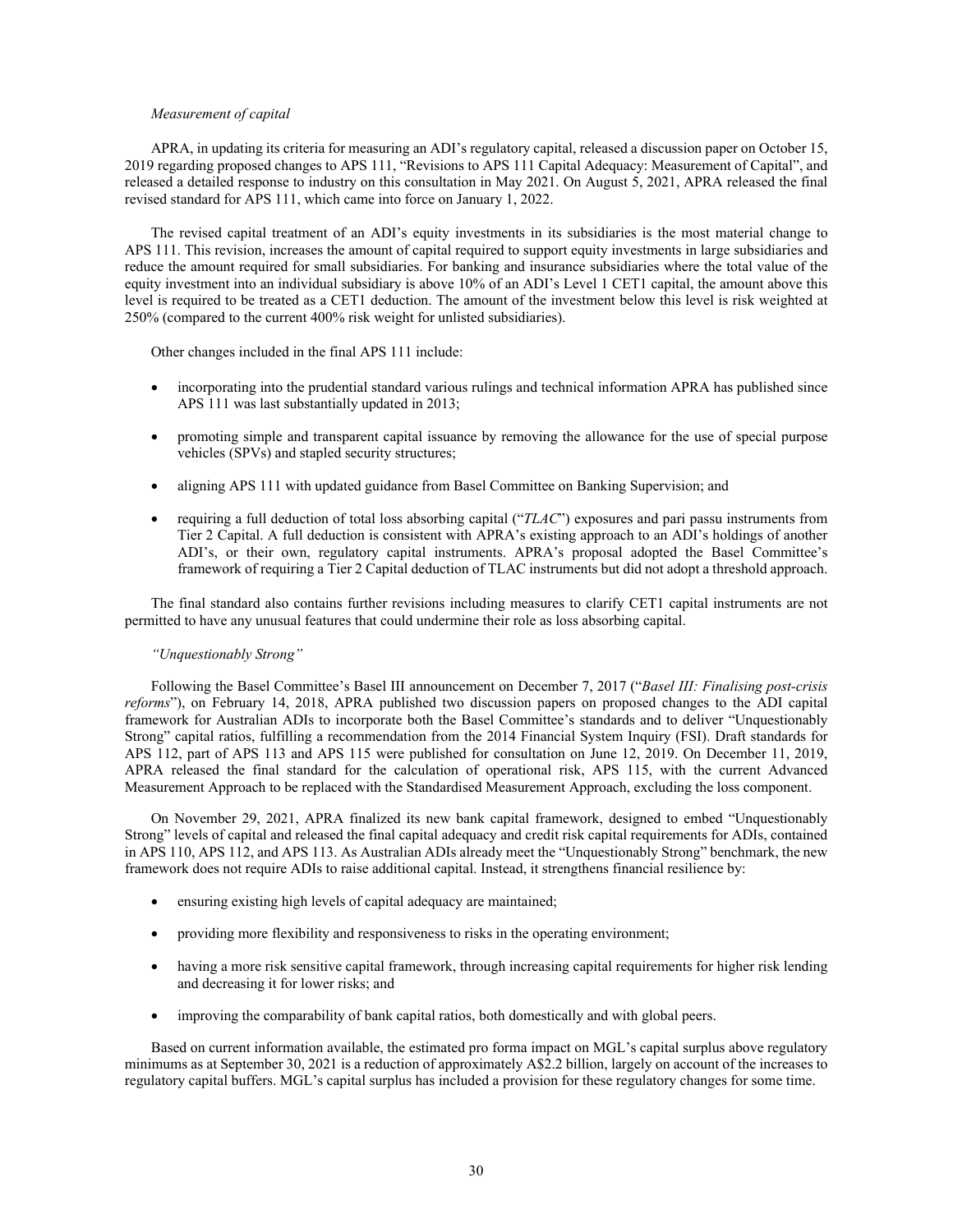The implementation of APRA's "Unquestionably Strong" framework is January 1, 2023, to align with the Basel Committee's implementation date.

#### *Liquidity*

APRA's liquidity standard (APS 210) details the local implementation of the Basel III liquidity framework for Australian banks. In addition to a range of qualitative requirements, APS 210 incorporates the Liquidity Coverage Ratio ("*LCR*") and the Net Stable Funding Ratio ("*NSFR*"). The LCR and NSFR apply specifically to MBL (the regulated ADI in the MGL Group). As an APRA authorized and regulated NOHC, MGL is required to manage liquidity in compliance with APS 210's qualitative requirements.

The LCR requires unencumbered liquid assets be held to cover expected net cash outflows under a combined "idiosyncratic" and market-wide stress scenario lasting 30 calendar days. Under APS 210, liquid assets include cash, balances held with central banks, Australian dollar Commonwealth Government and semi-government securities, any Committed Liquidity Facility (*"CLF"*) allocation, as well as foreign currency High Quality Liquid Assets ("*HQLA*") securities. As announced on April 1, 2021, APRA imposed a 15% add-on to the net cash outflow component of MBL's LCR calculation. This add-on increased to 25% from May 1, 2022 onwards. On September 10, 2021, APRA wrote to all ADIs advising that no ADI should rely on the CLF to meet their minimum 100% LCR requirements from the beginning of 2022 and that ADIs should reduce their usage of the CLF to zero by the end of 2022, subject to financial market conditions. MBL is managing the CLF removal in accordance with APRA's requirement. MBL currently complies with the requirements of the LCR.

The NSFR is a 12-month structural funding metric, requiring that "available stable funding" (ASF) be sufficient to cover "required stable funding", where "stable" funding has an actual or assumed maturity of greater than 12 months. As announced on April 1, 2021, APRA has imposed a 1% decrease to the available stable funding component of MBL's NSFR calculation. MBL currently complies with the requirements of the NSFR.

On March 3, 2022, APRA commenced a consultation on the post-implementation review of Basel III liquidity reforms focusing on the core measures of the LCR and NSFR. The consultation period ended on April 14, 2022. The review explores the impact of the measures, and determines whether a net benefit has been achieved in implementation. APRA intends to release a report on the outcomes by mid-2022. The feedback is the first step in the broader review of APRA's liquidity requirements. which will culminate in a refresh of APS 210 in 2023.

## *Credit risk management*

APS 220 Credit Risk Management replaced the existing APS 220 Credit Quality effective January 1, 2022. The substantial revisions to the prudential standard reflect APRA's increased expectations of credit standards and the ongoing monitoring and management of credit portfolios by ADIs. In addition, the revised standard incorporates:

- enhanced Board oversight of credit risk and the need for ADIs to maintain prudential credit risk policies, processes, practices and controls over the full credit life-cycle;
- a more consistent classification of credit exposures, by aligning with accounting standards on loan provisioning requirements, as well as Basel Committee guidance on asset classification and sound credit risk practices; and
- recommendations from the Royal Commission into Misconduct in the Banking, Superannuation and Financial Services Industry regarding the valuation of collateral.

APRA also released a finalized APG 220 guidance standard on August 19, 2021.

APRA has sought feedback on a proposed new attachment to APS 220, Attachment C – Macroprudential policy: credit measures, which embeds credit-based macroprudential standards within APS 220. The proposed attachment will require ADIs to:

- ensure they have the ability to limit growth in particular forms of lending;
- moderate higher risk lending during periods of systemic risk or meet particular lending standards; and
- ensure there would be adequate reporting in place to monitor against limits.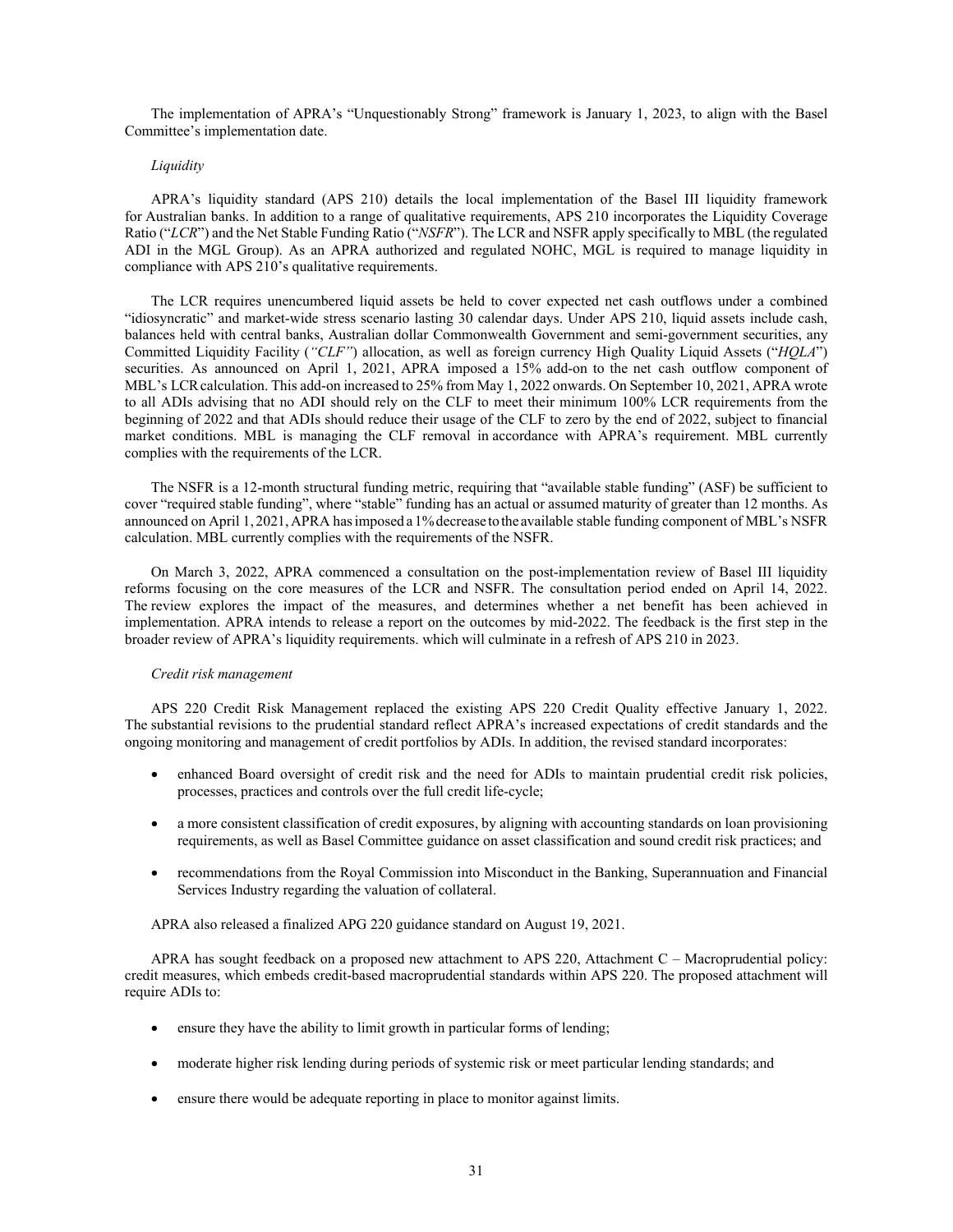APRA expects to finalize its response to the consultation in the first half of 2022, and the new attachment to come into effect shortly thereafter.

#### *Loss absorbency at the point of non-viability*

On January 13, 2011, the Basel Committee issued the minimum requirements to ensure loss absorbency at the point of non-viability. These requirements enhance the entry criteria of regulatory capital to ensure that all regulatory capital instruments issued by banks are capable of absorbing losses in the event that a bank is unable to support itself in the private market and are in addition to the criteria detailed in the text of the Basel III framework that were published in December 2010.

Under the requirements, all non-common Tier 1 and Tier 2 instruments issued by a bank on or after January 1, 2013 must have a provision which allows a relevant authority to require the debt to be written off or converted into common equity upon the earlier of such authority determining that (i) a write-off is necessary; and (ii) rescue funds from the public sector (or equivalent) are required, for the bank to continue to be viable. Instruments issued prior to January 1, 2013 that do not meet these criteria but otherwise met all of the criteria for Additional Tier 1 or Tier 2 Capital as set out in the text of the Basel III framework are considered instruments that no longer qualify and were phased out from January 1, 2013.

APRA's implementation of these minimum requirements were included in its revised prudential standards relating to capital adequacy which came into effect on January 1, 2013. All additional Tier 1 and Tier 2 instruments currently issued by MBL meet the requirements of the revised prudential standard requirements for loss absorbency at the point of non-viability or are eligible for transitional relief that is available for qualifying instruments on a progressively decreasing basis from January 1, 2013, until January 1, 2022.

## *Financial Contingency Planning and Resolution Planning*

As part of strengthening its crisis preparedness and resolution capabilities, APRA commenced consultation on two draft prudential standards, CPS 190 Financial Contingency Planning and CPS 900 Resolution Planning on December 2, 2021. The standards are aimed at ensuring that APRA regulated entities are prepared to deal with threats to their viability and apply to ADIs, general insurers and life insurers. The consultation period closes on April 29, 2022, with a proposed effective date from January 1, 2024.

APRA is in discussions with the MGL Group on resolution planning and intragroup funding. These discussions are progressing and as part of the discussions, Macquarie Group Services Australia, the main group shared services entity for both the Banking Group and Non-Banking Group, was transferred to the Bank Group in November 2020.

#### *APRA's proposal for increasing the loss-absorbing capacity of ADIs for resolution purposes*

On November 8, 2018, APRA released a discussion paper announcing proposed changes to the application of the capital adequacy framework for ADIs to support orderly resolution in the event of failure. The announcement follows the Australian Government's 2014 Financial System Inquiry which recommended that APRA implement a framework for minimum loss-absorbing and recapitalization capacity in line with emerging international practice.

The key elements of the proposed approach from this original discussion paper included:

- a new requirement for ADIs to maintain additional loss absorbency for resolution purposes. The requirement would be implemented by adjusting the amount of total capital that ADIs must maintain (estimated to be an additional 4 to 5% of capital), therefore using existing capital instruments rather than introducing new forms of loss-absorbing instruments (expected to be in the form of Tier 2 Capital); and
- for ADIs that are not domestic systemically important banks ("*D-SIBs*") (such as MBL), the need for additional loss absorbency would be considered as part of resolution planning on an institution-by-institution basis.

During the consultation period of the proposed changes, concerns were raised about whether there would be sufficient capacity in debt markets to absorb the anticipated additional Tier 2 capital issuance. As a result, APRA announced on July 9, 2019 that there would be an interim requirement for D-SIBs to lift Total Capital by a revised threshold of 3% of risk weighted assets by January 1, 2024. On December 2, 2021, APRA released a letter finalizing LAC requirements for D-SIBs to increase Total Capital by 4.5% of risk weighted assets, which applies from January 1, 2026.

MBL expects to be subject to additional LAC requirements, consistent with the approach for the major banks, with the final quantum of LAC to be determined by APRA as part of the resolution planning process.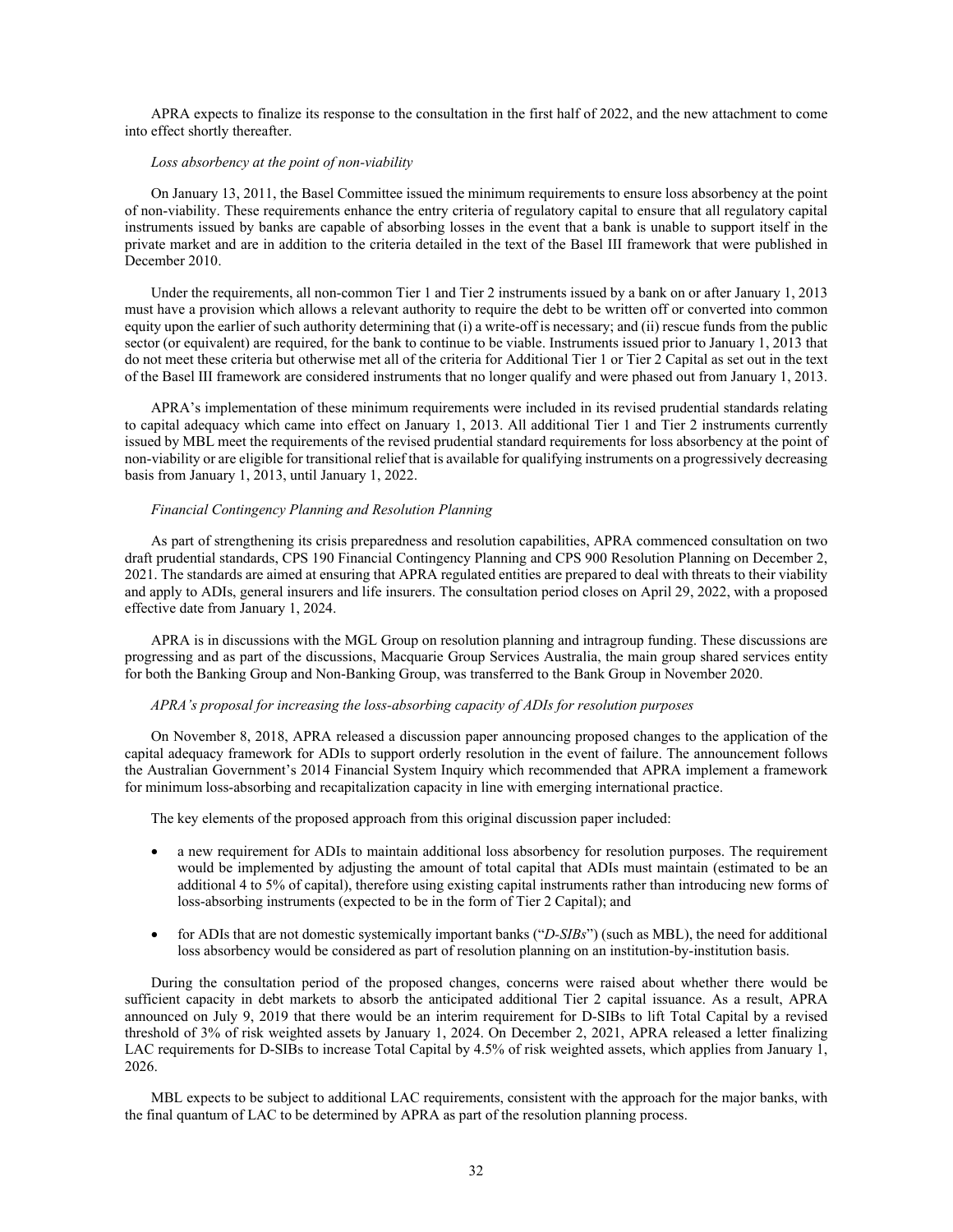#### *Associations with Related Entities*

In August 2019, APRA finalized revisions to Prudential Standard APS 222 – Associations with Related Entities aimed at mitigating contagion risk within banking groups. The standard incorporates:

- a broader definition of related entities that includes substantial shareholders, related individuals (including senior managers of the ADI and individuals on the board of directors) and their relatives;
- removes the eligibility of an ADI's overseas subsidiaries to be regulated under APRA's ELE framework;
- revised limits on the extent to which ADIs can be exposed to related entities;
- minimum requirements for ADIs to assess contagion risk; and
- requirements for ADIs to regularly assess and report on their exposure to step-in risk, which is the likelihood that they may need to "step-in" to support an entity to which they are not directly related.

APRA had initially intended for the finalized framework to apply from January 1, 2021. However, on April 16, 2020, APRA revised the commencement date for the updated APS 222 and associated reporting forms to January 1, 2022.

In November 2021, APRA confirmed it would grant MBL a 12-month transition to January 1, 2023, in respect of a number of new APS 222 requirements. The MGL Group undertook restructuring of certain existing business activities and legal entities as a result of the new requirements, with no material impact on results. MBL has been compliant with all new APS 222 requirements from January 1, 2022.

#### *Remuneration*

On August 27, 2021, APRA released a finalized cross-industry Prudential Standard CPS 511 Remuneration ("*CPS 511"*) which comes into effect for the MGL Group on January 1, 2023. The new standard requires boards to maintain a remuneration framework that promotes effective risk management of both financial and non-financial risks including variable downward-adjustment tools and deferral periods to address poor risk and conduct outcomes.

On October 18, 2021, APRA released the finalized cross-industry Prudential Guidance CPG 511 Remuneration ("*CPG 511*") to support CPS 511 and assist entities in meeting the new requirements under CPS 511 which is aligned with the Government's proposed Financial Accountability Regime. On December 13, 2021, the MGL Group submitted a self-assessment of its current remuneration framework against the new requirements and an initial implementation plan to address the identified gaps.

Work is underway to implement changes required to the MGL Group's remuneration framework and the MGL Group maintains regular dialogue with APRA on this topic. The Board undertook a review of the various components of remuneration to address certain aspects of CPS 511 (including the deferral arrangements for senior executives), as well as the evolving expectations of MGL Group's stakeholders. As part of this review, the Board considered diverse perspectives, including those of shareholders and regulators, as well as global peer group benchmarking and increased global competition for talent in many of MGL Group's areas of activity. These changes will be implemented in a phased approach from the 2022 fiscal year.

#### *Information Security*

On November 7, 2018, APRA released the final version of Prudential Standard *CPS 234: Information Security* ("*CPS 234*"), which set out minimum standards for all APRA-regulated entities relating to information security. CPS 234 requires APRA-regulated entities to: (i) clearly define information-security related roles and responsibilities; (ii) maintain an information security capability commensurate with the size and extent of threats to their information assets; (iii) implement controls to protect information assets and undertake regular testing and assurance of the effectiveness of controls; and (iv) promptly notify APRA of material information security incidents. CPS 234 is effective from July 1, 2019, and provides transition arrangements where information assets are managed by third party service providers.

#### *APRA issues guidance on capital management*

On April 7, 2020, APRA sent a letter to all ADIs and insurers setting out its expectation that ADIs and insurers limit discretionary capital distributions in the months ahead given the COVID-19 pandemic, including prudent reductions in dividends, to ensure that they instead use buffers and maintain capacity to continue to lend and underwrite insurance.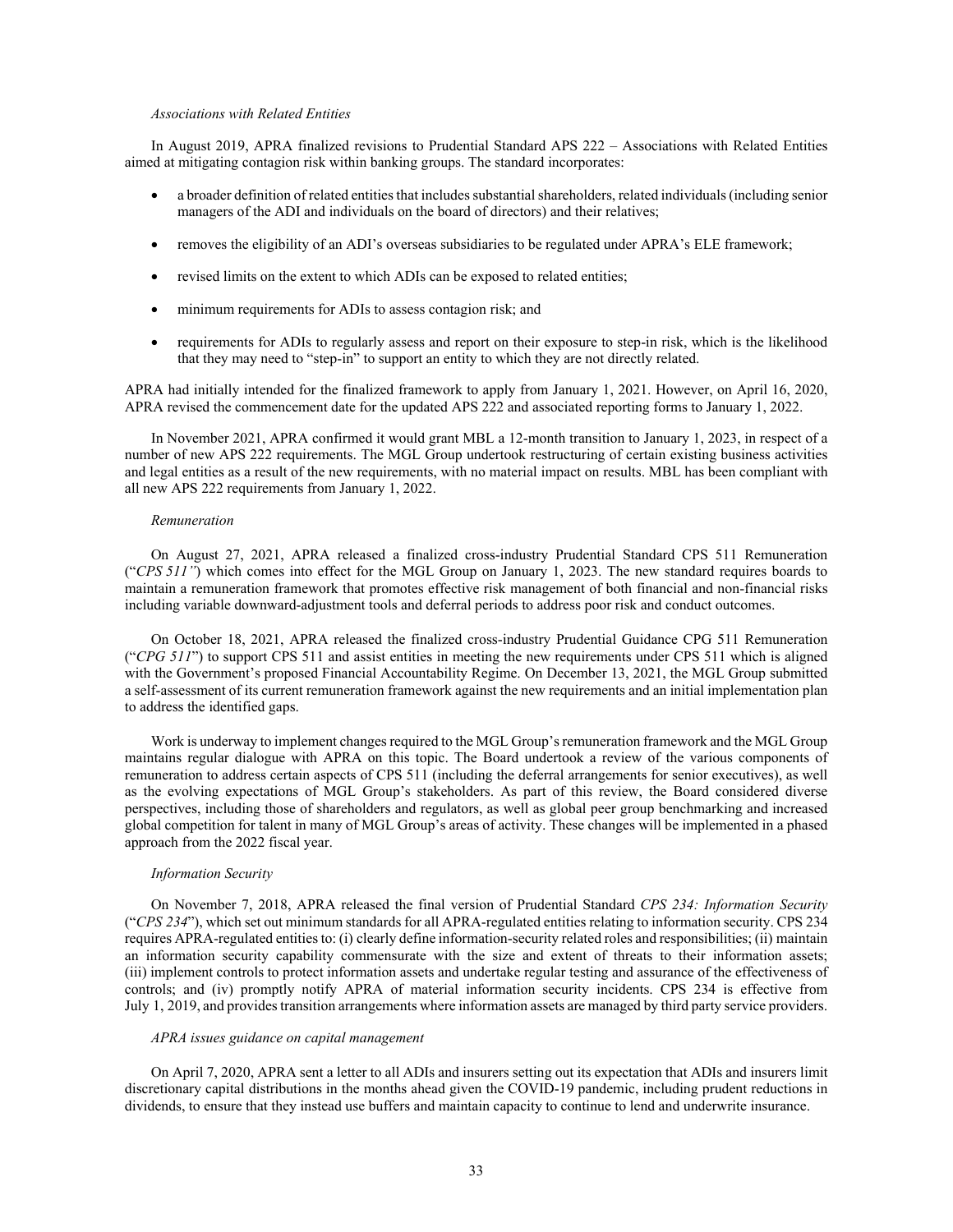Following this, APRA released a letter to ADIs dated July 29, 2020, providing updated guidance on capital management. APRA expected ADIs to: (i) make use of capital buffers to absorb the impacts of stress, if needed, and continue to lend to support households and businesses; (ii) for 2020 capital distributions, retain at least half of their earnings and use initiatives to offset the diminution in capital from distributions; (iii) conduct regular stress testing to inform capital decision-making and assess lending capacity under a range of different scenarios; and (iv) plan on the basis of an orderly rebuild in capital levels, where needed, and APRA is committed to ensuring any such rebuild will be conducted in a gradual manner.

In December 2020, given improvements in the economic outlook and strengthening bank capital, APRA updated its guidance to no longer require banks to maintain a minimum level of earnings retention. When considering dividends, APRA expects ADIs to remain vigilant and assess financial resilience through stress testing and rigorous recovery planning to ensure dividend payout ratios are sustainable for the entity.

## *Strengthening residential mortgage lending assessments*

In response to APRA's concerns with heightened household indebtedness as a result of growing financial stability risks from ADIs' residential mortgage lending, on October 6, 2021, APRA released a letter to ADIs on loan serviceability expectations to counter rising risks in home lending. APRA's letter set forth the following expectations in relation to serviceability assessments:

- all ADIs are expected to adopt a more prudent setting for the mortgage serviceability buffer that is used to test borrowers' capacity to repay. All ADIs are expected to operate with a buffer of at least 3.0 percentage points over the loan interest rate;
- all ADIs are expected to keep the level of the buffer under review to assess whether it remains appropriate in relation to the broader risk environment; and
- all ADIs are requested to review their risk appetites for lending at high debt-to-income ratios.

 On November 1, 2021, MBL increased its interest rate buffer for home loan serviceability assessments from 2.5% per annum to 3.0% per annum over the loan interest rate in accordance with APRA's expectations. APRA also published an information paper on November 11, 2021, setting out its framework for the use of macroprudential policy measures to promote the stability of the Australian financial system.

#### *Climate Change Financial Risk*

On November 4, 2021, APRA and the RBA published a joint statement on the actions they were taking to ensure financial institutions and the Australian financial system were prepared to respond to climate-related risks. APRA considered that climate change would be a driver of change in the value of certain assets and income streams, and would therefore pose a risk to financial institutions and financial stability.

Following consultation on a draft Prudential Practice Guide released in April 2021, APRA released its financial Prudential Practice Guide CPG 229 on November 26, 2021. The guide imposes no new regulatory requirements, but rather assists entities to manage climate-related risks within their existing risk management and governance practices. It covers APRA's view of sound practice in governance, risk management, scenario analysis and disclosure of climaterelated financial risks. MGL has included climate change risk within its *Risk Appetite Statement* and *Risk Management Strategy.*

On March 2, 2022, APRA announced that it will shortly commence a voluntary climate risk self-assessment survey of medium-to-large entities. The survey is intended to improve APRA's understanding of the approaches being taken by entities to identify, assess and manage climate-related financial risks, using CPG 229 as a benchmark.

## *RBA*

In exercising its powers, APRA works closely with the RBA. The RBA is Australia's central bank and an active participant in the financial markets. It also manages Australia's foreign reserves, issues Australian currency notes, serves as banker to the Australian government and, through the Payment Systems Board, supervises the payments system and sets the target cash rate.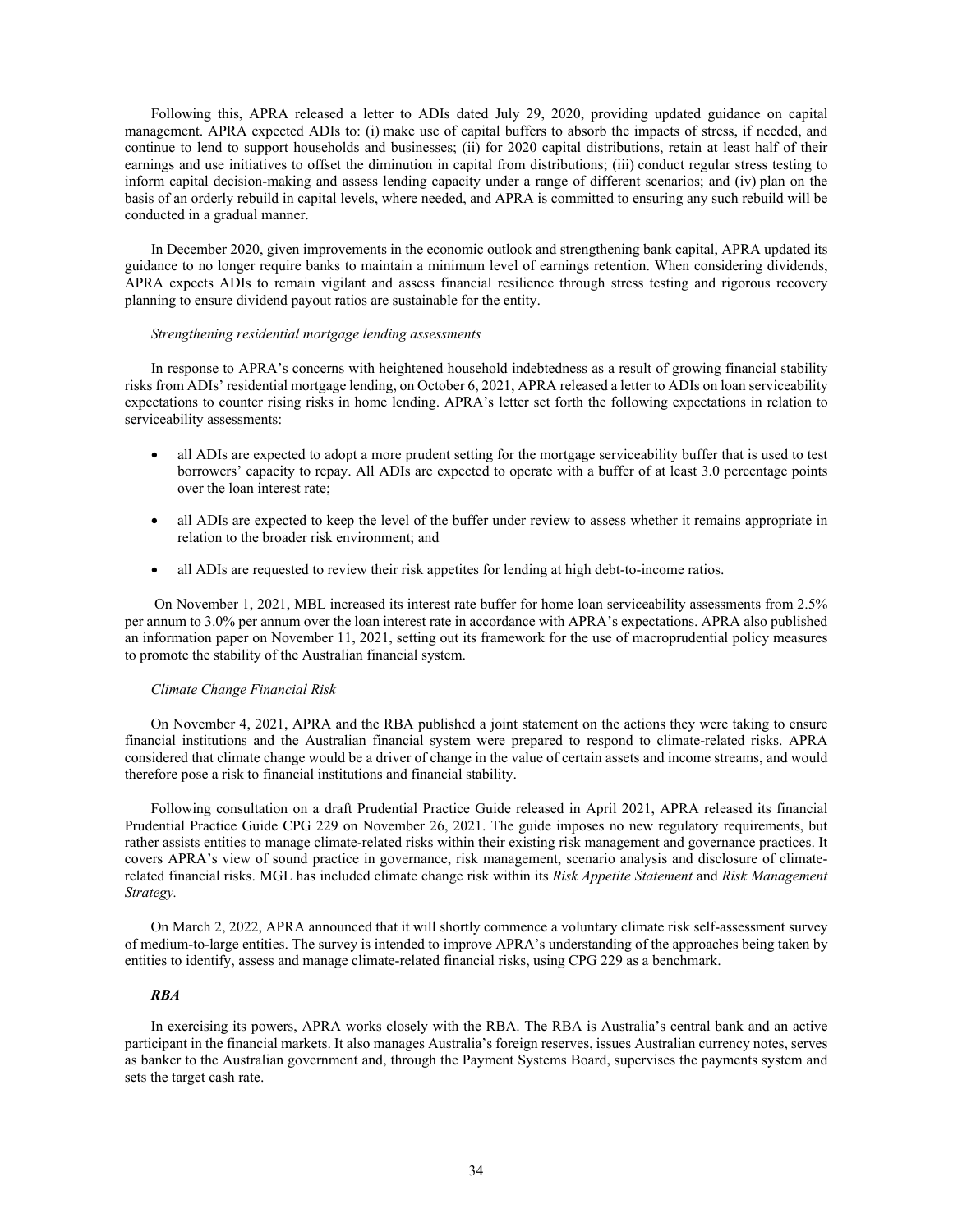## *ASIC*

ASIC is Australia's corporate, markets and financial services regulator, which regulates Australian companies, financial markets, financial services organizations and professionals who deal and advise in investments, superannuation, insurance, deposit taking and credit. ASIC is also responsible for consumer protection, monitoring and promoting market integrity and licensing in relation to the Australian financial system.

ASIC regulates each of the entities we operate in Australia as the corporate regulator and is responsible for enforcing appropriate standards of corporate governance and conduct by directors and officers. A number of MGL Group entities hold Australian financial services ("*AFS*") licenses. ASIC licenses and monitors AFS licensees and requires AFS licensees to ensure the financial services covered by their license are provided efficiently, honestly and fairly. A number of MGL Group entities also hold Australian Credit Licenses ("*ACL*"). ASIC regulates ACL holders as the consumer credit regulator, licensing and regulating those entities to ensure they meet standards set out in the National Consumer Credit Protection Act 2009 of Australia (the "*NCCP Act*").

ASIC is also responsible for the supervision of trading on Australia's domestic licensed equity, derivatives and futures markets, including trading by MBL and other ASX and ASX24 market participants in the MBL Group.

## *ASX24*

The ASX24 market provides exchange traded and over-the-counter services and regulates derivative trades that we execute through the ASX24 as a market participant in the ASX24. This business is conducted primarily within MBL Group.

As an authorized market participant, MBL Group is subject to the operating rules of ASX24 which contain comprehensive provisions for preventing conflicts and enforcing compliance with the operating rules. The rules cover all aspects of trading and of clearing and settling, including monitoring market conduct, disciplining of participants and suspension or termination of participation rights and market access.

#### *ASX*

ASX is Australia's primary securities market. MGL's ordinary shares are listed on ASX. MBL and MGL each have a contractual obligation to comply with ASX's listing rules, which have the statutory backing of the Australian Corporations Act. The ASX listing rules govern requirements for listing on ASX and include provisions in relation to issues of securities, disclosure to the market, executive remuneration and related-party transactions. ASX and ASIC oversee our compliance with ASX's listing rules, including any funds we manage that are listed on the ASX.

MBL Group is also an authorized market participant of ASX Settlement and ASX Clear and is subject to the operating rules which contain comprehensive provisions for preventing conflicts and enforcing compliance with the operating rules. The rules cover all aspects of clearing and settling, including monitoring market conduct, disciplining of participants and suspension or termination of participation rights and market access.

## *ACCC*

The ACCC is Australia's competition regulator. Its key responsibilities are to ensure that corporations do not act in a way that may have the effect of eliminating or reducing competition, and to oversee product safety and liability issues, pricing practices and third-party access to facilities of national significance. The ACCC's consumer protection activities complement those of Australia's state and territory consumer affairs agencies that administer the unfair trading legislation of those jurisdictions.

### *AUSTRAC*

AUSTRAC is Australia's anti-money laundering and counter-terrorism financing regulator and specialist financial intelligence unit. It works collaboratively with Australian industries and businesses (including certain entities of MGL Group) in their compliance with anti-money laundering and counter-terrorism financing legislation. As Australia's financial intelligence unit, AUSTRAC contributes to investigative and law enforcement work to combat money laundering, terrorism financing, organized and financial crime, tax evasion and to prosecute criminals in Australia and overseas.

The AML-CTF Act places obligations on providers of financial services and gaming services, and on bullion dealers. The AML-CTF Act affects entities who offer specific services which may be exploited to launder money or finance terrorism, for example, those relating to financial products, electronic fund transfers, designated remittance arrangements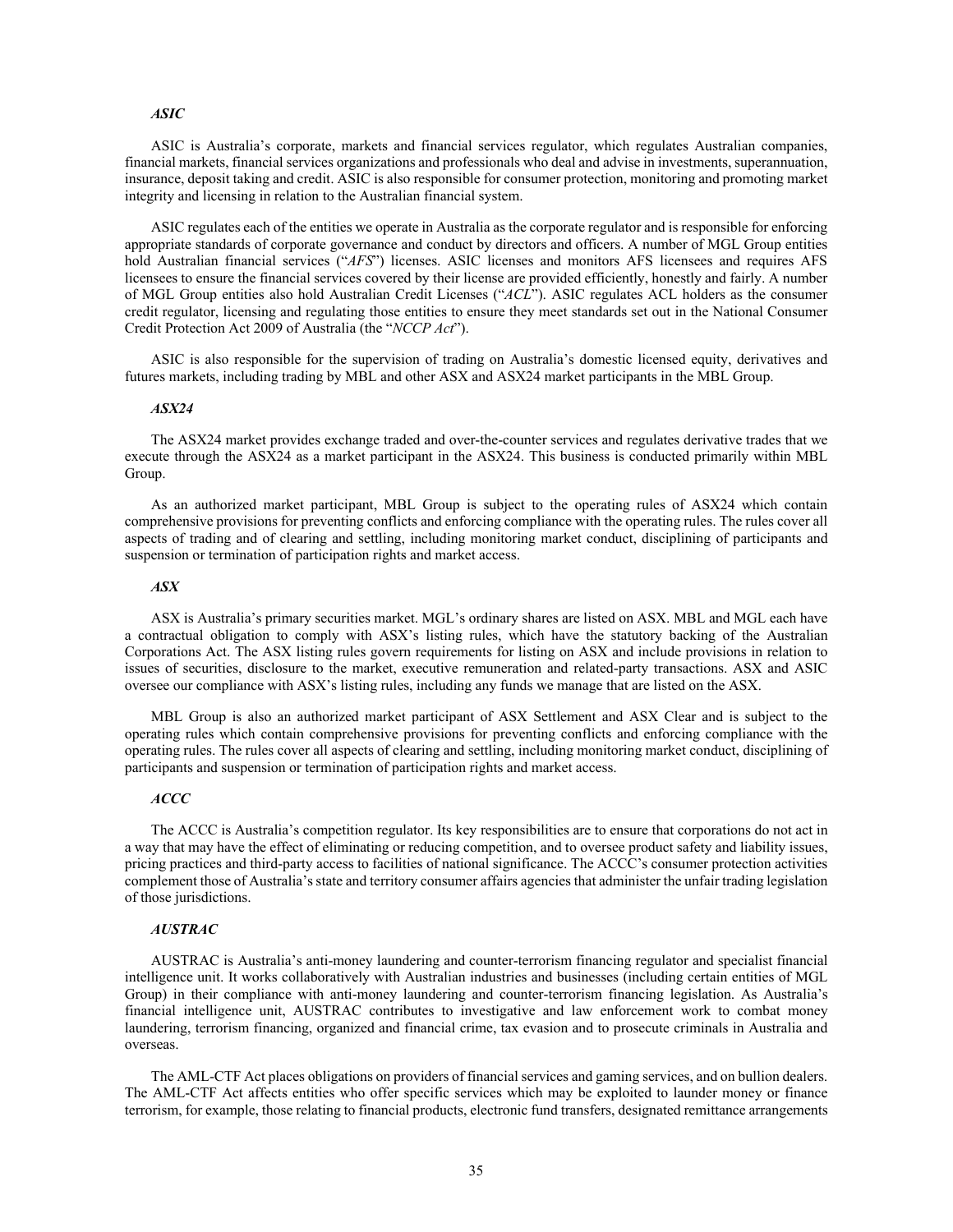and correspondent banking relationships. The AML-CTF Act also has broad extra territorial application to overseas entities of Australian companies.

A number of entities in MGL Group are considered to be "reporting entities" for the purposes of the AML-CTF Act and are required to undertake certain obligations, including "know your customer" obligations, on-boarding and ongoing customer risk assessments, identification and verification obligations, enhanced customer due diligence, establishing an AML-CTF program to identify, mitigate and manage the risk of money laundering and terrorism financing, enhanced record-keeping and reporting on suspicious matters, cash transactions above a set threshold and international funds transfer instructions to and from Australia.

MBL Group and MGL Group continue to monitor, manage and implement changes as a result of AML-CTF legislation.

#### *Other Australian regulators*

In addition to the foregoing regulators, MBL Group and MGL Group and the businesses and funds they manage are subject to supervision by various other regulators in Australia, including but not limited to the Australian Energy Regulator, the Essential Services Commission, Economic Regulation Authority and the Department of Energy and Water in connection with activities and the management of funds in the utilities and energy sectors.

#### *Other Australian regulatory activity*

#### *Banking Executive Accountability Regime and Financial Accountability Regime*

In February 2018, the Treasury Laws Amendment (Banking Executive Accountability and Related Measures) Act 2018 was passed by the Australian Parliament introducing a new banking executive accountability regime known as "*BEAR*". The intention behind BEAR is to improve the operating culture of all ADIs and their subsidiaries and introduce enhanced transparency and personal accountability into the banking sector.

The Financial Accountability Regime ("*FAR*") will replace BEAR and extend the responsibility and accountability framework established under BEAR to all APRA-regulated entities. In addition to MBL, this will extend to Macquarie Group Limited, Macquarie Investment Management Limited ("*MIML*") and Macquarie Life Limited ("*MLL*") for the MGL Group. FAR is intended to strengthen the transparency and accountability of these entities and improve risk culture and governance for both prudential and conduct purposes. The regime will be co-regulated by APRA and ASIC.

Transitional arrangements for ADIs, such as MBL, are provided by the FAR (Consequential Amendments and Transitional Provisions) Bill 2021 released on September 2, 2021. This will involve repealing BEAR following the application of FAR to the banking sector (ADIs and their NOHCs). Application of the deferred remuneration obligations under FAR will be postponed so that the obligations will apply to the banking sector (ADIs and their authorized NOHCs) six months after the rest of FAR applies to that sector. The existing deferred remuneration obligations under BEAR will continue to apply to the banking sector (ADIs and their subsidiaries) during the six-month deferral period.

On October 28, 2021, the draft Financial Accountability Regime Bill 2021 ("*FAR Bill*") was introduced to Parliament. The FAR Bill was subsequently referred to the Senate Economics Legislation Committee for inquiry and report.

On February 15, 2022, the Committee endorsed, and recommended passage of, the FAR Bill without amendment. The FAR Bill has yet to pass and the commencement of FAR remains uncertain but is expected to occur in stages, first applying to MGL and MBL (i.e., the ADI and NOHC), then applying to other APRA-regulated entities a year later (which will include MIML and MLL).

#### *Design and distribution obligations*

On April 3, 2019, the Treasury Laws Amendment (Design and Distribution Obligations and Product Intervention Powers) Act 2019 was passed by Federal Parliament introducing a legislative framework for issuers and distributors to develop and maintain effective product governance processes across the lifecycle of financial products, focused on the design and distribution of products that are consistent with the likely objectives, financial situation and needs of consumers in an identified target market. On December 11, 2020, ASIC released its new Regulatory Guide 274 *Product design and distribution obligations* ("*RG 274*"), placing a greater emphasis on the effectiveness of product governance arrangements and providing greater clarity on how requirements could be met.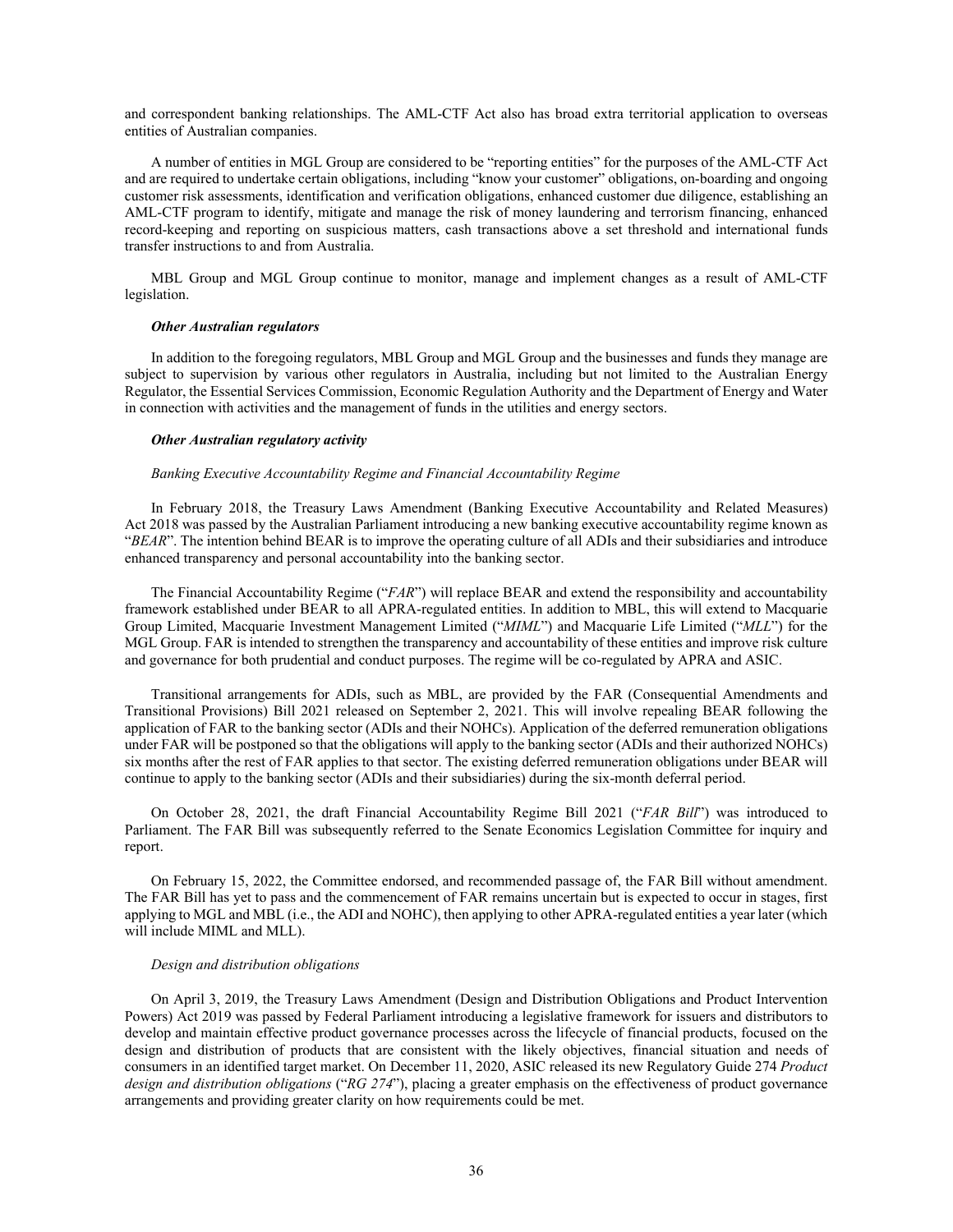The MGL Group implemented the new design and distribution obligations (DDO) for the commencement date of October 5, 2021 in line with RG 274. This was deferred for six months from the original commencement date of April 5, 2021, due to the impact of COVID-19 on the economy.

On September 14, 2021, the Australian government announced its intention to make a number of legislative amendments to achieve its intended operation of these reforms. *ASIC Corporations (Design and Distribution Obligations Interim measures) Instrument 2021/784* implemented these changes and they came into effect on October 5, 2021 and will last until October 5, 2023. The instrument removes the requirement for all distributors to report to issuers whether they have received a complaint, including where they have received no complaints, amongst other amendments. The MGL Group will monitor these changes as they are formally announced by the government and any interim relief is provided by ASIC.

## *ASIC guidance on fees and costs disclosure*

In November 2019, ASIC released its updated Regulatory Guide 97 *Disclosing fees and costs in PDSs and periodic statements* ("*RG 97*") and legislative instrument relating to fees and costs disclosure in product disclosure statements ("*PDSs*") and periodic statements. The release of the updated regulatory guide followed a period of consultation, an external expert review of the guide as well as consumer testing of proposed changes. ASIC reissued RG 97 again in July and September 2020 with minor amendments.

The requirements apply to most superannuation products and managed investment products issued to retail clients and are designed to ensure that there is a consistent and transparent approach to fees and costs disclosure. Transition arrangements for the new disclosure regime commenced on September 30, 2020 for issuers who have elected to apply the new requirements.

MBL Group is updating relevant disclosure documents to comply with the requirements. The new rules apply to periodic and exit statements for reporting periods commencing on or after July 1, 2021. PDSs given from September 30, 2022 must comply with the new requirements.

#### *ASIC market integrity rules*

On March 10, 2022, ASIC announced that it has introduced new market integrity rules aimed at promoting the technological and operational resilience of securities and futures market operators and participants. The new technological and operational resilience rules apply from March 10, 2023, clarifying and strengthening existing obligations for market operators and participants and providing greater domestic and international alignment in relation to issues of management, outsourcing, information security, business continuity planning, governance and resourcing, and trading controls.

In addition, ASIC has extended the existing prohibition on payment for order flow in Part 5.4B of the Securities Markets Rules to cover, from June 10, 2022, when a market participant sells client order flow and payment for order flow that occurs amongst other market intermediaries. These amendments are a proactive measure to avoid the emergence of payment for order flow arrangements in Australia.

ASIC has also made a number of other changes including introducing a good fame and character test and suspicious activity reporting to the Futures Market Rules.

## *Responsible lending*

On February 14, 2019, ASIC released a consultation paper to update its Regulatory Guide 209 *Credit licensing: Responsible lending conduct* ("*RG 209*"). RG 209 contains ASIC's expectations for meeting the responsible lending obligations in Chapter 3 of the NCCP Act. Changes in the regulatory environment, technology and the release of the Royal Commission's Final Report have led to the review of ASIC's guidance on responsible lending for consumer credit.

In response to the submissions received during the consultation process, ASIC published an updated RG 209 on December 9, 2019. The updated RG 209 seeks to provide greater clarity to lenders and brokers by providing:

 a stronger focus on the legislative purpose of the obligations and clarity around areas that are not subject to the obligations;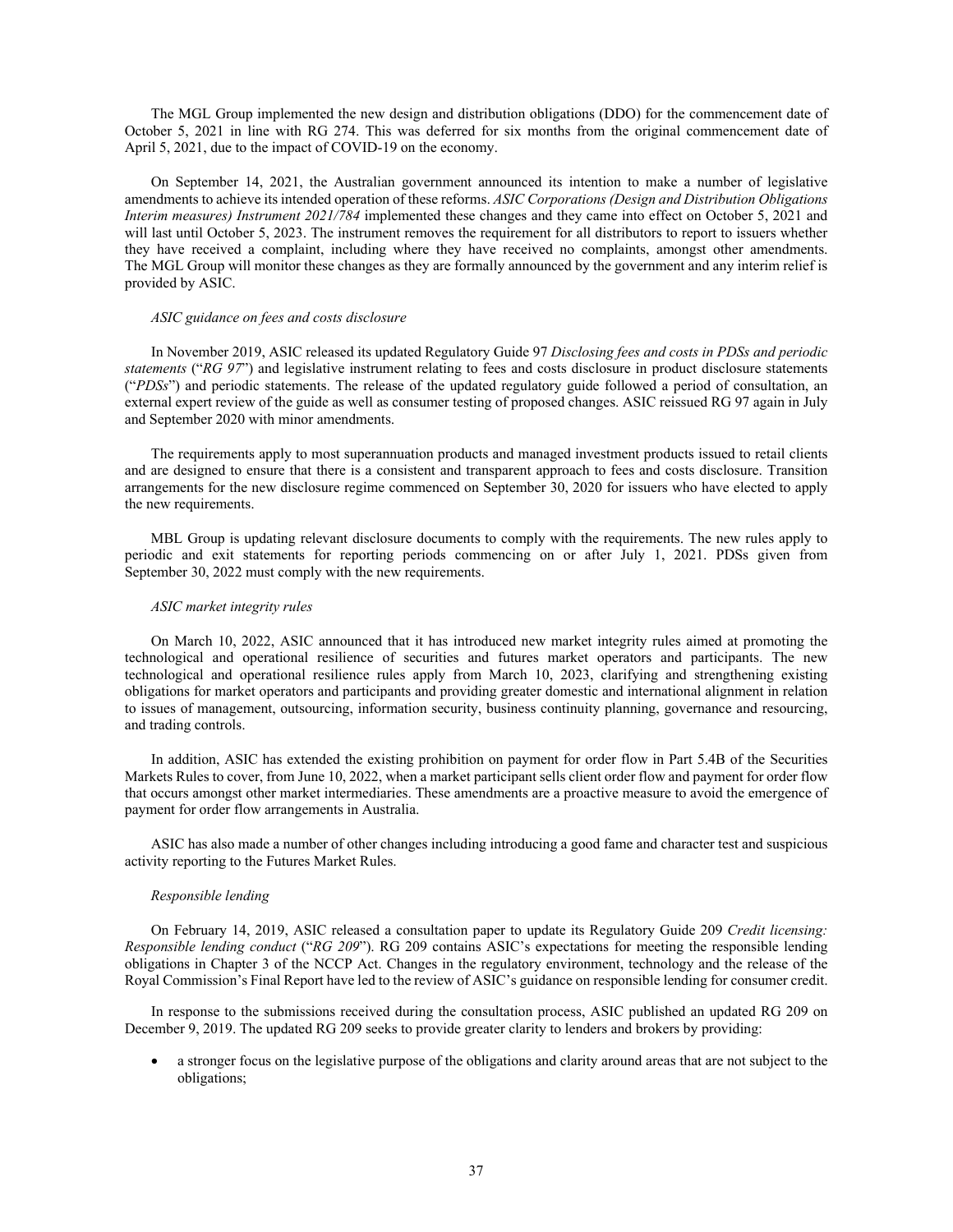- more guidance and examples to illustrate where a licensee might undertake more, or less, detailed inquiries and verification steps based on different consumer circumstances and the type of credit that is being sought;
- more detailed guidance about the use of benchmarks, the Household Expenditure Method ("*HEM*") and how spending reductions may be considered as part of the licensee's consideration of the consumer's financial situation, requirements and objectives;
- greater clarity about certain complex situations for some consumers; and
- further guidance around technological developments including Open Banking and digital data capture services.

On September 25, 2020, the Australian government announced its intention to reform responsible lending obligations in order to reduce barriers to credit. Key elements of the reforms include removing the responsible lending obligations for most credit contracts, applying parts of APRA's ADI lending standards to non-ADIs and allowing lenders to rely on the information provided by consumers in relation to credit applications. The Australian government proposed that the reforms commence from March 1, 2021, subject to the passing of legislation. However, while the Australian government introduced legislation into Federal Parliament on December 9, 2020, it was referred to the Economics Legislation Committee for inquiry and report by March 12, 2021. The Economics Legislation Committee recommended that the bill be passed, and it is currently in the Federal Senate. ASIC's RG 209 will be reviewed and updated when the proposed reforms are finalized.

MBL is monitoring developments and will make appropriate changes to processes and policies following the passage of legislation.

#### *Open Banking*

On February 9, 2018, the Australian government released a review into open banking entitled *Open Banking: customers, choice, convenience, confidence*, which provides guidance on the design and implementation of Australia's open banking regime.

On August 1, 2019, legislation to establish the Consumer Data Right ("*CDR*") was passed by Australian parliament. The CDR framework gives consumers control over their consumer data, enabling them to (among other things) direct the dataholder to provide their data, in a CDR compliant format, to accredited data recipients including other banks, fintechs or companies providing comparison services. The CDR Bill primarily amends the Competition and Consumer Act 2010 and also consequentially amends the Privacy Act 1988 and the Australian Information Commissioners Act 2010.

The CDR Rules, which set out details of how the consumer data right works, came into effect on February 6, 2020. Minor amendments were made to the rules in June, October, and December 2020. The rule-making function transferred from the ACCC to Treasury on February 28, 2021. Version 3 of the CDR Rules was registered on October 5, 2021.

The Open Banking regime forms the first component of the Australian government's CDR. All Australian deposit taking institutions must comply with Open Banking. Following an updated timeline announced by the ACCC, the commencement date for major banks was July 1, 2020 to provide CDR data on credit and debit card, deposit and transaction accounts, November 1, 2020 for mortgage and personal loan data, and February 1, 2021 to provide CDR data on various products including business finance, asset finance and trust account products. The commencement date for non-major banks (including MBL) to share product reference data (e.g., fees and charges, terms and conditions and eligibility criteria) for phase one products (TSA, credit cards, CMA and business deposit accounts) was October 1, 2020 (previously July 1, 2020) following a three month exemption provided by the ACCC due to the COVID-19 pandemic. There are several key compliance milestones for non-major banks, but it is expected that by February 1, 2022, implementation of the Open Banking regime will be completed and full data transfer for consumers will become available (excluding joint account holders and accounts held by corporate entities which is scheduled for later in 2022).

On May 6, 2021, the ACCC granted an exemption to MBL deferring the commencement dates of its consumer data sharing obligations (all phases) and its direct-to-consumer obligations, for specific business banking account products, until November 1, 2022. The exemption also provides MBL with permanent exemption for specific grandfathered product portfolios.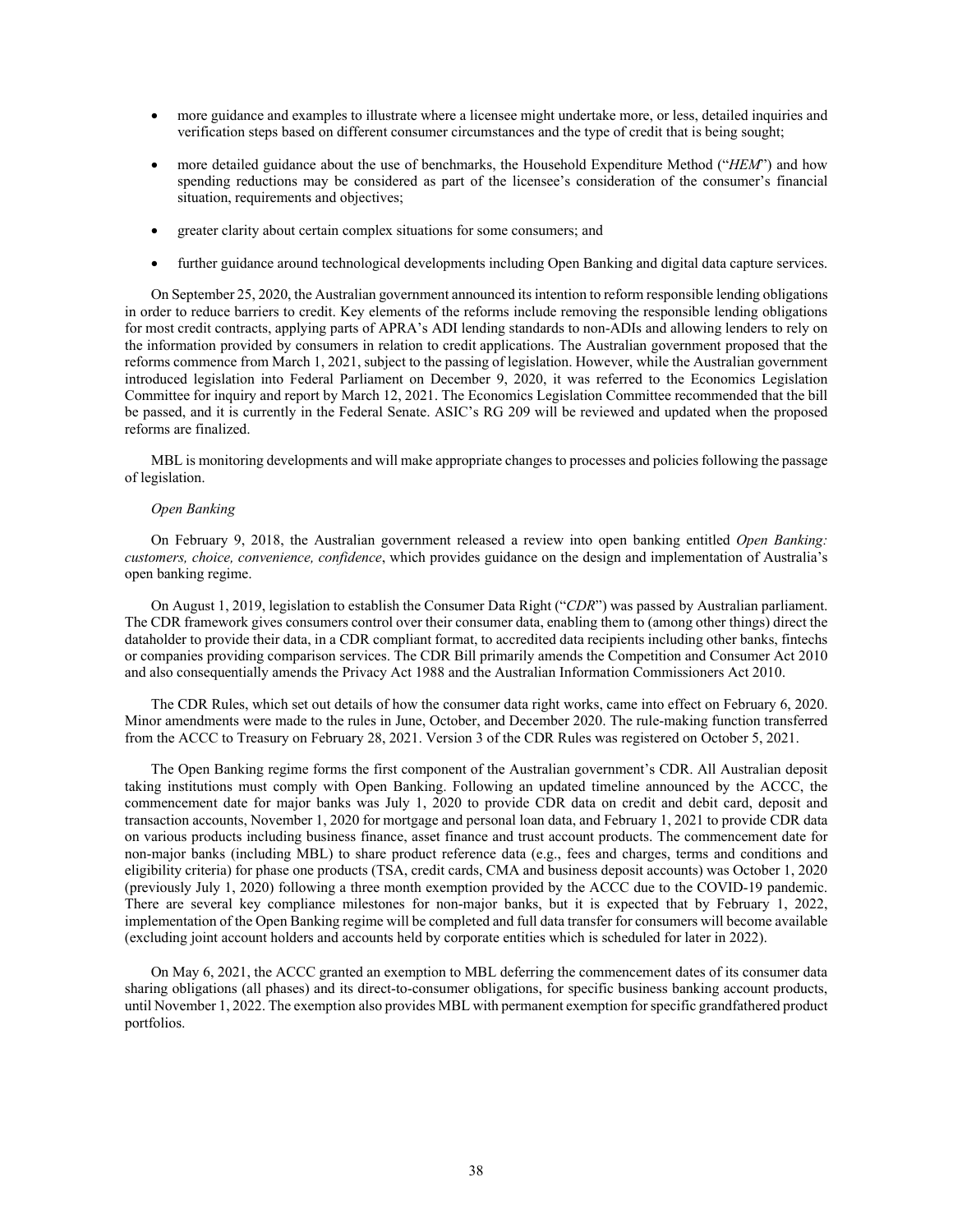#### *Dispute resolution*

On May 15, 2019, ASIC released a consultation paper to update its Regulatory Guide 165 *Internal Dispute Resolution* ("*RG 165*"). The proposed standards, which include new mandatory data reporting and reduced timeframes for responding to retail and small business complaints, aims to improve the way complaints are dealt with across the financial system and bring about greater transparency in financial firms' complaint handling procedures. ASIC intends to issue a legislative instrument that will have the effect of making the core IDR requirements set out in RG 165 enforceable. As part of the consultation process, ASIC held stakeholder meetings in September 2019 to further discuss issues raised in the consultation paper as well as those raised in submissions. RG 165 was reissued on July 30, 2020.

On July 30, 2020, ASIC released updated requirements, and associated legislative instrument, on complaints handling (RG 271). RG 271 replaced RG 165 on October 5, 2021 for complaints received subsequent to this date. ASIC will formally withdraw RG 165 on October 5, 2022.

MBL amended policies and processes to comply with RG 271 from October 5, 2021.

#### *Breach reporting*

In December 2020, the Australian Federal Parliament passed legislation endorsing several reforms recommended by the Financial Services Royal Commission, including reforms to the current regime for reporting significant breaches of financial services laws to ASIC. Key changes to the regime include introducing a comparable breach reporting regime for Australian credit licensees under the NCCP Act, expanding the significance test to require reports in a broader range of circumstances, extending the timeframe for reporting breaches, and mandating licensees to report serious compliance concerns about other licensees (targeted at misconduct by mortgage brokers or individual financial advisers). Following a period of consultation, the government released the final regulations specifying the civil penalty provisions excluded from "deemed significance" on August 5, 2021. In September 2021, the government announced its intention to make a number of technical amendments to achieve the intended operation of these reforms and consultation is underway. ASIC has already provided administrative relief to exclude non-compliance with IDR standards in RG 271 from deemed significance. The MGL Group will monitor these changes as they are formally announced by the government and any further interim relief is provided by ASIC.

On April 22, 2021, ASIC released a consultation paper to update its Regulatory Guide 78 *Breach reporting by AFS licensees and credit licensees* ("RG 78") and to seek feedback on a new Information Sheet on the new notify, investigate, and remediate obligations set to apply to AFS licensees who are financial advisers and credit licensees who are mortgage brokers. RG 78 sets out ASIC's interpretation of key concepts of the breach reporting obligation, its general approach to administering the obligation, and how licensees can demonstrate compliance with the breach reporting obligation. On September 7, 2021, ASIC released its updated RG 78. Information Sheet 259 outlining the obligations under the reforms was likewise issued on September 7, 2021.

These breach reporting reforms for AFS licensees and credit licensees commenced on October 1, 2021. However, unlike AFS licensees, credit licensees do not have to report breaches that occurred before October 1, 2021, even when identified after the commencement date.

MGL amended policies, processes and systems to comply with the new regime from October 1, 2021.

## **International**

Our businesses and the funds we manage outside of Australia are subject to various regulatory regimes.

## *United States*

U.S. financial regulators remain active in issuing new and revised regulations, exemptive orders and interpretive guidance. This regulatory activity could have a material impact on the business, financial condition, and results of operations of financial institutions operating in the United States, including the activities of MGL and its U.S. subsidiaries. See "Risk Factors — Many of our businesses are highly regulated and we could be adversely affected by temporary and permanent changes in law, regulations and regulatory policy" elsewhere in this Report.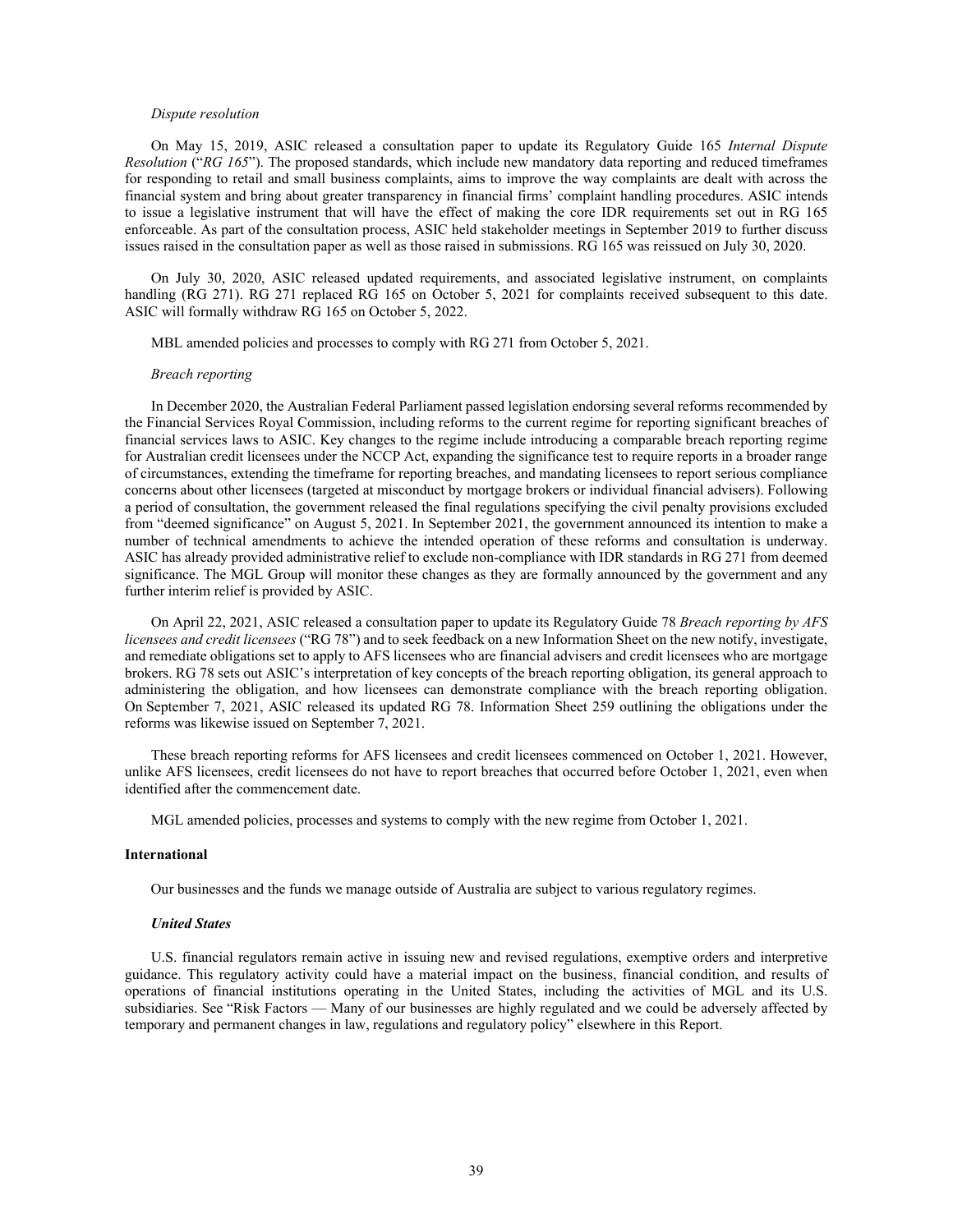#### *Banking regulations*

In the United States, MBL operates solely through representative offices. These representative offices are generally limited to (i) soliciting business on behalf of MBL, which must then be approved and booked offshore, and (ii) performing administrative tasks as directed by MBL. Our representative offices are licensed and subject to periodic examination by the banking regulatory authorities of the individual states in which they are located, including New York, Illinois and Texas. Our representative offices are also subject to periodic examination by the relevant regional Federal Reserve Bank, each of which is in turn subject to oversight by the Board of Governors of the Federal Reserve System (the "*FRB*").

## *Derivatives regulations*

The commodities and securities laws in the United States create a comprehensive regulatory regime for swaps and other derivatives, subject to the jurisdiction and regulations of multiple U.S. regulatory agencies, including the FRB, the Commodity Futures Trading Commission ("*CFTC*") and the Securities and Exchange Commission ("*SEC*"). The regulatory landscape for derivatives continues to change as new rules are adopted, implemented and enforced by the CFTC and SEC. These regulations, which vary by jurisdiction, may have a significant impact on the derivatives markets, and entities that participate in those markets.

MBL is provisionally registered as a swap dealer with the CFTC. Macquarie Futures USA LLC ("*MFUSA*") is registered as a futures commission merchant with the CFTC. As CFTC registrants, MBL and MFUSA are subject to comprehensive regulatory oversight by the CFTC. In addition, MBL is registered as a security-based swap dealer with the SEC. The CFTC and SEC continue to propose significant new or revised regulatory requirements which, if adopted, may have effects across the transaction lifecycle and apply to MBL and its subsidiaries.

As part of its swap dealer and security-based swap dealer obligations, MBL is subject to the FRB's capital regulations, as well as the FRB's initial and variation margin requirements for uncleared swaps and security-based swaps. MBL is also subject to additional margin requirements imposed by APRA and regulators in the European Union and the United Kingdom.

MBL's and MFUSA's businesses have been and will continue to be affected by a variety of regulations under the U.S. Commodity Exchange Act, as amended, and CFTC regulations including, but not limited to, mandatory trade execution and clearing requirements for certain classes of derivatives, reporting obligations (including amended swap reporting requirements that take effect in May 2022), recordkeeping, business conduct requirements, prohibitions on market manipulation and disruptive trading, prohibitions on the use of certain nonpublic information, treatment of separate accounts by futures commission merchants, registration and heightened supervision of MBL as a swap dealer, and more stringent and extensive position limits and aggregation requirements on derivatives on certain physical commodities. Pursuant to the CFTC's Comparability Determinations for Australia, MBL's compliance with provisions and requirements under the applicable Australian regulatory regimes is sufficient to meet some CFTC swap dealer requirements to which MBL would otherwise be subject. Together, these requirements will impact MBL and MFUSA as a direct market participant that transacts in derivatives, in the case of MBL, and as an intermediary that provides access to the derivatives markets for others, in the case of MFUSA. The SEC has jurisdiction over transactions in security-based swaps, which generally include swaps on a single security or a narrow-based index of securities or on a single loan and credit default swaps on a single issuer or issuers of securities in a narrow-based security index. The SEC has adopted regulations requiring, among other things, registration of security-based swap dealers and compliance with regulations on business conduct, trade reporting, recordkeeping, financial reporting and other matters. Security-based swaps, because they are securities, are subject to the general anti-fraud and anti-manipulation provisions of the U.S. federal securities laws. MBL is registered as a security-based swap dealer with the SEC and is required to comply with the SEC's regulations governing security-based swap dealers and security-based swaps. These registration and compliance obligations will likely result in increased costs with respect to MBL's security-based swaps business.

## *Anti-money laundering regulations*

The MBL representative offices, MFUSA, and MGL Group's securities broker-dealers and mutual funds managed or sponsored by MGL Group's subsidiaries are subject to AML laws and regulations in the United States. Applicable regulations include those issued by the Treasury Department's Financial Crimes Enforcement Network ("*FinCEN*") to implement various AML requirements of the Bank Secrecy Act (as amended, the "*Bank Secrecy Act*").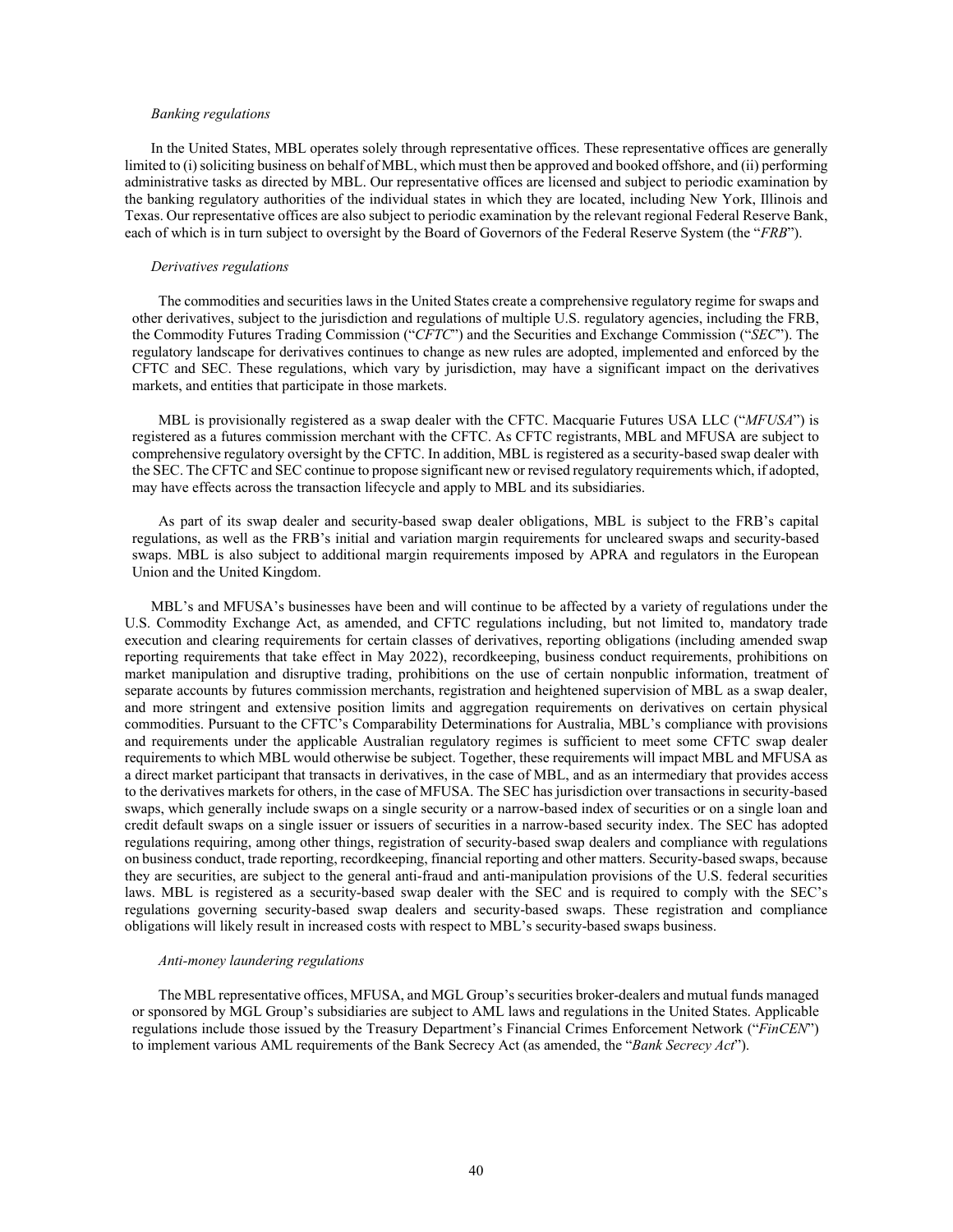The Bank Secrecy Act requires certain types of financial institutions (including U.S. representative offices of foreign banks and U.S. futures commission merchants, securities broker-dealers and mutual funds) to establish and maintain written AML compliance programs. Depending on the institution, the AML compliance program must be approved in writing by the board of directors, board of trustees or senior management and must include the following components: (i) a system of internal controls to assure ongoing compliance with applicable AML laws and regulations; (ii) independent compliance testing conducted by the institution's personnel or by a qualified outside party; (iii) designation of an individual or individuals responsible for coordinating and monitoring day-to-day compliance; (iv) training of personnel; and (v) the establishment of a risk-based customer due diligence procedure, including procedures designed to identify and verify the identities of the beneficial owners of legal entity customers (the "*Beneficial Ownership Rule*"). In order to comply with the Beneficial Ownership Rule, financial institutions are required to establish and maintain written procedures reasonably designed to identify and verify for each legal entity customer: (i) the identity of any individual who owns 25% or more of the legal entity customer, and (ii) one individual who controls the legal entity customer. These requirements only apply to accounts opened on or after May 11, 2018 by a legal entity customer.

U.S. representative offices of foreign banks and U.S. futures commission merchants, securities broker-dealers and mutual funds are also required to establish and maintain a customer identification program and, as necessary, to file suspicious activity reports ("*SARs*") with appropriate federal regulatory agencies and FinCEN.

The MBL representative offices, MFUSA, and MGL Group's securities broker-dealers and other subsidiaries in the United States have adopted written AML compliance programs that are reasonably designed to comply with the Bank Secrecy Act.

In 2015, FinCEN published a notice of proposed rulemaking that would require investment advisers registered, or required to be registered, with the SEC to establish an AML compliance program and file SARs with FinCEN, and subject those advisers to additional Bank Secrecy Act requirements, such as the requirement to file currency transaction reports. If adopted as proposed, the rule would apply to MGL's subsidiaries that are registered, or required to be registered, with the SEC as investment advisers. The rulemaking has not been adopted as of the date of this Report.

In January 2021, the Anti-Money Laundering Act of 2020 ("*AMLA*"), which amends the Bank Secrecy Act, was enacted. The AMLA is intended to comprehensively reform and modernize U.S. anti-money laundering laws. Among other things, the AMLA codified a risk-based approach to anti-money laundering compliance for financial institutions; required the development of standards by the Treasury Department for evaluating technology and internal processes for Bank Secrecy Act compliance; and expanded enforcement- and investigation-related authority, including significant expansions in the available sanctions for certain Bank Secrecy Act violations and in Bank Secrecy Act whistleblower incentives and protections.

New proposed regulations by FinCEN designed to implement the AMLA's "Corporate Transparency Act" provisions, which would impose new beneficial ownership information reporting requirements, remain in the rulemaking process as of the date of this Report.

#### *Economic sanctions*

The MBL representative offices and MGL Group's other operations that are within or that involve the United States (e.g., transactions through the United States, transfers through the U.S. financial system) must also comply with the economic sanctions programs administered by the Treasury Department's Office of Foreign Assets Control ("*OFAC*"), which enforces economic sanctions against targeted foreign countries, individuals and entities. The MBL representative offices and MGL Group's U.S. futures commission merchant, securities broker-dealers and other subsidiaries in the United States have adopted and implemented procedures that are reasonably designed to ensure their compliance with the economic sanctions programs administered by OFAC. MBL operations outside the United States and that do not otherwise involve the United States also are mindful of secondary U.S. sanctions, which target non-U.S. persons' activities outside the United States that are deemed by the U.S. government to counter U.S. foreign policy or U.S. national security.

## *Securities, commodities and other regulations*

In the United States, MGL Group's securities broker-dealer subsidiaries are regulated by the SEC, by the Financial Industry Regulatory Authority ("*FINRA*"), various other self-regulatory organizations of which they are members and state securities regulators with respect to securities and corporate finance-related activities. We also conduct securities and corporate finance-related activities through several investment advisers and investment companies registered with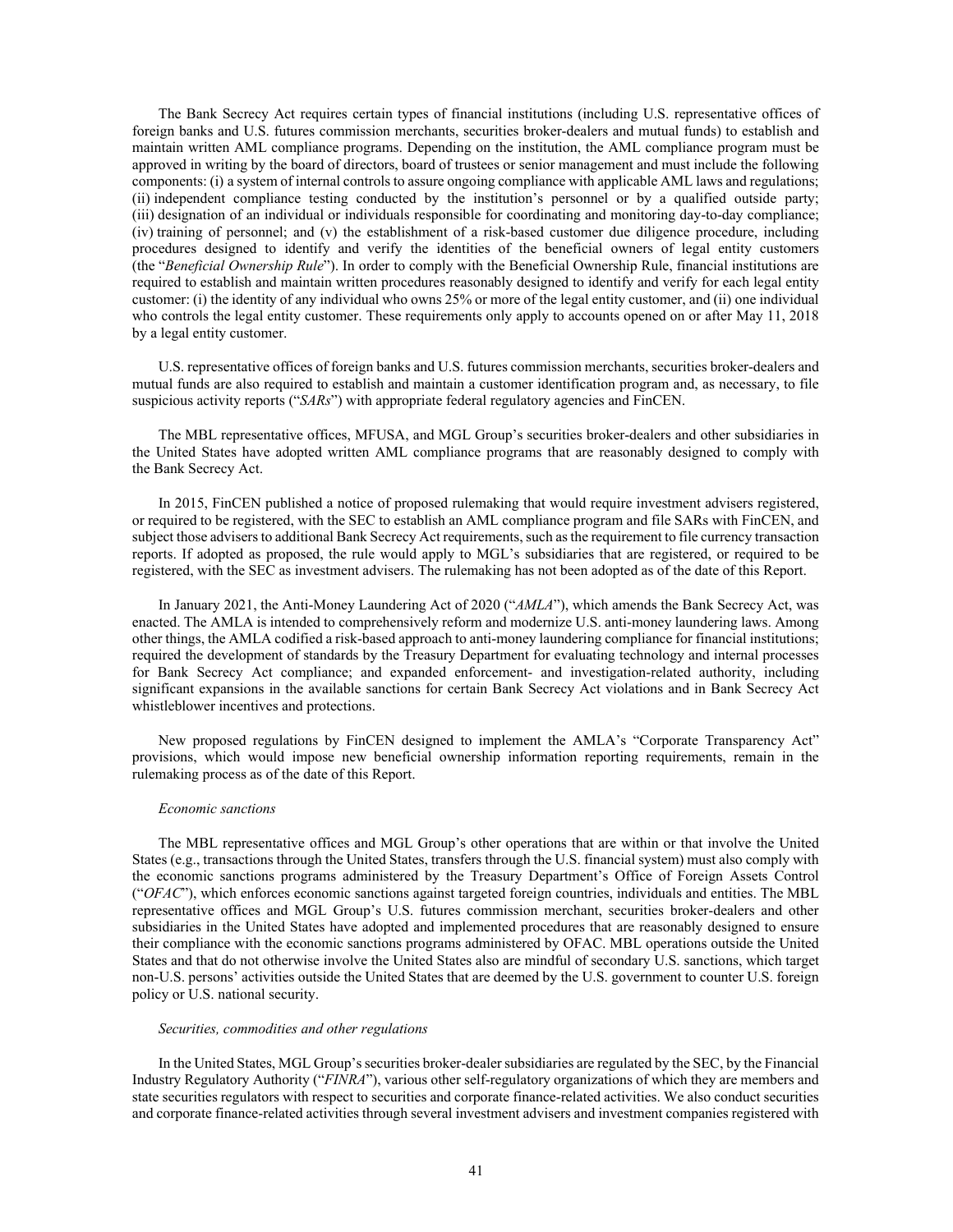the SEC under, respectively, the U.S. Investment Advisers Act of 1940, as amended, and the U.S. Investment Company Act of 1940, as amended. We will be subject to ever greater oversight and regulation by the SEC and FINRA as our business grows in the United States. For example, on March 11, 2022, MAM completed the acquisition of Central Park Group, LLC, a U.S.-based asset manager.

In addition, we are regulated by the CFTC and the National Futures Association with respect to the trading of futures, swaps, and commodity options for customers and related clearing activities. The CFTC continues to issue final and proposed regulations, statements of guidance and no-action letters that may affect certain members of the MGL Group, including MBL.

The Federal Energy Regulatory Commission also regulates the wholesale natural gas and electricity markets in which we operate. As we continue to expand our U.S. energy trading business, our compliance with energy trading regulations will become increasingly important.

Other regulators that affect the funds and companies that we manage include, but are not limited to, the Federal Communications Commission with respect to certain media-related investments and various other applicable federal, state and local agencies. In addition, our entry into the physical commodities trading business has subjected us to further U.S. regulations, including, but not limited to, federal, state and local environmental laws.

## *Canada*

#### *Derivative regulations*

Canada has harmonized derivatives reporting rules across its provinces and territories. MBL, as well as its subsidiary Macquarie Energy Canada Ltd ("*MEC*"), are currently operating as deemed derivative dealers in Canada for purposes of transaction reporting. Derivative dealer registration requirements and business conduct rules have not yet been finalized in Canada, but it is anticipated that MBL and MEC may be required to register as derivative dealers. Registration and compliance obligations in Canada will likely result in increased costs with respect to MBL's and its subsidiaries' Canadian derivatives business.

## *United Kingdom*

#### *U.K. regulators*

The Financial Conduct Authority (the "*FCA*") and the Prudential Regulation Authority (the "*PRA*") are responsible for the regulation of financial services business in the United Kingdom, including banking, investment business, consumer credit and insurance. Deposit-taking institutions, insurers and significant investment firms are dual-regulated, with the PRA responsible for the authorization, prudential regulation and day-to-day supervision of such firms, and the FCA responsible for regulating their conduct of business requirements.

Other U.K. regulators that may impact our business include the Office of Gas and Electricity Markets, which regulates the U.K. downstream natural gas and electricity industry, and the Information Commissioner's Office which is responsible for regulating compliance with legislation in the United Kingdom governing data protection, electronic communications, freedom of information and environmental information.

## *MGL Group U.K. regulated entities*

MBL operates a branch, MBL LB, in the United Kingdom. The PRA and FCA have regulatory oversight of the U.K. activities of MBL LB. APRA, however, remains its prudential regulator. MBL LB is required to comply with certain U.K. legislation and regulatory requirements set forth by the FCA and the PRA in their handbooks of rules and guidance (as amended from time to time, including European Union legislation onshored in the United Kingdom as a result of Brexit, collectively, the "*Rules*"), as applicable. See the section titled "Brexit" below. The Rules include, among others, requirements as to systems and controls, corporate governance, market conduct, conduct of business and the treatment of customers.

MBL operated a subsidiary in the United Kingdom, Macquarie Bank International Ltd ("*MBIL*"), which was authorized by the PRA and regulated by the PRA and the FCA. MBIL's U.K. regulatory permissions were withdrawn on September 15, 2021 and, since that date, MBIL no longer operates as an authorized firm in the United Kingdom.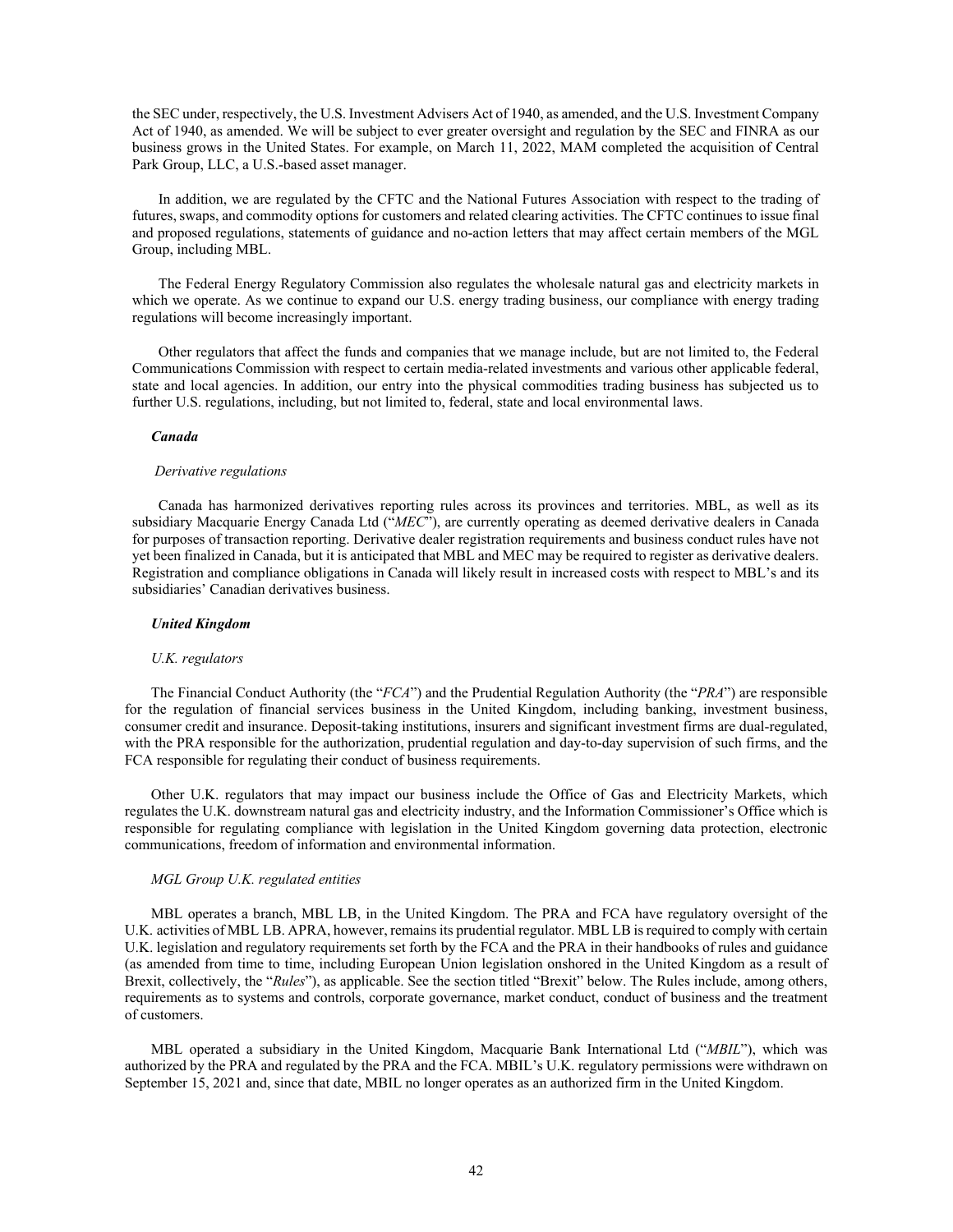MGL also has five regulated subsidiaries in the United Kingdom, Macquarie Infrastructure and Real Assets (Europe) Limited ("*MIRAEL*"), Macquarie Capital (Europe) Limited ("*MCEL*"), Macquarie Investment Management Europe Limited ("*MIMEL*"), Macquarie Corporate and Asset Finance 1 Limited ("*MCAF1L*") and Green Investment Group Management Limited ("*GIGML*") authorized and regulated by the FCA. MIRAEL and GIGML are each authorized as an alternative investment fund manager ("*AIFM*") pursuant to the Financial Services and Markets Act 2000, as amended, and are able to manage qualifying alternative investment funds and market such funds to professional investors in the United Kingdom. MCEL and MIMEL are authorized and regulated by the FCA as investment firms. MCAF1L is authorized and regulated by the FCA as a consumer credit firm. GIGML has applied to the FCA to cancel its regulatory permissions. It is therefore in the process of winding-down its regulated businesses, although it must comply with applicable requirements of the U.K. regulatory regime prior to withdrawal of its authorization.

In many cases, the Rules reflect the requirements set out in European Union regulations and implemented by way of applicable European Union directives (such as (i) the Capital Requirements Regulation (575/2013/EU) ("*CRR*") and the Capital Requirements Directive (2013/36/EU) ("*CRD IV*"), each as subsequently amended, which relate to regulatory capital requirements for banks and certain investment firms and (ii) Directive 2014/65/EU ("*MiFID II*") and the Markets in Financial Instruments Regulation (600/2014/EU) ("*MiFIR*"), which relate to the carrying on of investment business). These Rules have, in certain cases, been amended in light of the U.K.'s withdrawal from the European Union. See the section titled "Brexit" below.

Under the Rules, U.K. banks and certain U.K. investment firms are required, among other things, to have an adequate liquidity contingency plan in place to deal with a liquidity crisis. A liquidity contingency plan is maintained for MGL and MBL which considers the consolidated liquidity requirements of the MGL Group (including but not limited to MBL LB and other subsidiaries). In addition, MCEL, MIRAEL and MIMEL maintain their own standalone liquidity contingency plans. See section 5.1 of our 2022 Fiscal Year Management Discussion and Analysis Report.

## *U.K. prudential framework*

CRR and CRD IV continued to apply in the United Kingdom until December 31, 2020 at 11:00 p.m. U.K. time (the "*IPCD*"). Since the IPCD, entities operating in the United Kingdom have been subject to the modified or "onshored" versions of CRR and CRD IV that the United Kingdom has put in place as a result of Brexit. The United Kingdom was required to transpose CRD V into national law, given that the application date (December, 29, 2020) fell before the Brexit transition period ended. This directive, with some exceptions, now forms part of retained or onshored European Union law in the United Kingdom. The United Kingdom did not transpose CRR II into its domestic legislation, however.

The U.K. Parliament passed the Financial Services Act 2021 in April 2021 (the "*2021 Act*"). The 2021 Act provided U.K. financial services regulators with powers to, among other things, amend and introduce other rules pertaining to CRR, CRR II and the Basel III international standards, which the U.K. government has committed to implement by 2023. HM Treasury has revoked a number of existing CRR articles and the PRA published a policy statement in July 2021 which outlined how it would implement such requirements. The U.K. regime, known as "U.K. CRR", began to be implemented on January 1, 2022. There is currently limited divergence between the requirements of the European Union and U.K. prudential regimes. However, the extent of such divergence is expected to increase as the U.K. government proposes further reforms to its prudential framework.

The MGL Group has ongoing programs to implement changes required to ensure compliance with the CRD V legislation, noting that certain elements are subject to phased implementation.

## *IFPR*

The FCA has introduced a new prudential regime for investment firms that it regulates ("*IFPR*") with a view to reducing the potential harm to consumers and markets and capturing vulnerabilities and risks specific to these firms. The IFPR came into force on January 1, 2022, subject to certain transitional provisions, and replaced the classification of investment firms with two broader categories. Firms are either treated as a "small and non-interconnected" ("*SNI*") firm or not (a "*non SNI*") based on whether the activities that they conduct satisfy certain thresholds. SNI firms are prohibited from carrying out activities that are deemed to carry the greatest potential to harm customers (e.g., holding client money or safeguarding client assets) and restricted in the manner in which they undertake other activities (e.g., dealing on own account or underwriting). SNI firms are prohibited from carrying out any activities on such a scale that the FCA considers would cause significant harm to customers or the markets in which such firms operate.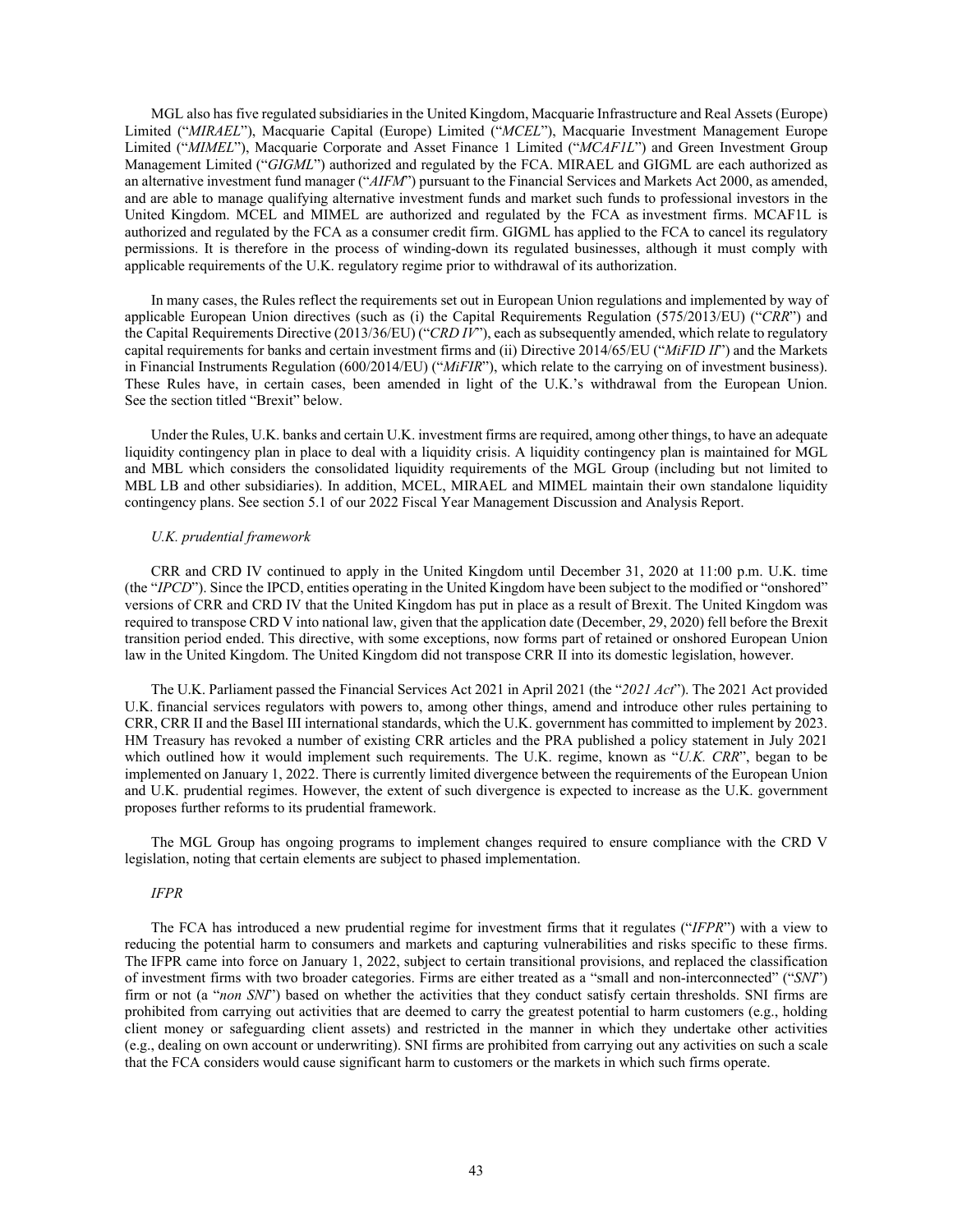In a similar manner to the European Union's IFR and IFD (as defined below), the IFPR introduces a new approach to calculating capital requirements, the "K factors". The K-factor capital requirements are a mixture of activity- and exposure-based requirements. The K-factors that apply to an FCA MiFID investment firm depend on the investment services and activities that it undertakes. The IFPR also introduces (a) new rules on prudential consolidation, liquidity and concentration risk that will apply to investment firms and their groups; (b) a new approach to the Internal Capital Adequacy Assessment Process; (c) new requirements on internal governance and remuneration policies; and (d) extensive reporting and disclosure requirements. The extent to which these changes impact investment firms will depend on their categorization.

MCEL and MIMEL are subject to the IFPR as are GIGML and MIRAEL (as alternative investment fund managers with top-up permissions to undertake certain investment services. Although, as noted above, GIGML has applied to cancel its permissions and, from the withdrawal of its authorization, it will not be subject to IFPR). The changes required as part of the implementation of the IFPR have been effected through a regulatory change program for the entities within scope of the regime.

#### *U.K. bank recovery and resolution*

The United Kingdom implemented the EU Bank Recovery and Resolution Directive (2014/59/EU) (the "*BRRD*") through the Banking Act 2009 (the "*2009 Act*") and Bank Recovery and Resolution (No. 2) Order 2014 (the "*2014 Order*"). It also largely implemented the EU BRRD reform package (known as "*BRRD II*") (see below) which became applicable on December 28, 2020 (although the U.K. did not implement those provisions which became applicable on or after January 1, 2021. These provisions subject to a "sunset" clause which disapplied them from January 1, 2021).

In the United Kingdom, BRRD II may affect the exercise of the special resolution regime powers under the 2009 Act and the 2014 Order.

In any event, there remains a risk that the U.K. regulators and/or authorities can make an instrument or order under the Banking Act in respect of MBL LB and/or its related parties could be adversely affected by any such instrument or order if made. The U.K. regulators may also consider the home country resolution strategy and any impacts that this may have on U.K. operations. The Banking Act is applied on a differential basis in relation to the resolution of U.K. branches of third-country institutions.

#### *U.K. anti-money laundering legislation*

Directive (EU) 2018/843 ("*5MLD*") was implemented in the United Kingdom in January 2020 by way of amendments to the Money Laundering, Terrorist Financing and the Transfer of Funds (Information on the Payer) Regulations 2017 (the "*2017 Regulations*"). The U.K. Proceeds of Crime Act 2002 also establishes requirements for firms in relation to money laundering controls. Although it required implementation prior to IPCD, the United Kingdom chose not to transpose the Sixth Money Laundering Directive (Directive (EU) 2018/1673) ("*6MLD*") on the basis that its money laundering regime already implemented a number of its provisions.

There remains a risk that the U.K. regime may diverge from the European Union regime in certain respects.

#### *European Union*

#### *European Union Regulators*

In the European Union, the Single Supervisory Mechanism (the "*SSM*") designates the European Central Bank (the "*ECB*") the competent authority for banking supervision across the euro area.

#### *France*

The Autorité de Contrôle Prudentiel et de Resolution (the "*ACPR*") is responsible for the supervision of the banking and insurance sectors in France and authorizes any regulated entity such as credit institutions, investment firms, insurance companies, financing companies and payment institutions. The ACPR is responsible for prudential supervision but is also competent when it comes to clients' protection and financial crime, more specifically AML-CFT matters. The Autorité des Marchés Financiers (the "*AMF*") is the French financial markets regulator and is responsible for regulating the market, its participants and investment products distributed via these markets and is also responsible for ensuring that investors are properly informed.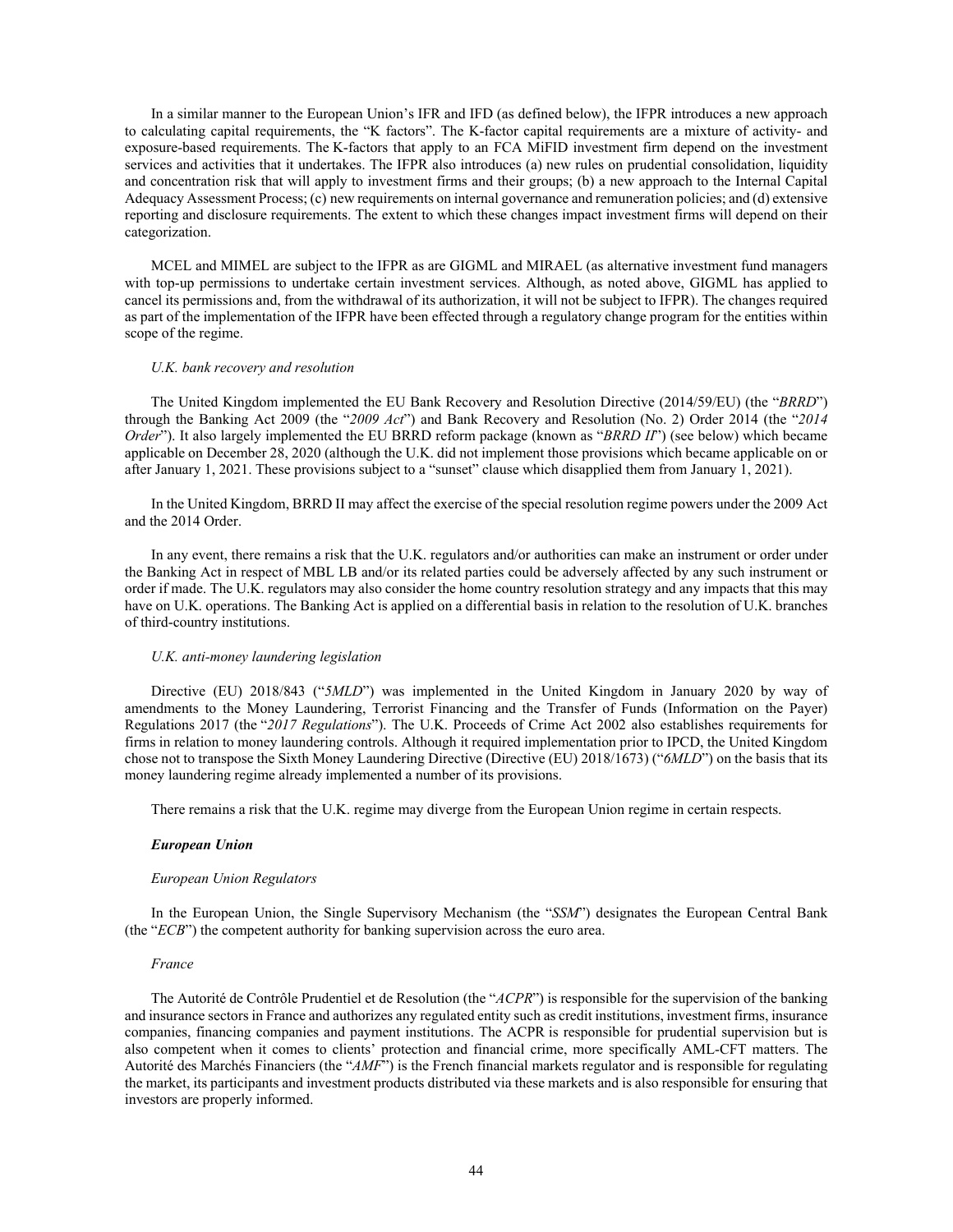Macquarie Capital France Société Anonyme ("*MCF*") and the French branch of Macquarie Bank Europe Designated Activity Company ("*MBE DAC*") are regulated by both the ACPR and the AMF. They are required to comply with French legislation and regulatory requirements set out by the ACPR and AMF in the form of codes, regulations and guidance issued from time to time (collectively, the "*French Rules*"), as applicable. The French Rules include, among others, requirements as to capital adequacy, liquidity adequacy, systems and controls, corporate governance, market conduct, financial crime, conduct of business and the treatment of customers.

#### *Ireland*

The Central Bank of Ireland (the "*CBI*") is responsible for the regulation of financial services business in Ireland, including banking, investment business, consumer credit and insurance. Those credit institutions that are less significant institutions ("*LSIs*") within the SSM framework are supervised directly by the CBI with indirect supervision from the ECB.

The Irish Data Protection Commission is responsible for regulating compliance with legislation in Ireland governing data protection and electronic communications.

Along with two Non-Banking Group regulated subsidiaries, the MGL Group has an authorized subsidiary, MBE DAC, which is authorized and regulated as a credit institution by the CBI. MBE DAC is designated as an LSI within the SSM framework.

These regulated entities are required to comply with Irish legislation and the regulatory requirements set forth by the CBI in the form of codes, regulations and guidance issued from time to time (collectively, the "*Irish Rules*"), as applicable. The Irish Rules include, among others, requirements as to capital adequacy, liquidity adequacy, systems and controls, corporate governance, market conduct, conduct of business and the treatment of customers.

In many cases, the Irish Rules reflect the requirements set out in EU regulations (which are directly applicable in Ireland) and implement applicable EU directives (such as CRR II and CRD V, which relate to regulatory capital requirements for banks and investment firms and came into force on June 27, 2019; CRD V largely took effect from December 29, 2020 and CRR II will largely take effect from June 28, 2021; and MiFID II and MiFIR, which relate to the carrying on of investment business and which came into force on July 2, 2014 and took effect on January 3, 2018). Under the Irish Rules, regulated banks and certain investment firms are required to have an adequate regulatory capital plan in place, among other requirements.

#### *Luxembourg*

The Commission de Surveillance du Secteur Financier (the "*CSSF*") is Luxembourg's financial sector regulator, responsible for regulating investment business including investment fund managers, credit institutions and investment firms. The Commissariat aux Assurances (the "*CAA*") is the Luxembourg insurance regulator responsible for regulating insurance business.

MGL Group has the following Luxembourg regulated entities:

- Macquarie Investment Management Europe S.A. ("*MIMESA*"), which is authorized and regulated by the CSSF as an investment firm;
- Macquarie Asset Management Europe S.à r.l. ("*MAMES*"), which is authorized and regulated by the CSSF an alternative investment fund manager; and
- Macquarie Insurance Facility Luxembourg S.à r.l. ("*MIF Lux*"), which is authorized and regulated by the CAA as an investment broker.

As regulated entities, MIMESA and MAMES are required to comply with Luxembourg legislation and regulation as set out by the CSSF in the form of codes, regulations and guidance issued from time to time (collectively, the "*Luxembourg Rules*"), as applicable. The Luxembourg Rules include, among others, requirements as to capital adequacy, systems and controls, corporate governance, market conduct, conduct of business and the treatment of customers.

MIF Lux as a regulated entity is obliged to comply with Luxembourg legislation and regulation as set out by the CAA in the form of codes, regulations and guidance issued from time to time relating to the insurance sector.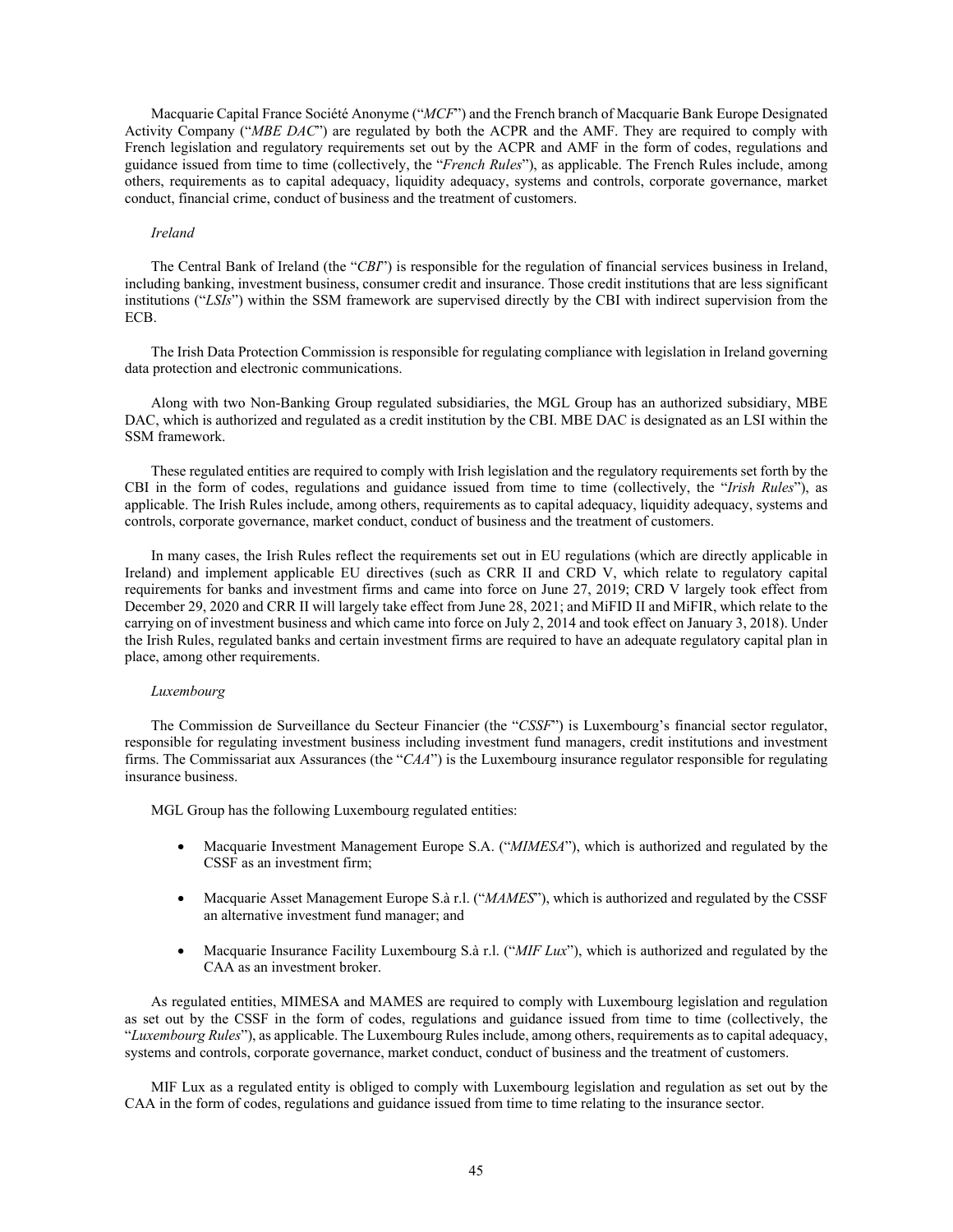#### *EU prudential framework*

The original components of the Basel III package were implemented in the European Economic Area ("*EEA*") through CRD IV and CRR, which were published in the Official Journal of the European Union on June 27, 2013. The CRR established a single set of harmonized prudential rules which apply directly to all credit institutions in the EEA, with CRD IV containing other provisions required to be transposed into national law. These regulations are structured in line with Basel Committee's three pillars of supervision: Pillar 1 "minimum capital requirements", Pillar 2 "supervisory review process" and Pillar 3 "market discipline". CRR directly applies to in-scope firms operating in the EEA whereas CRD IV was subject to local implementation in each individual EEA country.

In November 2016, the European Commission (the "*EC*") published a package of proposed amendments to CRD IV/CRR ("*CRD V*" and "*CRR II*", respectively). Following the EC's proposals, CRD V and CRR II entered into force on June 27, 2019 as Directive 2019/878/EU and Regulation 2019/876/EU respectively. Transposition by EU Member States of the requirements contained in Directive 2019/878/EU was supposed to take place by December 29, 2020. A significant number of the requirements of Regulation 2019/876/EU applied from June 28, 2021 although there was a differentiated implementation (with certain provisions applying from June 27, 2019 or December 28, 2020).

The amendments contained in the CRD V and CRR II package seek to implement remaining aspects of Basel III reforms. The key changes under CRD V and CRR II include new market risk rules, a standardized approach to counterparty risk, implementation of the leverage ratio and the net stable funding requirements as well as the tightening of the large exposures limits.

MBE DAC is required to comply with the provisions of CRD V and CRR II.

## *IFR and IFD*

On November 27 2019, the European Union adopted Regulation (EU) 2019/2033 (the "*IFR*") and Directive (EU) 2019/2034 (the "*IFD*"). The IFR and IFD establish a prudential regime designed specifically for investment firms authorized in the European Union. By contrast many of the existing prudential rules, for example those contained in CRD IV, were developed largely with deposit-taking institutions in mind. IFR/IFD came into force on June 26, 2021.

Under the new regime, investment firms fall into one of three categories: (i) systemically important investment firms (also referred to as "*Class 1 investment firms*"); (ii) investment firms which exceed certain size and risk thresholds, but are not systemically important (referred to as "*Class 2 investment firms*"); and (iii) small and non-interconnected firms, that are subject to limited requirements ("*Class 3 investment firms*"). The impact of the IFR and IFD on investment firms is wide-ranging and includes: (a) the introduction of new capital requirements (to be calculated using the "K-factor" methodology designed to reflect the risks presented by investment firms); (b) new rules on prudential consolidation, liquidity and concentration risk that will apply to investment firms and their groups; (c) a replacement for the Internal Capital Adequacy Assessment Process; (d) new requirements on internal governance and remuneration policies; and (e) extensive reporting and disclosure requirements. The extent to which these changes impact investment firms will depend on their categorization.

The IFR and IFD apply to MIMESA and MCF. The changes required as part of the new IFR and IFD regime have been implemented through a regulatory change program for the entities within scope of the regime.

#### *BRRD and BRRD II*

The BRRD may have certain impacts on European Union entities or branches of the MGL Group. This may include the power of the resolution authority to write down or convert certain minimum requirements for own funds and eligible liabilities ("*MREL*") and other liabilities into equity.

The European Commission proposed certain amendments to the BRRD through the BRRD II package which entered into force on June 27, 2019 and largely applied from December 28, 2020 and that contain, among others, the following provisions:

- the introduction of a new moratorium power for resolution authorities and requirements on the contractual stays in resolution;
- amendments to the Article 55 regime in respect of the contractual recognition of bail-in powers; and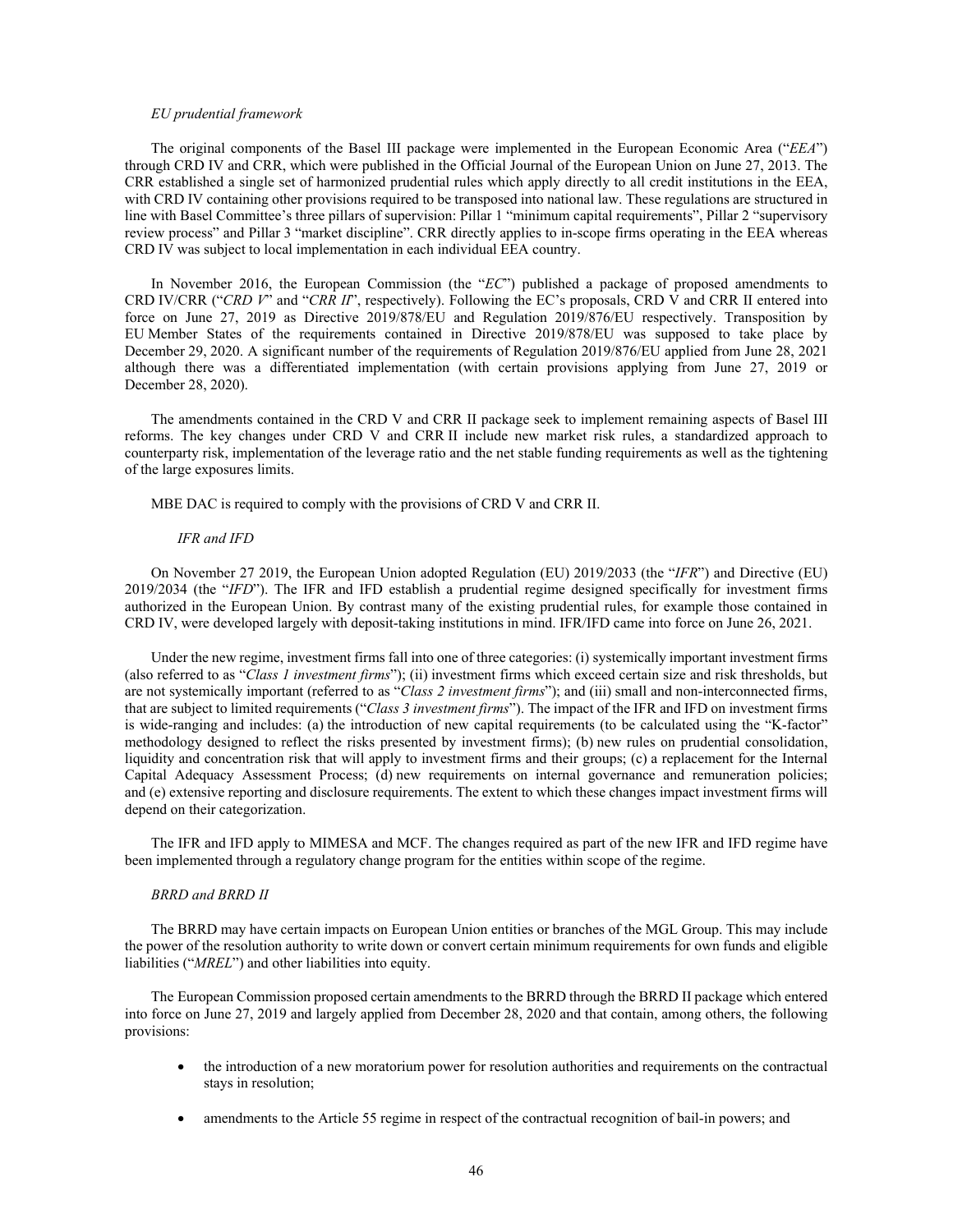• the implementation of certain requirements relating to the implementation of the total loss absorbing capacity standard applying from January 1, 2022 and additional minimum requirements for eligible liabilities and own funds ("*MREL*").

The effects of BRRD II are wide-ranging and, in particular, it will impact how in-scope institutions, such as MBE DAC absorb losses in certain stressed scenarios. BRRD II also seeks to harmonize the bank insolvency creditor hierarchy relating to the priority ranking of holders of certain classes of subordinated debt (which are eligible to be used to contribute to an institution's MREL requirement).

## *EU anti-money laundering regulation*

The MGL Group's European Union entities are subject to a range of measures aimed at preventing financial crime. 5MLD came into force in July 2018 with the aim of enhancing processes to counter money laundering and terrorist financing (including certain activities related to cryptocurrencies). 6MLD establishes additional requirements in relation to criminal offences and penalties for money laundering. 6MLD was required to have been transposed into the national law of EU Member States by December 3, 2020.

#### *Environmental social and governance regulation*

There is also increased regulatory and investor scrutiny of the environmental, sustainability, social and governance ("*ESG*") impacts of the activities of financial groups such as MGL Group.

At a European Union level, Regulation (EU) No. 2020/852 and Regulation (EU) No. 2019/2088 ("*SFDR*") was introduced to increase transparency in relation to sustainability amongst financial institutions and market participants in order that clients can make informed investment decisions. SFDR consists of disclosure requirements at firm and service and/or product level to standardize sustainability disclosures (which aims to improve industry-wide comparability and help prevent greenwashing (i.e. the creation of a false impression about a firm or product's sustainability)).

The European Banking Authority has also released draft regulatory technical standards ("*RTS*") on prudential disclosures on ESG risks, which will apply to EU credit institutions and certain EU investment firms pursuant to the CRR framework. The RTS provide uniform templates for both quantitative and qualitative disclosures on ESG risks.

Following the UN Climate Change Conference held in Glasgow in late 2021 (COP 26), the U.K. government published "Greening Finance: A Roadmap to Sustainable Investing", containing proposals to introduce sustainability disclosure requirements across the economy, a sustainable labelling regime for investment products and a U.K.-specific green taxonomy. The FCA subsequently published new rules mandating climate-related disclosures for asset managers, asset owners, life insurers, FCA-regulated pension providers and standard listed companies, aligning with recommendations made by the Taskforce on Climate-related Financial Disclosures and building on previous rules set for premium listed companies. The new rules for asset managers and asset owners come into effect in a phased approach, applying to the largest firms from January 1, 2022 and smaller firms falling in scope from January 1, 2023.

In the United States, on March 21, 2022, the SEC proposed rules mandating climate-related disclosures in annual reports and registration statements filed by SEC reporting companies. The proposed rules would add extensive and prescriptive disclosure items requiring SEC reporting companies, including foreign private issuers, to disclose climaterelated risks and greenhouse gas emissions. In addition, the proposed rules would require the inclusion of certain climaterelated financial metrics in a note to audited financial statements filed by SEC reporting companies.

#### *Other regulators*

Outside Australia, the United States, the European Union and the United Kingdom, MBL has branches in the Dubai International Finance Centre, and Singapore that are regulated by the Dubai Financial Services Authority, and the Monetary Authority of Singapore, respectively. MBL also has a representative office in Auckland, regulated by the Reserve Bank of New Zealand, in South Africa, regulated by the Financial Sector Conduct Authority, in Brazil, regulated by the Banco Central do Brasil, and in Switzerland, regulated by the Swiss Financial Markets Supervisory Authority, which gives MBL limited authorization to conduct marketing of its products and services to institutions (and, in Switzerland, high net worth individuals), subject to local license limitations. Bank regulation varies from country to country, but generally is designed to protect depositors and the banking system as a whole, not holders of a bank's securities. Bank regulations may cover areas such as capital adequacy, minimum levels of liquidity, and the conduct and marketing of banking services.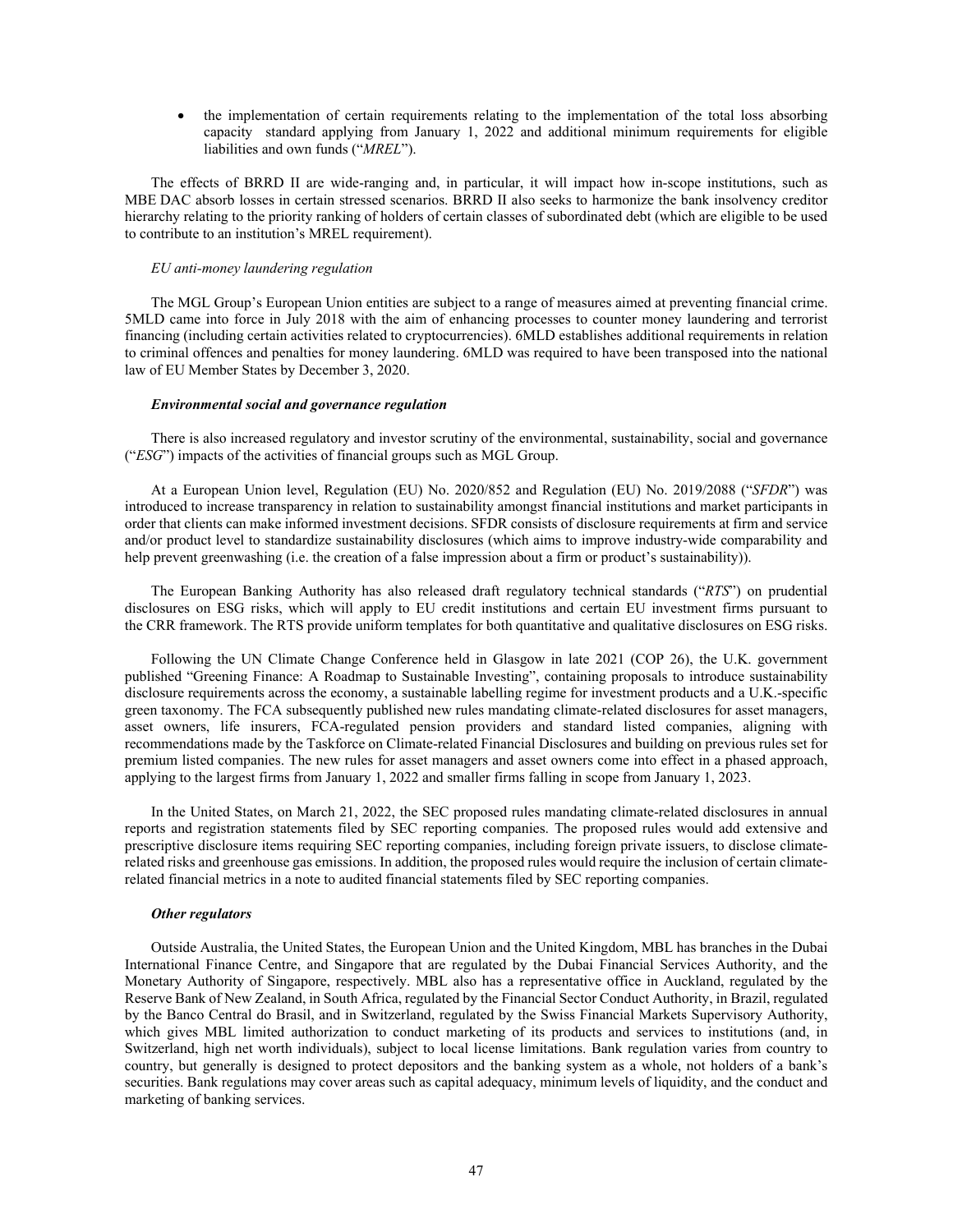Outside Australia, the United States, the United Kingdom and the European Union, some of the other key financial regulators of our businesses include but are not limited to:

- the Securities and Futures Commission of Hong Kong and the Hong Kong Exchanges and Clearing Limited;
- the Investment Industry Regulation Organization of Canada, the TMX and the various provincial and territorial securities regulatory authorities in Canada;
- the Monetary Authority of Singapore and the Singapore Exchange Regulation Pte Ltd; and
- the Financial Sector Conduct Authority of South Africa.

Financial regulation varies from country to country and may include the regulation of securities offerings, mergers and acquisitions activity, commodities and futures activities, anti-trust issues, investment advice, trading and brokerage, sales practices, and the offering of investment products and services.

In addition to the foregoing, certain businesses and assets owned or managed by the MBL Group in international jurisdictions are subject to additional laws, regulations and oversight that are specific to the industries applicable to those businesses and assets.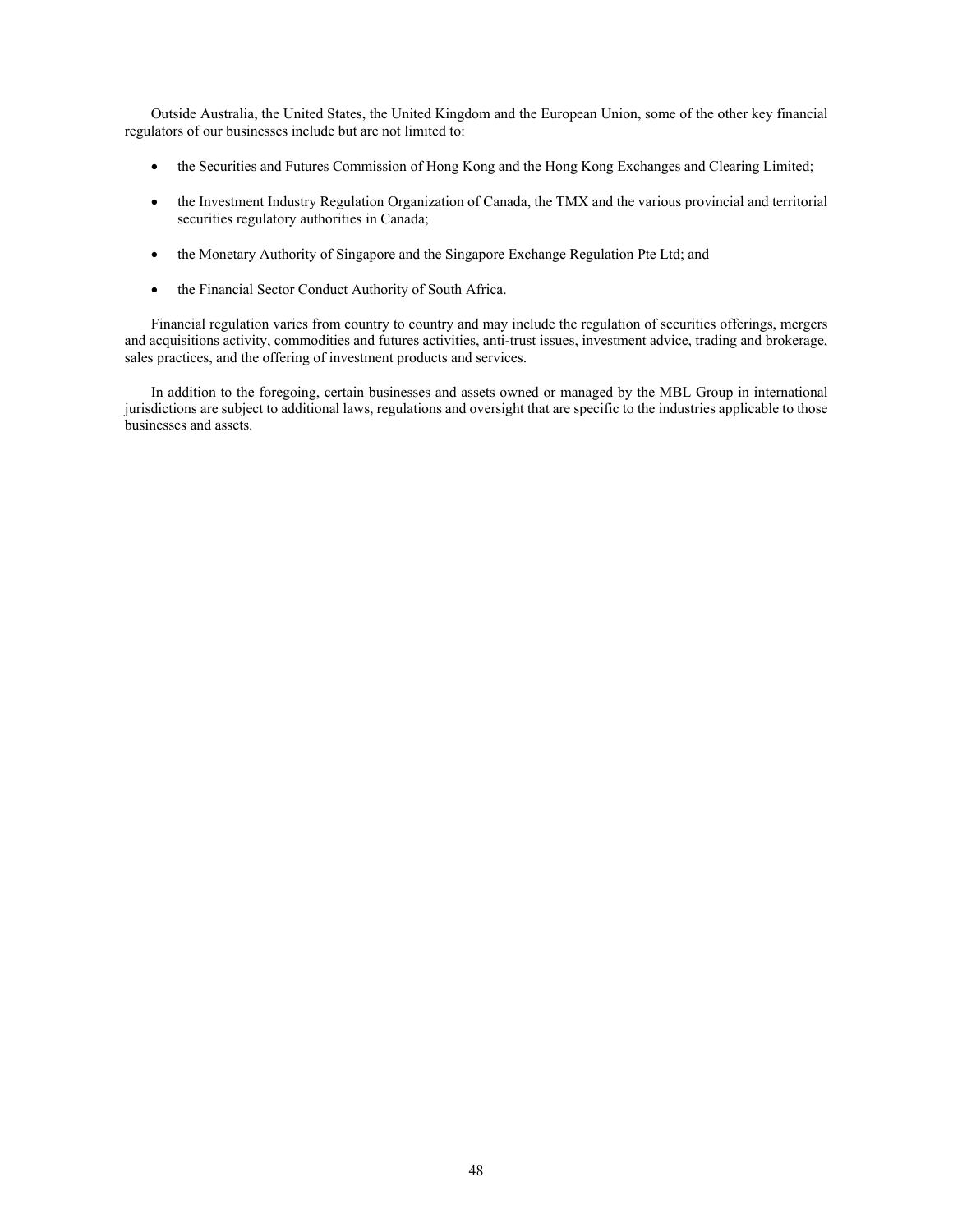# **MANAGEMENT'S DISCUSSION AND ANALYSIS OF RESULTS OF OPERATIONS AND FINANCIAL CONDITION**

*In addition to the information included in this Report, investors should refer to our 2022 Fiscal Year Management Discussion and Analysis Report for a comparative discussion and analysis of our results of operations and financial condition for the 2022 fiscal year compared to the 2021 fiscal year, along with other balance sheet, capital and liquidity disclosures as at, and for the fiscal year ended, March 31, 2022, and our 2021 Fiscal Year Management Discussion and Analysis Report for a comparative discussion and analysis of our results of operations and financial condition for the 2021 fiscal year compared to the 2020 fiscal year, each of which is posted on MBL's U.S. Investors' Website.* 

## **Recent developments post-March 31, 2022**

## *MBL Board changes*

As announced on May 6, 2022:

- Michael Coleman will step down as a non-executive Voting Director of MBL effective at the conclusion of MGL's 2022 Annual General Meeting on July 28, 2022.
- Subject to completion of necessary approvals, effective from June 1, 2022, Ian Saines has been appointed as the first of three MBL-only non-executive Voting Directors proposed to be added to the MBL Board, as part of the MGL Group's initiatives to strengthen the voice of MBL within the MGL Group and enhance MBL's governance.

As announced on May 6, 2022 and confirmed on May 10, 2022, Peter Warne stepped down as Chairman of the MBL Board and retired as a non-executive Voting Director of MBL on May 9, 2022. Glenn Stevens has succeeded Mr. Warne as Chairman of the MBL Board.

## **Fiscal year ended March 31, 2022 compared to fiscal year ended March 31, 2021**

See sections 1 – 7 of our 2022 Fiscal Year Management Discussion and Analysis Report for a discussion of our results of operations and financial condition for the 2022 and 2021 fiscal years, which has been incorporated by reference herein.

## **Fiscal year ended March 31, 2021 compared to fiscal year ended March 31, 2020**

See sections 1 – 7 of our 2021 Fiscal Year Management Discussion and Analysis Report for a discussion of our results of operations and financial condition for the 2021 and 2020 fiscal years, which has been incorporated by reference herein.